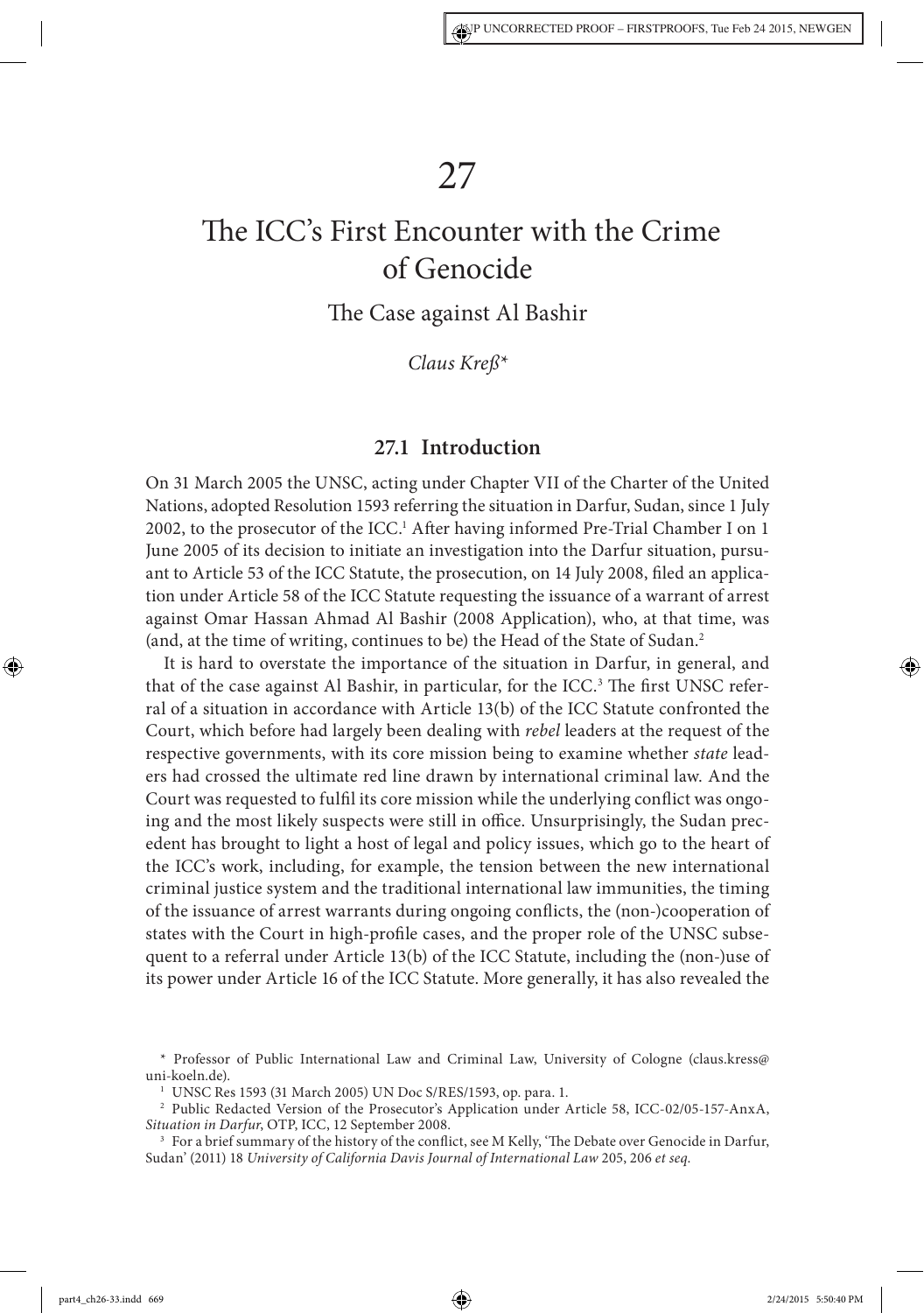possible tension between the burning need, on the one hand, to alleviate human suffering and put an end to a bloody non-international armed conflict and, on the other hand, the global interest in the validation of fundamentally important international law rules through the new international criminal justice system. Fascinating as all these issues are, none of them will be addressed in this chapter.<sup>4</sup> Instead, the latter's modest ambition is to shed some light on the ICC's first substantial encounter with the crime of genocide.

This encounter was triggered by the prosecution's submission, in the 2008 Application, that Al Bashir bears criminal responsibility for the crime of genocide as a result of the killing of and the causing of serious bodily or mental harm to members of the Fur, Masalit, and Zaghawa ethnic groups, as well as the deliberate infliction on those groups of conditions of life calculated to bring about the groups' physical destruction.5 In its 4 March 2009 Decision (2009 Decision), Pre-Trial Chamber I found that the material provided by the prosecution had failed to give reasonable grounds to believe that Al Bashir had committed the crime of genocide.<sup>6</sup> This finding was reversed by the Appeals Chamber $^7$  in its Judgment of 3 February 20108 (2010 Judgment) on the ground that the Pre-Trial Chamber had applied an erroneous standard of proof. In its 12 July 2010 Decision (2010 Decision), Pre-Trial Chamber I,<sup>9</sup> on the basis of the legal determinations made by the Appeals Chamber, decided to issue a warrant of arrest for genocide as applied for by the prosecution.<sup>10</sup> At the time of writing, Al Bashir remains at large.

## **27.2 The ICC's** *Al Bashir* **Case-Law on the Crime of Genocide**

To date, the 2009 Decision constitutes the most important engagement of an ICC Chamber with the definition of the crime of genocide. The analysis of this decision, therefore, is at the heart of the present chapter while references to the 2010 Judgment and to the 2010 Decision may be kept comparatively short.

⊕

<sup>4</sup> The literature on these issues is vast; for a few studies, see C Kreß, 'The International Criminal Court and Immunities under International Law for States not Party to the Court's Statute' in M Bergsmo and L Yan (eds), *State Sovereignty and International Criminal Law* (Torkel Opsahl Academic EPublisher 2012) 223; S Nouwen, *Complementarity in the Line of Fire. The Catalysing Effect of the International Criminal Court in Uganda and Sudan* (Cambridge: Cambridge University Press 2013) 244.

<sup>5</sup> Public Redacted Version of the Prosecutor's Application under Article 58 (n 2) paras 76–209.

<sup>6</sup> Decision on the Prosecution's Application for a Warrant of Arrest against Omar Hassan Ahmad Al Bashir, *Al Bashir, Situation in Darfur, Sudan*, ICC-02/05-01/09-3, PTC I, ICC, 4 March 2009, para. 206.

<sup>7</sup> The Chamber was composed of Judges Erkki Kourula, Sang-Hyun Song, Ekaterina Trendafilova, Daniel David Ntanda Nsereko, and Joyce Aluoch.

<sup>8</sup> Judgment on the appeal of the Prosecutor against the 'Decision on the Prosecution's Application for a Warrant of Arrest against Omar Hassan Ahmad Al Bashir', *Al Bashir, Situation in Darfur, Sudan,* ICC-02/05-01/09-73 OA, AC, ICC, 3 February 2010, para. 41.

<sup>9</sup> The Chamber was composed of Judges Sylvia Steiner, Sanji Mmasenono Monageng, and Cuno Tarfusser.

<sup>&</sup>lt;sup>10</sup> Second Decision on the Prosecution's Application for a Warrant of Arrest, Al Bashir, Situation in *Darfur, Sudan*, ICC-02/05-01/09-94, PTC I, ICC, 12 July 2010, p. 28.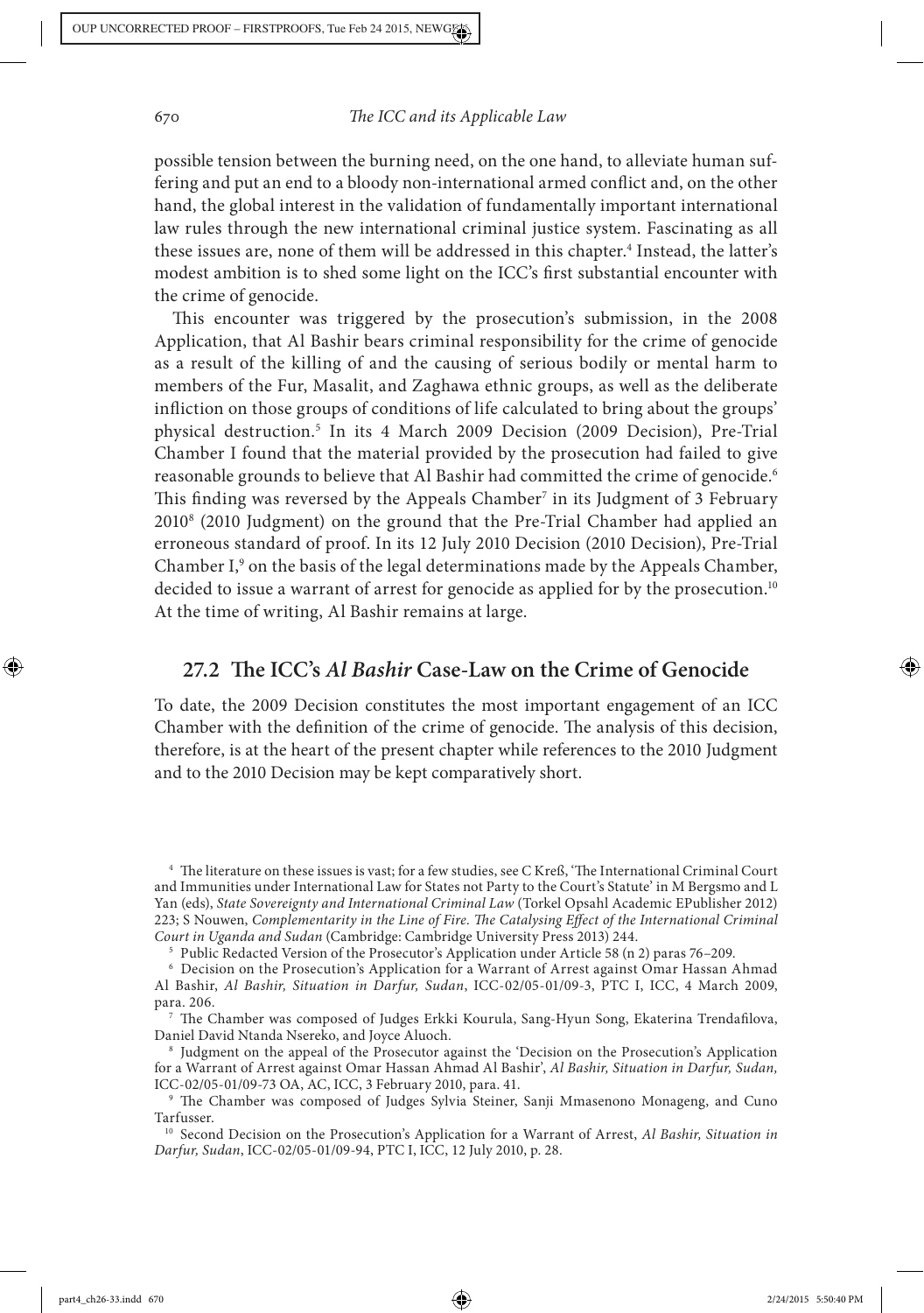## **27.2.1 The teleology behind the law against genocide**

The 2009 Decision finds that 'the definition of the crime of genocide aims at protecting the existence of a specific group or people'. It accordingly determines that the fact that three different groups have been targeted must be reflected through the articulation of three distinct counts of genocide.<sup>11</sup> While this is not a particularly elaborate statement, it is in line with a consolidated judicial approach starting with the seminal 1998 judgment of the ICTR in the *Akayesu* case.12

By endorsing this approach, the 2009 Decision implicitly rejects the more recent suggestion made by Larry May that the prohibition of genocide *exclusively* protects the interests of the *individual* members of the protected group concerned. These individuals, so the argument runs, hold the interest in defining their (social) identity also through the belonging to their group, and the crime of genocide therefore threatens the individual members of the group with the significant harm of losing their group identity.<sup>13</sup>

It constitutes an intriguing question *de lege ferenda* whether the law against genocide should be purely 'individualistic' along the lines suggested by May. The *existing* law, however, cannot be convincingly explained in that way. The protective scope of the current legal definition of genocide is confined to four specific categories of groups, and it is hard to explain this limitation if the prohibition of genocide is seen through the lens of the interest of individual human beings to form a group identity. This interest has also not been at the historical roots of the recognition of genocide as a distinct crime under international law. Raphael Lemkin's seminal book *Axis Rule in Occupied Europe: Laws of Occupation, Analysis of Government, Proposals for Redress*14 was inspired by Johann Gottfried Herder's belief that humanity was enriched by the existence of a plurality of national cultures,<sup>15</sup> and it is precisely this idea that the UNGA ceremonially endorsed when it stated in its historic resolution of 11 December 1946 that genocide 'results in great losses to humanity in the form of cultural and other contributions represented by these human groups'.16 The *travaux préparatoires* therefore suggest that the law against genocide protects the world's interest in 'national cosmopolitanism'.

While this collective interest has rightly been recognized in the 2009 Decision, there is no compelling reason to deny that, *in addition* thereto, the current law against genocide protects those *individual rights* of the targeted group *members*. The fact that

<sup>11</sup> Decision on the Prosecution's Application for a Warrant of Arrest against Omar Hassan Ahmad Al Bashir (n 6) para. 115.

<sup>13</sup> L May, *Genocide. A Normative Account* (Cambridge: Cambridge University Press 2010) 88 *et seq*.

<sup>14</sup> R Lemkin, *Axis Rule in Occupied Europe: Laws of Occupation, Analysis of Government, Proposals for Redress* (Washington, D.C.: Carnegie Endowment for International Peace 1944).

<sup>16</sup> UNGA Res 96(I) (11 December 1946) UN Doc A/RES/96(I); reprinted in H Abtahi and P Webb (eds), *The Genocide Convention. The Travaux Préparatoires* vol. I (Leiden: Martinus Nijhoff Publishers 2008) 34; as Dirk Moses (n 15) 37, aptly observes: 'This is pure Lemkin'.

⊕

<sup>12</sup> Judgment, *Akayesu*, ICTR-96-4-T, TC I, ICTR, 2 September 1998, para. 469.

<sup>15</sup> For a brilliant analysis of Lemkin's 'groupism' and the significance of thinkers other than Herder for Lemkin's writings, see A Dirk Moses, 'Raphael Lemkin, Culture, and the Concept of Genocide' in D Bloxham and A Dirk Moses (eds), *The Oxford Handbook of Genocide Studies* (Oxford: Oxford University Press 2010) 22 *et seq*.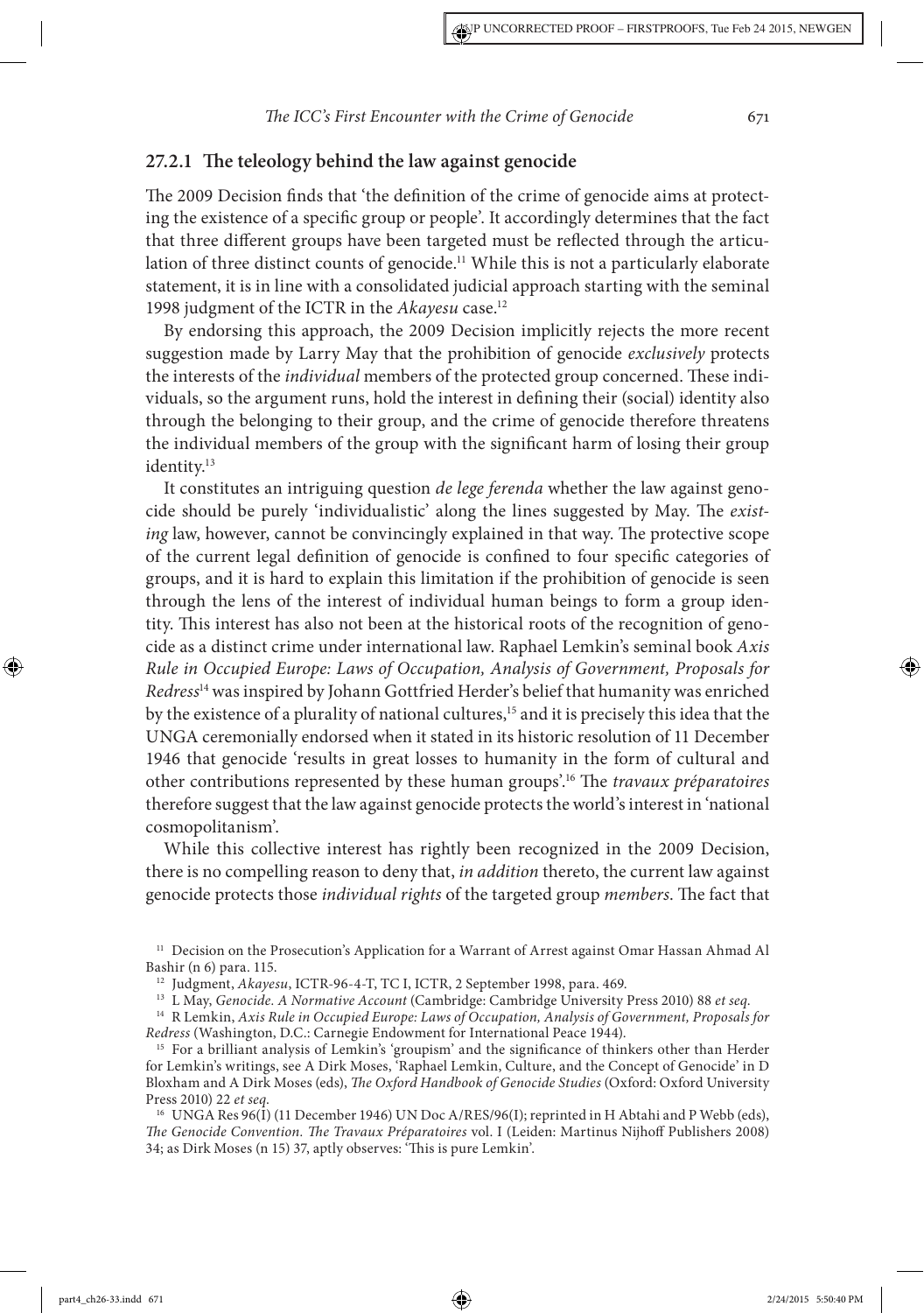those individuals may not 'count' as individuals *for the genocidaires* is utterly irrelevant. It is *the law's perspective* that matters, and here the individual rights of the targeted group members count a great deal.17 The 2009 Decision does not touch upon this aspect.

The decision does also not offer reflections about the question whether, and if yes, in what specific sense, genocide is a crime *against international peace and security* as the ILC's *Draft Code of Crimes against Peace and Security of Mankind*18 (through its very title) and the Preamble of the ICC Statute (through its third consideration) suggest. While it would have been fascinating to learn the Chamber's view on this, it is understandable that it has refrained from digging that deep. At this moment in time international legal scholarship continues to struggle with the conceptualization of the UNSC's more recent practice to apply the concept of 'threat to *international* peace and security'19 to serious forms of *internal* violence, and, accordingly, international criminal law scholarship continues to struggle with the conceptualization of the 'second generation of crimes under international law',<sup>20</sup> including genocide, crimes against humanity, and war crimes committed in a non-international armed conflict, in cases without direct trans-border repercussions.

### **27.2.2 The basic structure of the crime of genocide**

#### *27.2.2.1 The texts*

Pursuant to Article 7 of the ICC Statute and customary international law, crimes against humanity require the existence (or at least the emergence) of a widespread or systematic attack directed against any civilian population.<sup>21</sup> It is thus clearly established that crimes against humanity will, except perhaps in the most exceptional circumstances, have a *systemic* character. The customary definition of genocide, as contained in Article II of the 1948 Genocide Convention<sup>22</sup> and as reprinted in Article 6 of the ICC Statute, reads conspicuously differently. It neither contains an explicit objective contextual element, nor does its intent requirement explicitly allude to a collective genocidal activity. As a consequence hereof, the crime of genocide, other than crimes against humanity, appears to be drafted from the perspective of the 'lone individual seeking to destroy the group as such'.<sup>23</sup> Yet, the ICC Elements of Crimes<sup>24</sup> on

⊕

<sup>17</sup> For a more detailed argument, see C Kreß, '§ 6 VStGB' in W Joecks and K Miebach (eds), *Münchener Kommentar zum Strafgesetzbuch* vol. 8, 2nd edn (München: Verlag C.H.Beck 2013) 1088 (marginal note 2).

<sup>18</sup> 1996 *Yearbook of the International Law Commission* vol. II, part 2, 44.

<sup>&</sup>lt;sup>19</sup> See e.g. E de Wet, *The Chapter VII Powers of the United Nations Security Council* (Oxford: Hart Publishing 2004) 138 *et seq*.

<sup>&</sup>lt;sup>20</sup> For the distinction between a first and a second generation of substantive international criminal law, see C Kreß, 'The International Criminal Court as a Turning Point in the History of International Criminal Justice' in A Cassese (ed.), *The Oxford Companion to International Criminal Justice* (Oxford: Oxford University Press 2009) 146 *et seq*.

<sup>&</sup>lt;sup>21</sup> This part of the chapter builds on and updates C Kreß, 'The Crime of Genocide and Contextual Elements: A Comment on the ICC Pre-Trial Chamber's Decision in the *Al Bashir* Case' (2009) 7 *Journal of International Criminal Justice* 297.

<sup>&</sup>lt;sup>22</sup> Convention on the Prevention and Punishment of the Crime of Genocide (signed 9 December 1948, entered into force 12 January 1951) 78 UNTS 277.

<sup>23</sup> Judgment, *Jelisić*, IT-95-10-T, TC I, ICTY, 14 December 1999, para. 100 ('*Jelisić* Trial Judgment').

<sup>24</sup> Elements of Crimes, ICC/ASP/1/3, 9 September 2002 (First Session of the ASP).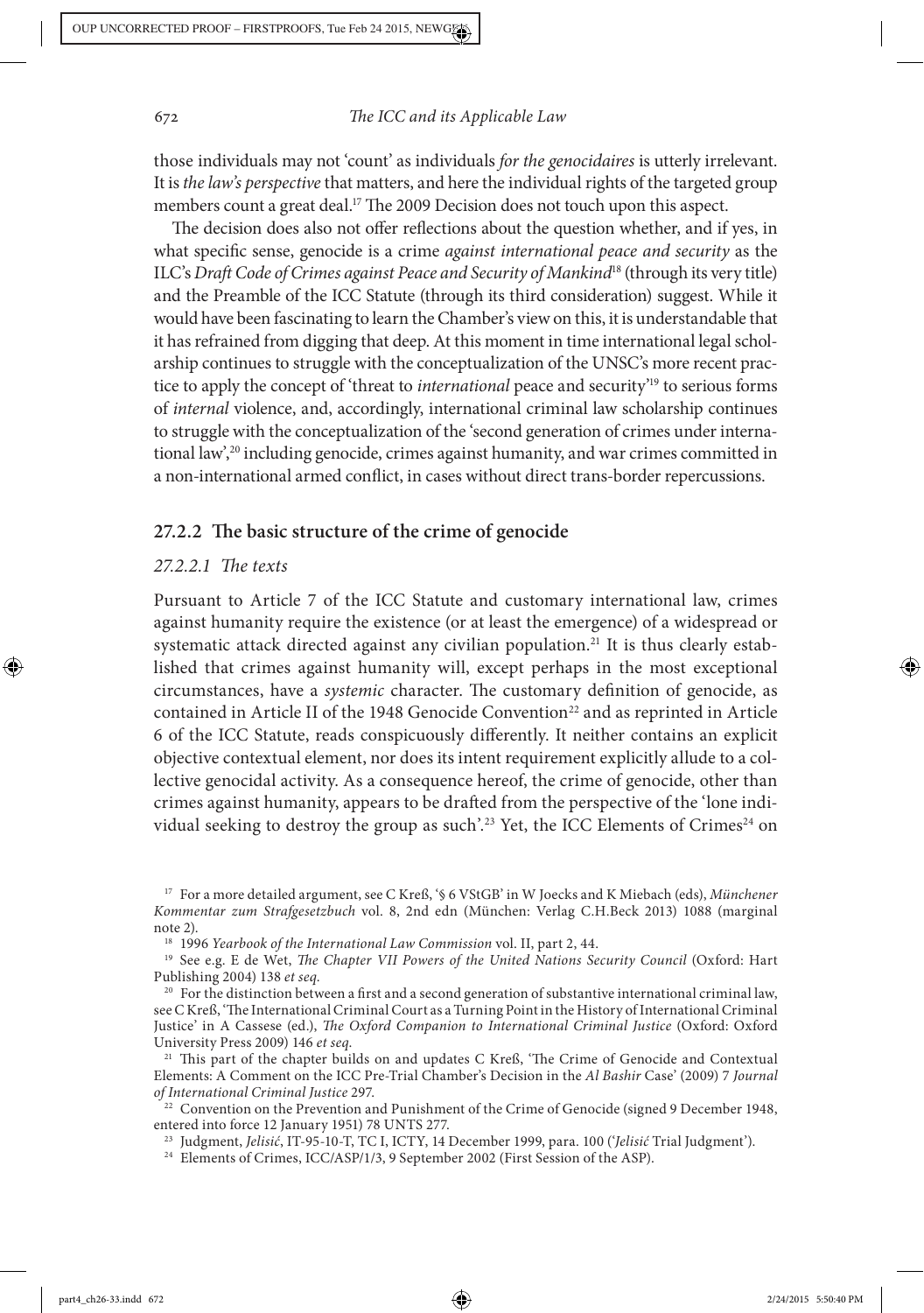the crime of genocide significantly qualify this first impression conveyed by a first reading of the crime's definition. They stipulate a common Element which reads as follows:

The conduct (killing, causing serious bodily or mental harm etc.) took place in the context of a manifest pattern of similar conduct directed against that group or was conduct that could itself effect such destruction.

This is complemented by the following explanations in the Introduction of the Elements of Crimes on genocide.

With respect to the last element listed for each crime:

- The term 'in the context of' would include the initial acts in an emerging pattern;
- The term 'manifest' is an objective qualification;
- Notwithstanding the normal requirement for a mental element provided for in article 30 and recognizing that knowledge of the circumstances will usually be addressed in proving genocidal intent, the appropriate requirement, if any, for a mental element regarding this circumstance will need to be decided by the Court on a case-by-case basis.

## *27.2.2.2 The 2009 Decision*

In its 2008 Application, the prosecution takes the requirement of a genocidal context for granted and applies the first alternative of the common Element as follows:

The Prosecution must show that, as to each genocidal *actus reus*, the conduct took place in the context of a manifest pattern of similar conduct directed against each target group. The magnitude, consistency and planned nature of the crimes detailed in this Application unequivocally demonstrate that the alleged acts of genocide took place in the context of a manifest pattern of similar conduct, in furtherance of Al Bashir's plan to destroy in substantial part each of the targeted groups.<sup>25</sup>

The 2009 Decision takes a more scrupulous approach to the matter. It recognizes a possible departure of the common Element from the crime's definition and notes that 'there is certain controversy as to whether this contextual element should be recognised'.<sup>26</sup> In the end, however, the Chamber does not find the contextual Element in 'irreconcilable contradiction' to the definition. The Chamber interprets the Element as follows:

In the view of the Majority, according to this contextual element, the crime of genocide is only completed when the relevant conduct presents a concrete threat to the existence of the targeted group, or a part thereof. In other words, the protection offered by the penal norm defining the crime of genocide—as an *ultima ratio* mechanism

⊕

<sup>&</sup>lt;sup>25</sup> Public Redacted Version of the Prosecutor's Application under Article 58 (n 2) para. 209; cf. also para. 76 of the same document.

<sup>&</sup>lt;sup>26</sup> Decision on the Prosecution's Application for a Warrant of Arrest against Omar Hassan Ahmad Al Bashir (n 6) para. 125.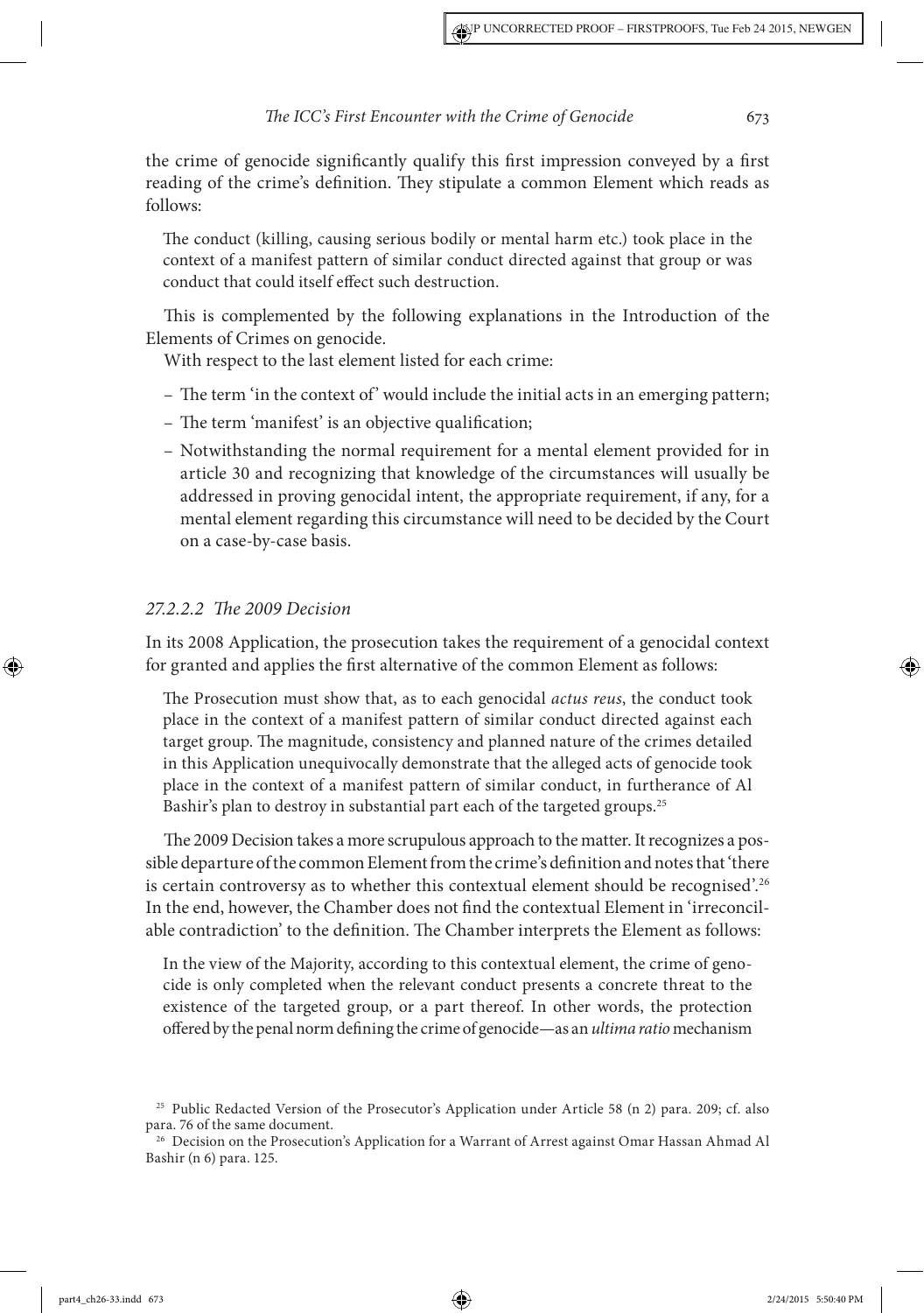to preserve the highest values of the international community—is only triggered when the threat against the existence of the targeted group, or part thereof, becomes concrete and real, as opposed to just being latent or hypothetical.<sup>27</sup>

In the Chamber's view this is not an amendment to the crime's definition but rather the articulation of an implicit element of the latter:

[T]he Majority considers that the definition of the crime of genocide, so as to require for its completion an actual threat to the targeted group, or part thereof, is (i) not *per se* contrary to article 6 of the Statute; (ii) fully respects the requirements of article 22(2) of the Statute that the definition of the crimes 'shall be strictly construed and shall not be extended by analogy' and 'in case of ambiguity, the definition shall be interpreted in favour of the person being investigated, prosecuted or convicted'; and (iii) is fully consistent with the traditional consideration of the crime of genocide as the 'crime of crimes'.28

In her Separate and Partly Dissenting Opinion, Judge Ušacka explicitly refrains from deciding on the issue and questions the Majority's reasoning to the extent that it is based on Article 22 of the ICC Statute.<sup>29</sup> More specifically, Judge Ušacka disagrees with the majority's view that a 'concrete threat' is required to satisfy the contextual elements.30

#### *27.2.2.3 Analysis*

⊕

This commentator shares the Chamber's view that the formulation of the last (common) Element does not purport to amend the crime's definition but provides for a welcome clarification of the latter (section 27.2.2.3.1). It is respectfully submitted, though, that the contextual Element should not be seen as an addition to the crime's *actus reus* but as an *objective point of reference* of a *realistic* genocidal *intent* (section 27.2.2.3.2).31 Finally, it is thought that the requirement of a '*concrete* threat' is unfortunately worded because it suggests an unduly stringent threshold (section 27.2.2.3.3).

## **27.2.2.3.1 The definition of the crime and the common Element of Crimes on genocide**

It should be noted at the outset that the Elements of Crimes do not exclude the scenario of the lone *génocidaire* altogether. The second alternative of the common Element explicitly provides for this possibility. It requires, however, that such a lone *génocidaire* must be in possession of the means to effect the destruction of the targeted group in whole or in part.<sup>32</sup> Obviously, this latter qualification is of great practical importance.

<sup>&</sup>lt;sup>27</sup> Ibid., para. 124. <sup>28</sup> Ibid., para. 133.

<sup>&</sup>lt;sup>29</sup> Separate and Partly Dissenting Opinion of Judge Anita Ušacka, Decision on the Prosecution's Application for a Warrant of Arrest against Omar Hassan Ahmad Al Bashir (n 6) paras 16 and 20.

 $<sup>0</sup>$  Ibid., para. 19, fn. 26.</sup>

<sup>31</sup> See already C Kreß, 'The Crime of Genocide under International Law' (2006) 6 *International Criminal Law Review* 461, 471 *et seq*.

<sup>&</sup>lt;sup>32</sup> R Cryer et al., *An Introduction to International Criminal Law and Procedure* 2nd edn (Cambridge: Cambridge University Press 2010) 218; W Rückert and G Witschel, 'Genocide and Crimes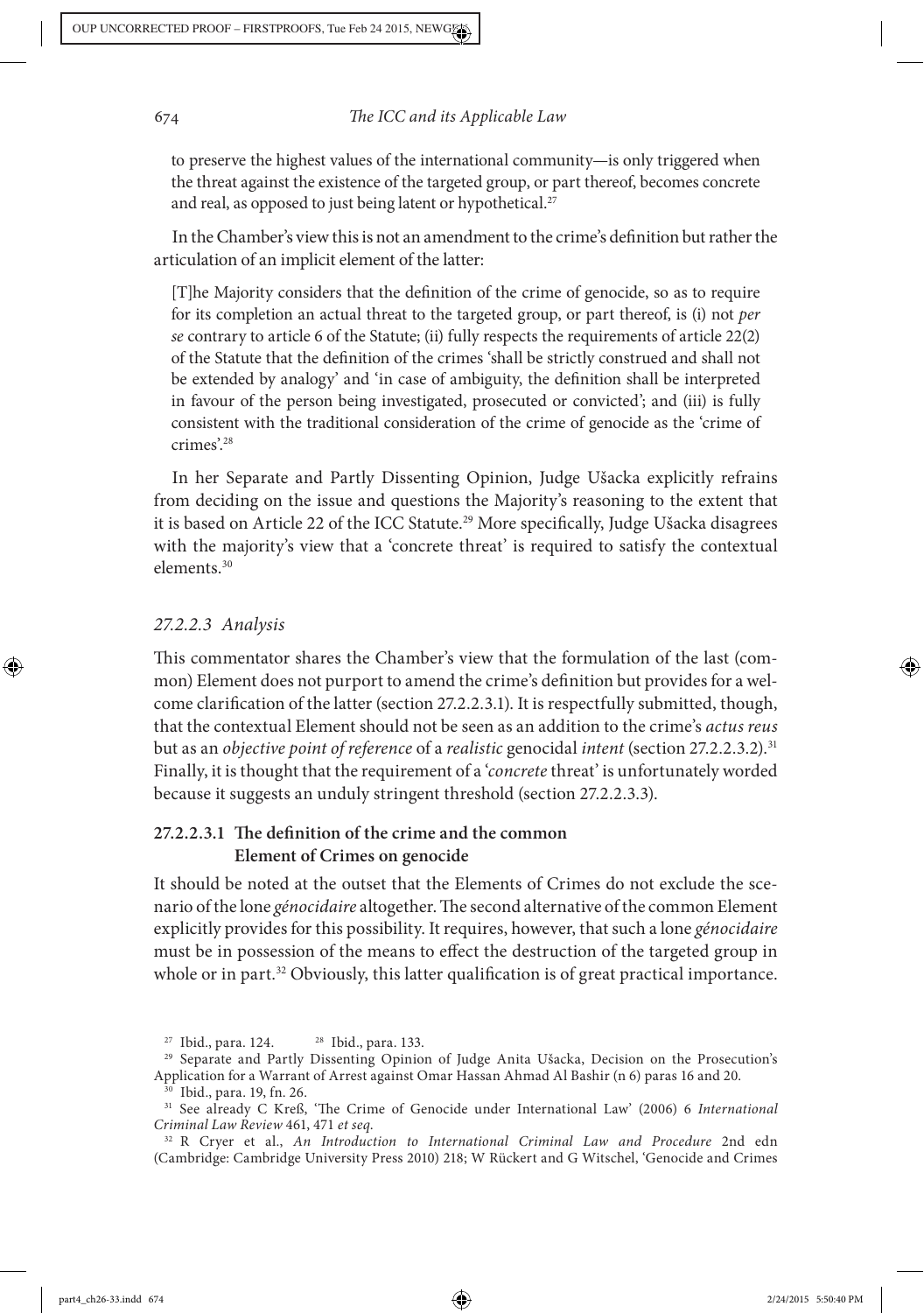As it is extremely difficult to conceive of a single perpetrator who is in a position to destroy a (substantial part of a) protected group on his own, the first alternative of the common Element will be applicable in practice (as in the *Al Bashir* case), except for the most exceptional circumstances, which William A Schabas aptly described as 'little more than a sophomoric *hypothèse d'école* and a distraction for judicial institutions'.33 Yet, it is important to fully appreciate what the common Element of the crime of genocide essentially suggests: that this crime presupposes a real danger for the targeted group and that this, for all practical purposes, entails the need for a planned genocidal campaign.

## *(i) The significance of the principle of strict construction*

Judge Ušacka is correct that it would be too easy to simply rely on Article 22(2) of the ICC Statute to resolve our question because the application of this statutory rule of interpretation requires the existence of an ambiguity. At the same time, however, Article 22(2) of the ICC Statute carries its full weight if a reasonably strong case—based on other considerations—can be made in support of the narrow construction of the crime's definition. As it will now be shown, such considerations can be formulated.

## *(ii) History and* travaux préparatoires

The idea of a genocidal campaign is not a recent arrival. Quite to the contrary, it lies at the heart of the original concept of the crime. In his groundbreaking study on the subject, *Raphael Lemkin* had the following to say:

[Genocide] is intended. . .to signify a coordinated plan of different actions aiming at the destruction of essential foundations of the life of national groups, with the aim of annihilating the groups themselves.<sup>34</sup>

As is well known, Lemkin's otherwise rather broad concept of genocide, including several forms of cultural genocide,<sup>35</sup> was significantly narrowed as a result of the deliberations in the UNGA's Sixth Committee. This, in itself, makes it rather unlikely that states, at the same time, decided to fundamentally broaden the crime's scope of application to cases where no real danger for (part of) a group exists. This is confirmed by a reading of the debates within the Sixth Committee. It must of course be conceded that the drafters did not wish to categorically exclude the scenario of the lone *génocidaire* and rejected suggestions that would have had that effect.<sup>36</sup> On the other hand, and crucially, at no place do the *travaux préparatoires* reveal that the drafters seriously contemplated the definition encompassing conduct not posing a real danger to the

<sup>34</sup> Lemkin (n 14) 79.

⊕

against Humanity in the Elements of Crime', in H Fischer et al. (eds), *International and National Prosecution of Crimes Under International Law* (Berlin: Berlin Verlag Arno Spitz 2001) 66.

<sup>33</sup> W Schabas, 'Darfur and the "Odious Scourge": The Commission of Inquiry's Findings on Genocide' (2005) 18 *Leiden Journal of International Law* 871, 877.

<sup>&</sup>lt;sup>35</sup> W Schabas, *Genocide in International Law. The Crime of Crimes* 2nd edn (Cambridge: Cambridge University Press 2009) 59 *et seq*., 82.

<sup>36</sup> For such suggestions, see A/C.6/211, 1 October 1948 (France); A/C.6/217, 5 October 1948 (Belgium).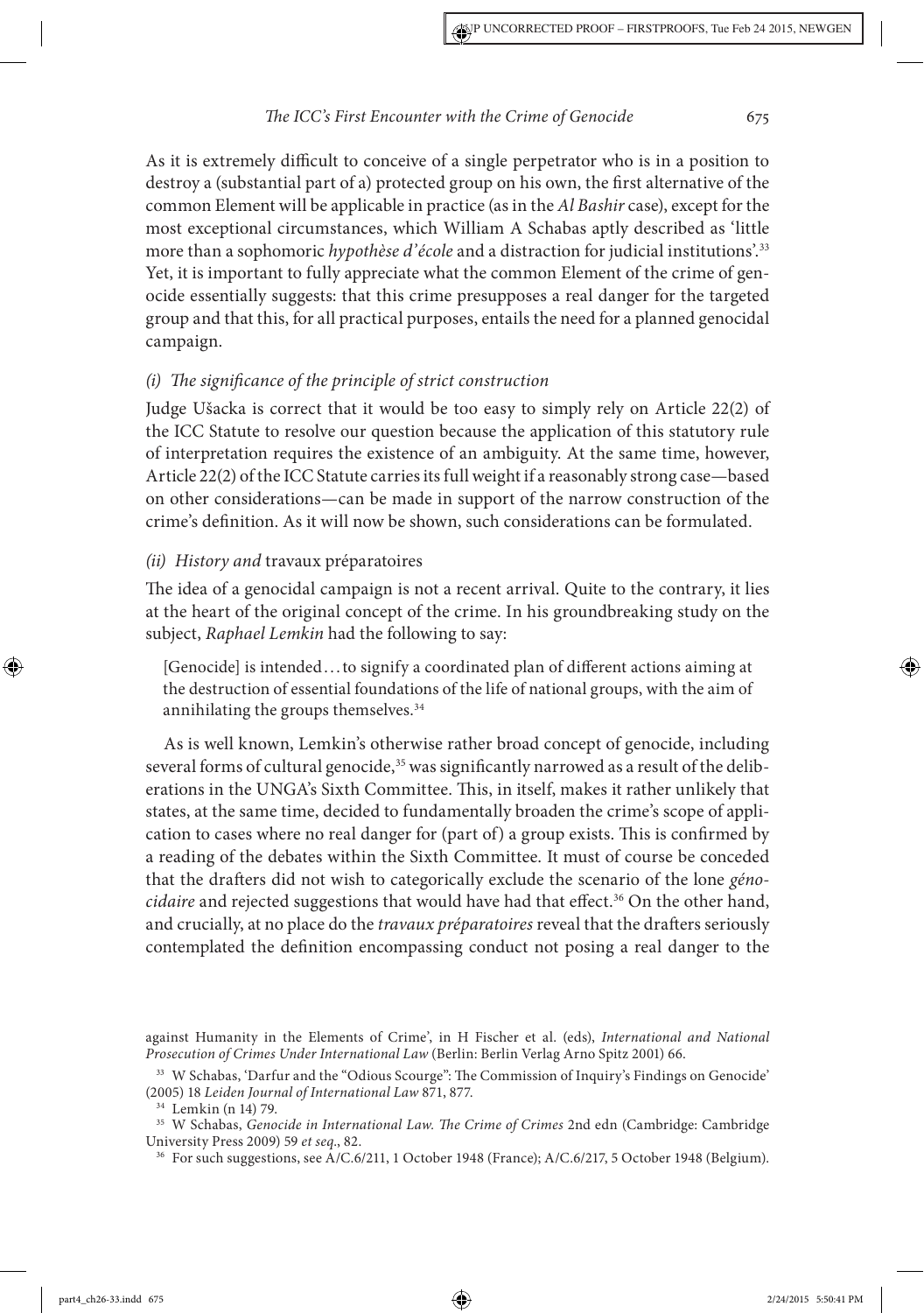group or a part hereof.<sup>37</sup> Historical background and genesis thus both point to a narrow construction of the crime's definition.

## *(iii) Systematic considerations*

While the crime of genocide received a proper definition before crimes against humanity did, the former has grown out of the latter.<sup>38</sup> This historic fact cautions against a disconnection of the common roots of both crimes under international law. As was highlighted earlier, there can be no doubt that crimes against humanity imply a real danger for the targeted civilian population because of the requirement of a (emerging) widespread or systematic attack. In light of the historic development, it would be rather odd if the crime of genocide had been given a fundamentally broader scope of application. It was therefore right for the 2009 Decision to emphasize that it would be hard to reconcile such a broad construction with the widely accepted consideration of the crime of genocide as the 'crime of crimes'.39

Construing the crime of genocide without the requirement of a real danger for the targeted group would also place this crime in a peculiar position relative to other crimes under international law. For not only crimes against humanity, but also war crimes and the crime of aggression require a real danger to the internationally protected value. In the case of war crimes, this danger stems from the fact that an armed conflict must exist. Consequently, the commission of any war crime entails the real risk of escalating already existing violence and of posing an obstacle to the conclusion of a genuine peace. Correspondingly, a crime of aggression under customary international law presupposes an actual state use of force in contravention of the international prohibition on the use of force. This is even more than a real threat to international peace and security. All this demonstrates the need to pass a high threshold to reach the realm of the international community's *jus puniendi*. Indeed, the Chamber formulates a useful word of caution against tendencies to trivialize international criminal law *stricto sensu* when it stresses that this body of law constitutes the '*ultima ratio* mechanism to preserve the highest values of the international community'. From a standpoint of systematic coherency within the existing body of international criminal law *stricto sensu*, it would hardly be convincing to construe the crime of genocide in a manner that would legitimize international intervention through criminal law without the need to pass a similarly high threshold.

## *(iv) The Elements of Crimes as evidence of the* opinio juris *of states*

According to Article 9 of the ICC Statute, the Elements of Crimes shall assist in the interpretation of Article 6 of the ICC Statute and they shall be consistent with it. While these legal requirements cannot exclude the possibility of an irreconcilable conflict

⊕

<sup>37</sup> For the same view, see Schabas, *Genocide in International Law. The Crime of Crimes* (n 35) 244 *et seq*.

<sup>38</sup> Cryer et al. (n 32) 205–6.

<sup>&</sup>lt;sup>39</sup> The problematic consequences of this broad construction of the crime are usefully spelled out in P Mysliwiec, 'Accomplice to Genocide Liability: The Case for a Purpose *Mens Rea* Standard' (2009) 10 *Chicago Journal of International Law* 389, 402 *et seq*. Mysliwiec suggests a stringent standard specifically for 'accomplice liability' for genocide to avoid part of these consequences; this, however, does not strike at the root of the problem.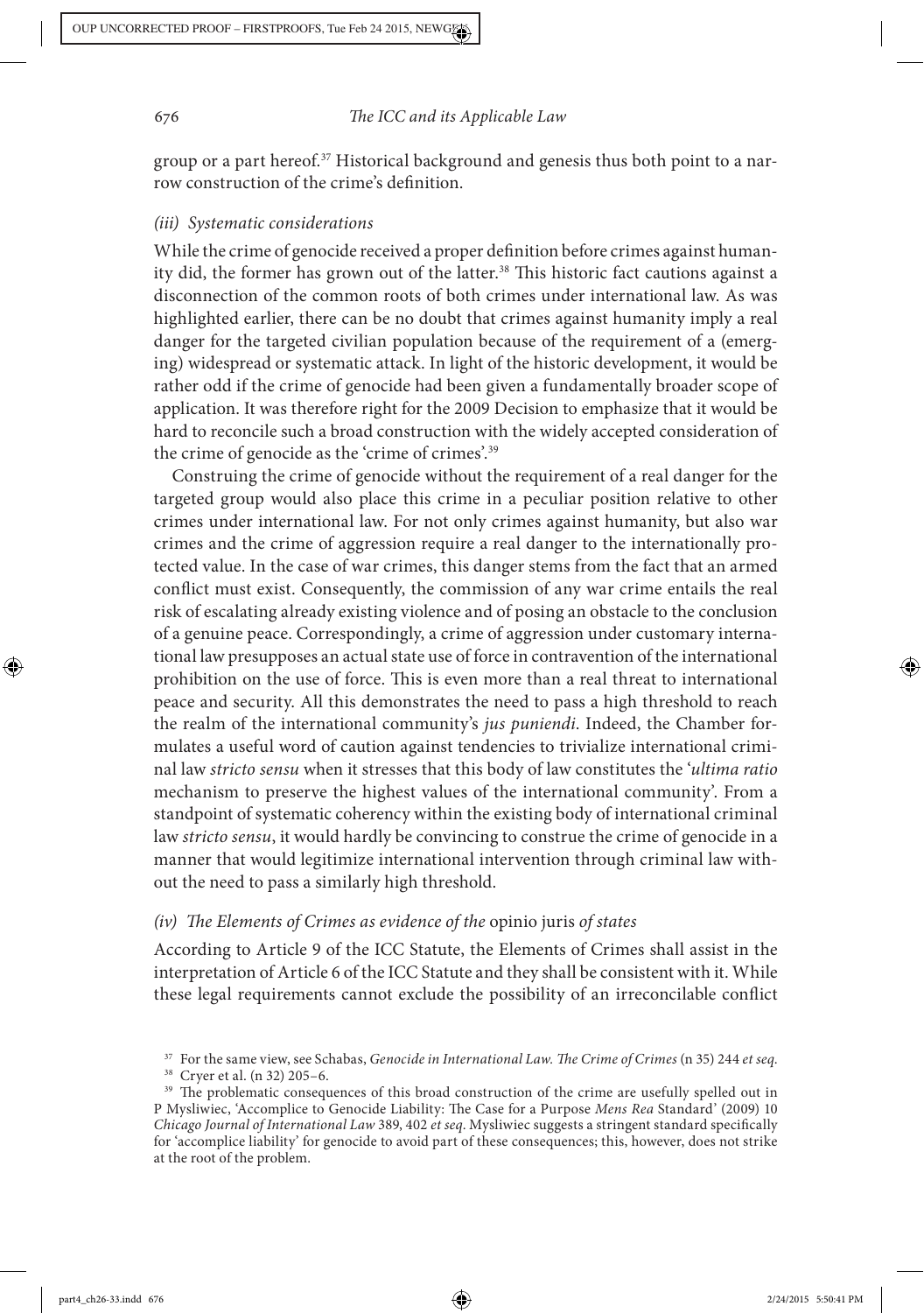between an Element and the statutory definition, they nonetheless caution against too hasty an assumption that such a contradiction exists. The Elements of Crimes should first be evaluated as what they are, i.e. the expression of a 'consensus by the international community'40 that a certain crime should be interpreted in a certain way. This must also apply in the case of the last common Element on the crime of genocide. There is no compelling indication that the drafters of the last common Element intended to hereby amend the well-entrenched definition of the crime of genocide. While there were differences as to the precise language and the best analytical way to capture the underlying idea, there was no fundamental disagreement on the substance. As one observer has rightly noted:

Because genocide is universally recognized as an extremely serious crime, it was generally agreed that the context of the crime requires that there be a certain scale or other real threat to a group.<sup>41</sup>

The Elements of Crimes thus support the systematic considerations by way of subsequent practice.

#### *(v) The prior case-law*

The formulation of the common Element is not without support within the case law of the ICTY. In fact, it is identical to a statement made by the Trial Chamber of the ICTY in *Krstić*. 42 The ICTY Appeals Chamber, however, was hostile to the Trial Chamber's view:

The offence of extermination as a crime against humanity requires proof that the proscribed act formed a part of a widespread or systematic attack on the civilian population, and that the perpetrator knew of this relationship. These two requirements are not present in the legal elements of genocide. While a perpetrator's knowing participation in an organized and extensive attack on civilians may support a finding of genocidal intent, it remains only the evidentiary basis from which the fact-finder may draw the inference. The offence of genocide, as defined in the Statute and in international customary law, does not require proof that the perpetrator of genocide participated in a widespread and systematic attack against a civilian population. In reasoning otherwise, the Trial Chamber relied on the definition of genocide in the Elements of Crimes adopted by the ICC. This definition, stated the Trial Chamber,

⊕

<sup>40</sup> Cryer et al. (n 32) 219 *et seq*.; see also S Malliaris, 'Assessing the ICTY Jurisprudence in Defining the Elements of the Crime of Genocide: The Need for a "Plan" ' (2009) 5 *Review of International Law and Politics* 105, 116: 'Given that the Elements have been adopted by the Assembly of States, it should be inferred that the ICC approach is genuinely representing the existing customary norm'.

<sup>41</sup> V Oosterveld, 'The Context of Genocide' in R Lee (ed.), *The International Criminal Court. Elements of Crimes and Rules of Procedure and Evidence* (Ardsley: Transnational Publishers 2001) 45; for a similar observation, see Rückert and Witschel (n 32) 66.

<sup>42</sup> Judgment, *Krstić*, IT-98-33-T, TC, ICTY, 2 August 2001, para. 682 ('*Krstić* Trial Judgment'); cf. also the following wise statement of the ICTY prosecution: '[I]n the interests of international justice, genocide should not be diluted or belittled by too broad an interpretation. Indeed, it should be reserved only for acts of exceptional gravity and magnitude which shock the conscience of humankind and which, therefore, justify the appellation of genocide as the "ultimate crime" ' (Transcript of hearing before the Trial Chamber of 27 June 1996, *Karadžić and Mladić*, IT-95-5-R61 and IT-95-18-R61, TC, ICTY, 27 June 1996, 15 *et seq*.).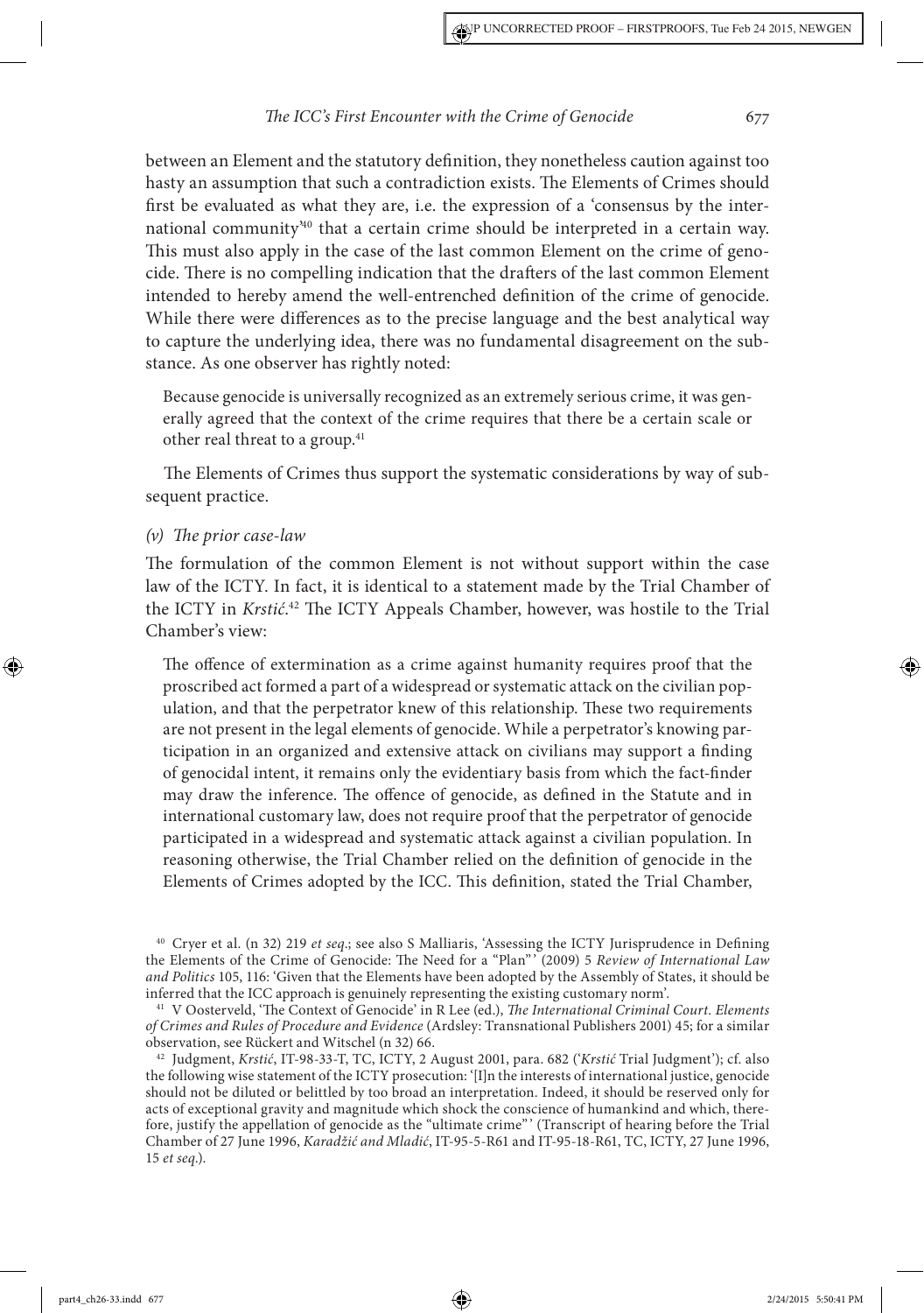'indicates clearly that genocide requires that the conduct took place in the context of a manifest pattern of similar conduct'. The Trial Chamber's reliance on the definition of genocide given in the ICC's Elements of Crimes is inapposite. As already explained, the requirement that the prohibited conduct be part of a widespread or systematic attack does not appear in the Genocide Convention and was not mandated by customary international law. Because the definition adopted by the Elements of Crimes did not reflect customary law as it existed at the time Krstić committed his crimes, it cannot be used to support the Trial Chamber's conclusion.<sup>43</sup>

This is a rather strong judicial pronouncement on an important point of law. Deplorably, the pronouncement is not supported by equally strong reasoning.<sup>44</sup> The only argument contained in the cited passage is that the Genocide Convention does not contain an explicit contextual element. The further statement that the Elements of Crimes 'did not reflect customary international law' remains a mere assertion. Upon a closer look, it would appear that the drafters of the Elements of Crimes captured the prior case-law more accurately than the ICTY Appeals Chamber. This is confirmed by the excellent summary of the prior practice in the leading monograph on the subject by William A Schabas:

Although there have been convictions for crimes against humanity in the absence of a plan or policy, there is nothing similar in the case law concerning genocide. In practice, although the jurisprudence often says that it is inquiring into whether 'the perpetrator consciously desired the prohibited acts he committed to result in the destruction, in whole or in part of the group as such', judges invariably discuss the existence of the organized plan or policy, and conclude as to the existence of the 'intent' of the accused based on knowledge of the circumstances.45

It should also be noted that even the ICTY Appeals Chamber in *Jelisić* has made an important concession to the more narrow construction of the crime because it has held that, 'in the context of proving specific intent, the existence of a plan or policy may become an important factor in most cases'.46 It was thus correct for the 2009 Decision to attribute more weight to the *opinio juris* that states expressed through the

<sup>43</sup> Judgment, *Krstić*, IT-98-33-A, AC, ICTY, 19 April 2004, para. 223 *et seq*. ('*Krstić* Appeals Judgment'). <sup>44</sup> For the same view, see Schabas, *Genocide in International Law. The Crime of Crimes* (n 35) 245; the same author is also correct in criticizing the Appeals Chamber of the ICTY for a similarly poor reasoning with respect to the plan or policy requirement of crimes against humanity; the ICC Statute's retention of the policy requirement in Art.  $7(2)(a)$  is evidence for the fact that the judicial pronouncements of the ICTY advocated for a legal development too far ahead of what states were prepared to accept; see Kreß, 'The International Criminal Court as a Turning Point in the History of International Criminal Justice' (n 20) 148.

<sup>45</sup> Schabas, *Genocide in International Law. The Crime of Crimes* (n 35) 246 *et seq*.; Schabas' assessment is in line with the earlier analysis of the ICTR practice by J Jones, '"Whose Intent is it Anyway?" Genocide and the Intent to Destroy a Group' in L Vohrah et al. (eds), *Man's Inhumanity to Man. Essays on International Law in Honour of Antonio Cassese* (The Hague: Kluwer Law International 2003) 467, 474 *et seq*.

<sup>46</sup> Judgment, *Jelisić*, IT-95-10-A, AC, ICTY, 5 July 2001, para. 48; in the same case, the Trial Chamber went even further and stated that 'it will be very difficult in practice to provide proof of the genocidal intent of an individual if the crimes committed are not widespread and if the crime charged is not backed by an organisation or system'; *Jelisić* Trial Judgment (n 23) para. 101.

⊕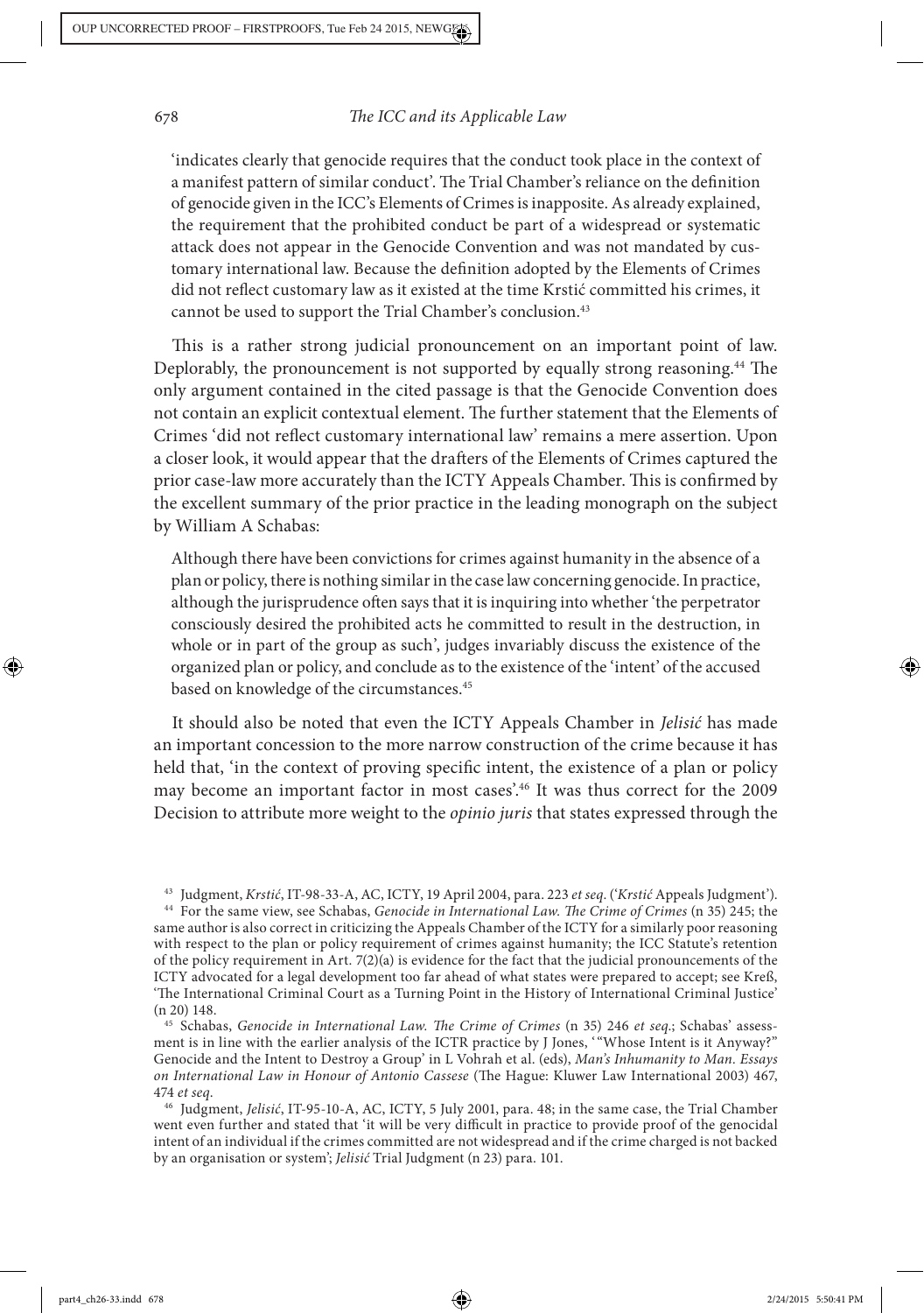Elements of Crimes than to the view expressed by the Appeals Chamber of the ICTY in *Krstić* on the state of customary international law.

## *(vi) Summary*

Taken together, the foregoing considerations support the view espoused in the 2009 Decision that the common Element of the crime of genocide correctly suggests that this crime presupposes the existence of a real danger for the targeted group and that this, for all practical purposes, entails the need for the existence of a planned genocidal campaign.47

## **27.2.2.3.2 The genocidal campaign and a realistic genocidal intent**

Yet, the literal argument remains that the wording of the *objective* elements (the *actus reus*) of the crime in its statutory definition does not provide for a basis to introduce a contextual element.<sup>48</sup> While this argument is hard to refute, it does not affect the alternative approach to reflect the typical interplay between individual and collective conduct in the crime's definition. The key to reconcile the approach taken in the Elements of Crimes with the definition of the crime lies in the interpretation of the concept of genocidal *intent*. All the considerations listed in section 27.2.2.3.1 support the view that this intent must be realistic and must thus be understood to require more than the vain hope of a single perpetrator of hate crimes to destroy (a part of) the hated group. On the basis of such a realistic concept of intent, which is fully compatible with the wording of the legal term, a coherent explanation of the common Element is possible: the individual perpetrator will act with the realistic intent to destroy (a part of) the targeted group if his conduct is in itself capable to effect this destruction. In almost

⊕

<sup>&</sup>lt;sup>47</sup> This position remains controversial; for statements, which would appear to be (at least broadly) in agreement with it, see K Ambos, 'What Does "Intent to Destroy" in Genocide Mean?', (2009) 91 *International Review of the Red Cross* 833, 846; P Behrens, 'The *Mens Rea* of Genocide' in P Behrens and R Henham (eds), *Elements of Genocide* (New York: Routledge 2013) 70, 74–5; L Berster, 'Article II' in C Tams et al. (eds), *Convention on the Prevention and Punishment of the Crime of Genocide: A Commentary* (Oxford: C H Beck/Hart/Nomos 2014) 141 (marginal note 114); Cryer et al. (n 32) 219; K Goldsmith, 'The Issue of Intent in the Genocide Convention and its Effect on the Prevention and Punishment of the Crime of Genocide: Toward a Knowledge-Based Approach' (2010) 5 *Genocide Studies and Prevention* 238, 245 *et seq*.; S Kirsch, 'The Social and the Legal Concept of Genocide' in P Behrens and R Henham (eds), *Elements of Genocide* (New York: Routledge 2013) 7, 12 *et seq*.; Malliaris (n 40) 105 *et seq*.; Schabas, *Genocide in International Law. The Crime of Crimes* (n 35) 246 *et seq*.; for the contrary view, see D Alonzo-Maizlish, 'In Whole or in Part: Group Rights, the Intent Element of Genocide, and the "Quantitative Criterion" ' (2002) 77 *New York University Law Review* 1369, 1380–1; S Clearwater, 'Holding States Accountable for the Crime of Crimes: An Analysis of Direct State Responsibility for Genocide in Light of the ICJ's 2007 Decision in *Bosnia v Serbia*' (2009) 15 *Auckland University Law Review* 1, 34 *et seq*.; N Maitra, 'A Perpetual Possibility? The International Criminal Tribunal for Rwanda's Recognition of the Genocide of 1994' (2005) 5 *International Criminal Law Review* 573; Mysliwiec (n 39) 402; C Safferling, 'The Special Intent Requirement in the Crime of Genocide' in C Safferling and E Conze (eds), *The Genocide Convention Sixty Years after its Adoption* (The Hague: TMC Asser Press 2010) 163, 172; G Werle, *Principles of International Criminal Law* 2nd edn (The Hague: TMC Asser Press 2009) 271–2 (paras 743–6); for the—unconvincing—suggestion to distinguish between the different genocidal acts, see A Cassese, 'Is Genocidal Policy a Requirement for the Crime of Genocide?' in P Gaeta (ed.), *The UN Genocide Convention* (Oxford: Oxford University Press 2009) 128, 134–5.

<sup>&</sup>lt;sup>48</sup> Second Decision on the Prosecution's Application for a Warrant of Arrest (n 10) para. 6 in conjunction with paras 13–17, the Pre-Trial Chamber explicitly treats the 'contextual element' as a 'material element'.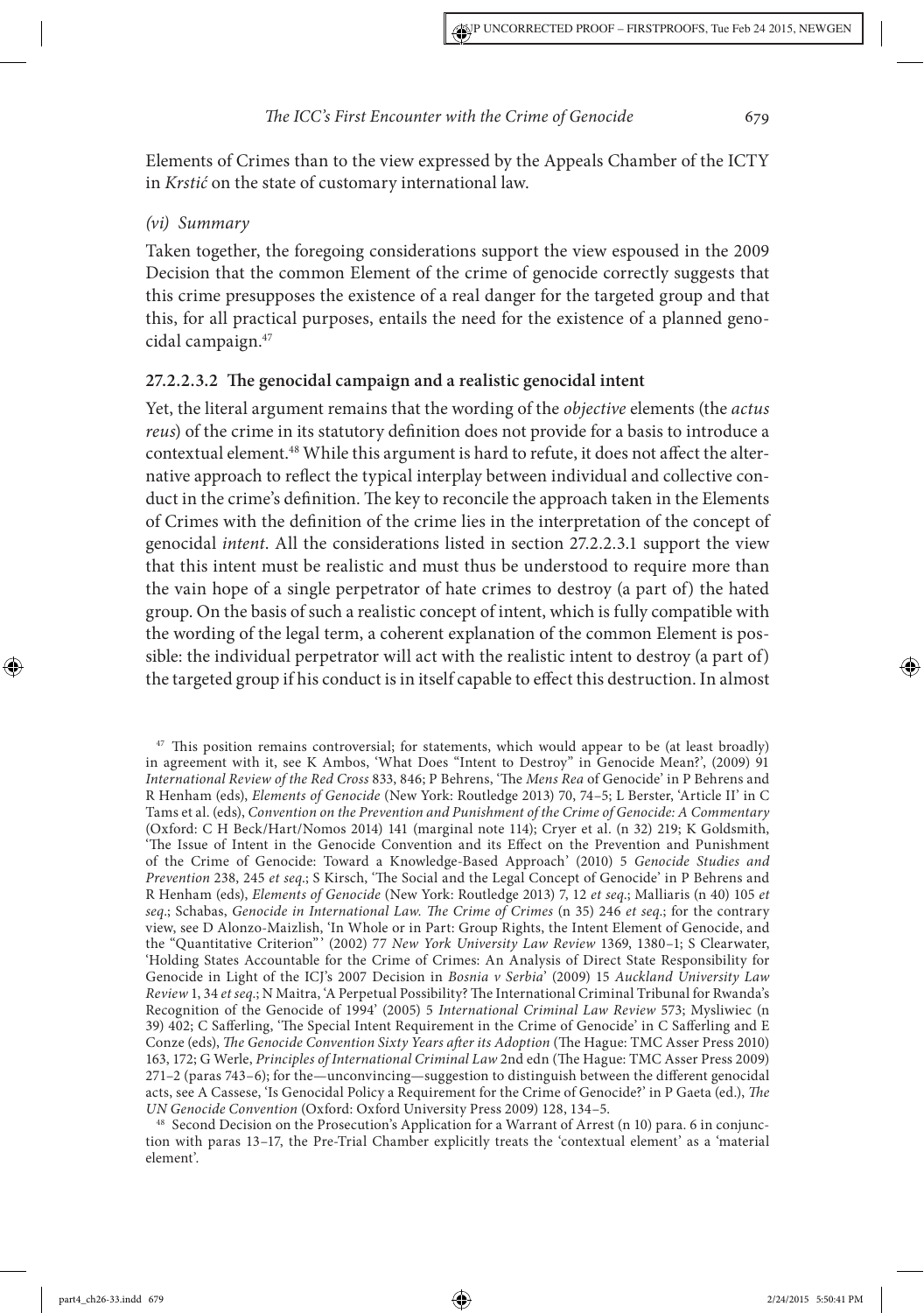all cases, however, this will not be the case. Therefore, for all practical purposes, a perpetrator's realistic intent requires that his conduct take place 'in the context of a manifest pattern of similar conduct directed against that group'. Under this approach, the common Element constitutes the objective point of reference of genocidal intent. There is only a fine analytical nuance between this construction of genocidal intent and the widespread judicial practice to regard the genocidal campaign as 'only the evidentiary basis from which the fact-finder may draw the inference<sup>49</sup> that a genocidal intent exists.

While it is true that the common Element of Crimes is worded in the form of an objective circumstantial element, it is submitted that the concept of realistic intent constitutes the preferable way to capture the substance of what the drafter's of the Elements had in mind.50 First, this concept conforms to the wording of the Genocide Convention. Second, it has the advantage of avoiding the debate about an additional mental requirement. The drafters of the Elements were aware of this problem but were unable to solve it within the short negotiation time given to them. This is readily apparent from the evasive passage in the Introduction to the Elements of Crimes on genocide.51 If, however, a genocidal campaign is seen as the objective point of reference for a realistic genocidal intent, it is clear that the individual perpetrator must be aware of this campaign to form such an intent.

Very interestingly, when dealing with the intent requirement in its 2009 Decision, the Chamber chose an approach that comes very close to the concept of realistic intent, as outlined earlier. The Chamber draws the following distinction between what it calls the genocidal intent of the Government of Sudan, and Al Bashir's genocidal intent:

The Prosecution highlights that it relies exclusively on proof by inference to substantiate its allegations concerning Omar Al Bashir's alleged responsibility for genocide. In particular, the Prosecution relies on inferences to prove the existence of Omar Al Bashir's *dolus specialis*/specific intent to destroy in whole or in part the Fur, Masalit and Zaghawa groups.

In this regard, the Majority observes that, according to the Prosecution, Omar Al Bashir was in full control of the 'apparatus' of the State of Sudan. . . .

As a result, the Majority considers that if the materials provided by the Prosecution support the Prosecution's allegations in this regard, the existence of reasonable grounds to believe that Omar Al Bashir had a genocidal intent would automatically lead to the conclusion that there are reasonable grounds to believe that a genocidal campaign against the Fur, Masalit and Zaghawa groups was a core component of the [Government of Sudan (GoS)] counter-insurgency campaign.

However, the situation would be different if the materials provided by the Prosecution show reasonable grounds to believe that Omar Al Bashir shared the control over the 'apparatus' of the State of Sudan with other high-ranking Sudanese political and military leaders. In this situation, the Majority is of the view that the

⊕

<sup>49</sup> *Krstić* Appeals Judgment (n 43) para. 223.

<sup>50</sup> For the same view, see Ambos (n 47) 845 *et seq*.; Berster (n 47) 138 *et seq*. (marginal note 107 *et seq*.); Jones (n 45) 478 *et seq*.; Kirsch (n 47) 7; May (n 13) 120 *et seq*.

<sup>51</sup> For the citation, see section 27.2.2.1; see the formulation in the third indent.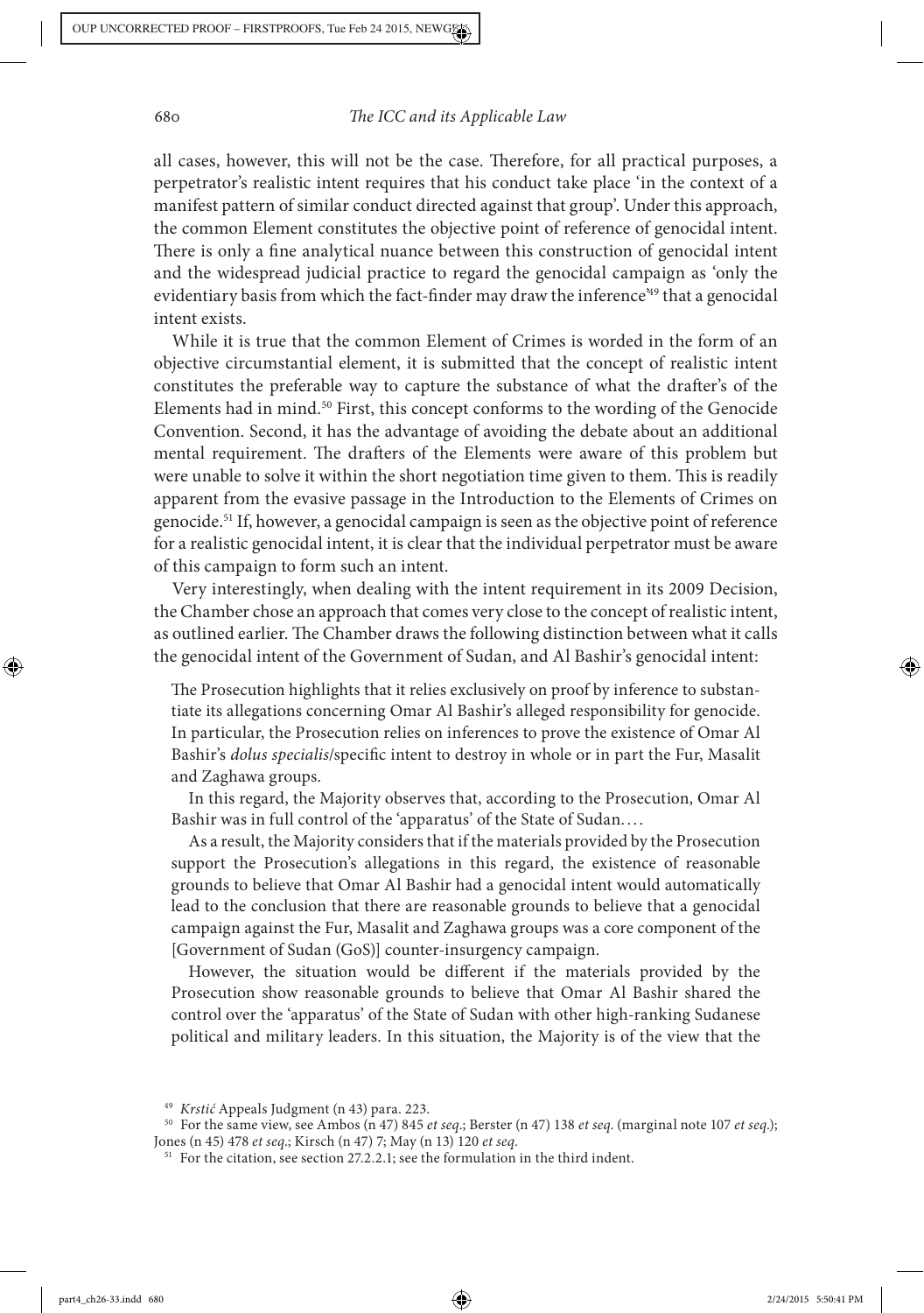existence of reasonable grounds to believe that one of the core components of the GoS counter-insurgency campaign was a genocidal campaign against the Fur, Masalit and Zaghawa groups would be dependent upon the showing of reasonable grounds to believe that those who shared the control of the 'apparatus' of the State of Sudan with Omar Al Bashir agreed that the GoS counter-insurgency campaign would, *inter alia*, aim at the destruction, in whole or in part, of the Fur, Masalit and Zaghawa groups.

It is for this reason that the Majority refers throughout the rest of the present decision to 'the GoS's genocidal intent' as opposed to 'Omar Al Bashir's genocidal intent'.52

While the meaning of these considerations is not entirely clear, one very plausible explanation would be that the Majority holds the view that there is a connection between the required 'individual' genocidal intent of Al Bashir and a 'collective' genocidal intent. If 'governmental intent' is translated into a 'plan to carry out a genocidal campaign', it becomes apparent that the Chamber is of the view that the overall genocidal plan amounts to an objective point of reference for Al Bashir's individual intent which, by virtue of this point of reference, becomes a *realistic* one.53 On the basis of such a concept of genocidal intent, a separate mental requirement concerning an objective contextual element is as superfluous as this objective requirement itself. The 2009 Decision has thus come halfway in adopting the concept of realistic intent as outlined in this contribution and it is suggested that the ICC should fully endorse this idea when the next opportunity arises.

#### *27.2.2.4 No requirement of a* concrete *threat*

In the 2009 Decision, the last common Element is understood to mean that the crime of genocide is only completed when 'the threat against the existence of the targeted group, or part thereof, becomes concrete and real, as opposed to just being latent or hypothetical'.54 The Chamber's precise understanding of 'concrete threat' is not entirely clear, but the term risks being understood as posing too significant a hurdle to pass. As Judge Ušacka rightly observes in her dissent,<sup>55</sup> the precondition of a 'concrete threat' comes close to a 'result-based requirement', i.e. the requirement of a situation where the genocidal campaign has advanced to a point where actual destruction may soon result. None of these considerations call for the introduction of so stringent a threshold and the same is true for the prior practice. Contrary to what the Chamber appears to hold, the common Element does not require the occurrence of

⊕

<sup>52</sup> Decision on the Prosecution's Application for a Warrant of Arrest against Omar Hassan Ahmad Al Bashir (n 6) paras 147–51.

<sup>&</sup>lt;sup>53</sup> It is worth emphasizing that the concept of realistic intent is not prejudicial to the decision in the debate between a 'purpose-based' and a 'knowledge-based' approach to the individual intent to which we shall turn our attention in section 27.2.4.3. Analytically, these are two distinct legal issues.

<sup>54</sup> Decision on the Prosecution's Application for a Warrant of Arrest against Omar Hassan Ahmad Al Bashir (n 6) para. 124.

<sup>55</sup> Separate and Partly Dissenting Opinion of Judge Anita Ušacka, Decision on the Prosecution's Application for a Warrant of Arrest against Omar Hassan Ahmad Al Bashir (n 6) para. 19, fn. 26.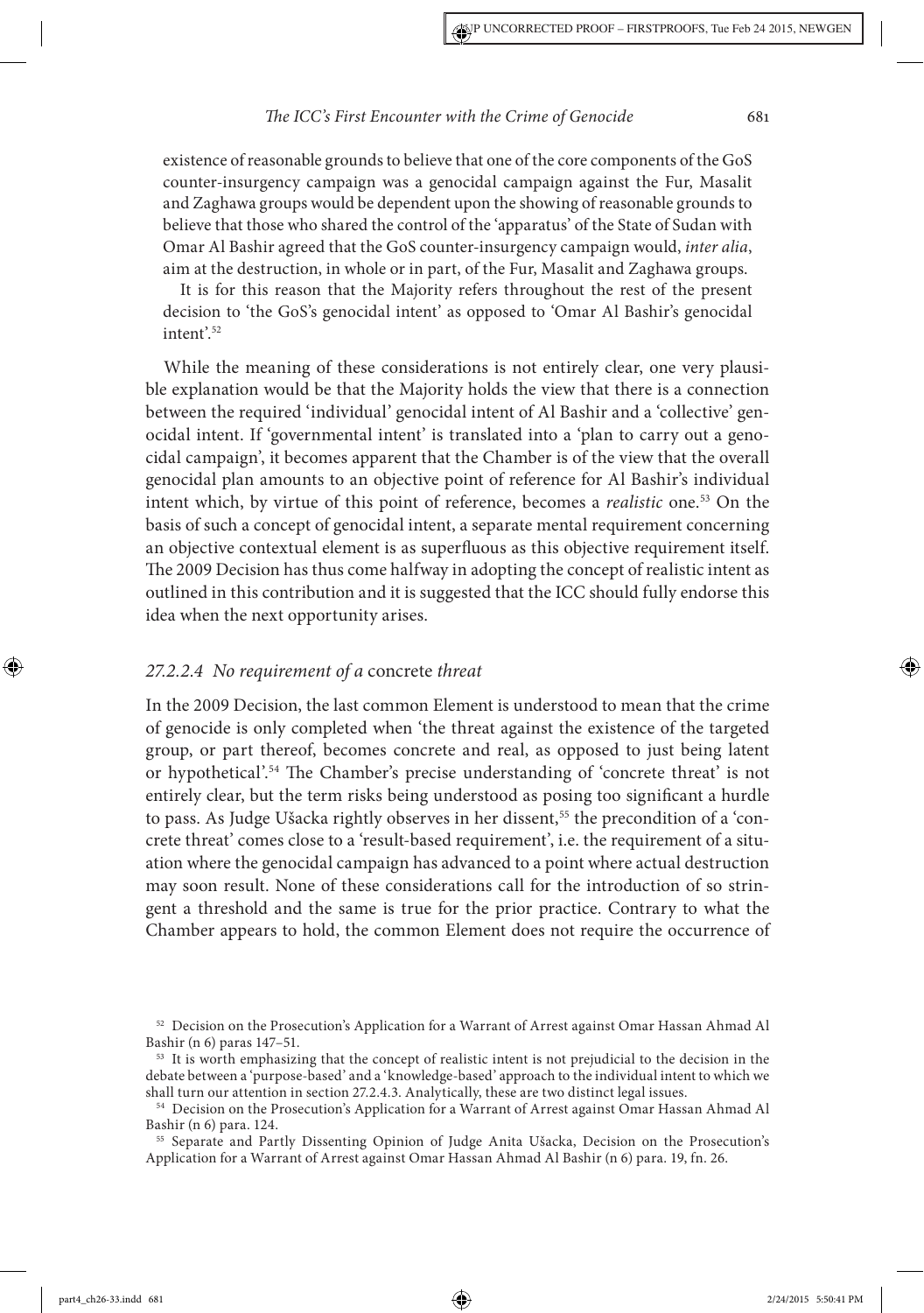such an advanced threat either.<sup>56</sup> Under this Element's second alternative, it is sufficient that the conduct in question *can effect* the destructive result. Accordingly, it must suffice for the first alternative, too, that the genocidal campaign is of a nature *capable of bringing about* the planned destruction.57 This interpretation is confirmed by the fact that the Introduction to the Elements of Crimes on Genocide underlines that the 'term "in the context of" would include the initial acts in an emerging pattern'. This means that the crime of genocide is completed with the initial act of a genocidal campaign. It follows that, for the typical case of genocide, no more should be required as the objective point of reference for the perpetrator's intent than the existence of a realistic collective goal to destroy the target group in whole or in part. Interestingly, the 2010 Decision does not contain any reference to the requirement of '*concrete* threat'.58 It would be good if the point were fully clarified on the next occasion.

## **27.2.3 The material elements**

The following analysis does not offer a comprehensive commentary on the material elements, and is by and large confined to those legal questions addressed by the 2009 Decision.<sup>59</sup>

## *27.2.3.1 On the concept of 'protected group' in general and that of 'ethnical group' in particular*

It was only at an advanced stage of the negotiations that, following a suggestion made by Sweden,<sup>60</sup> the *ethnical* group was included in the list of protected groups. In light of this, it may be considered as somewhat of a historical irony that the concept of ethnical group has quickly gained particular prominence. The ICC's early case-law confirms this point. The 2009 Decision sheds further light on this concept and also on the more general one of 'protected group'. The pertinent passage reads as follows:

[T]he Majority is of the view that the targeted group must have particular positive characteristics (national, ethnic, racial or religious), and not a lack thereof....The Majority considers that there are no reasonable grounds to believe that nationality, race and/or religion are a distinctive feature of any of the three different groups—the Fur, the Masalit and the Zaghawa—that, according to the Prosecution, have been targeted. . . .

⊕

<sup>56</sup> For the same view, Berster (n 47) 138 (marginal note 107 together with fn. 453); R Cryer, 'The Definitions of International Crimes in the *Al Bashir* Arrest Warrant Decision' (2009) 7 *Journal of International Criminal Justice* 283, 290–1; Cryer et al. (n 32) 219, footnote 93; Werle (n 47) 272–3 (marginal note 746).

<sup>57</sup> For the same view, see Berster (n 47) 141 (marginal note 114).

<sup>58</sup> For the relevant passages, see Second Decision on the Prosecution's Application for a Warrant of Arrest (n 10) para. 6 in conjunction with paras 13–17.

<sup>59</sup> For the attempt of a comprehensive commentary, see Kreß, '§ 6 VStGB' (n 17) 1099–111 (marginal notes 30–69).

<sup>60</sup> UNGAOR, 3rd Session, 6th Committee, 115.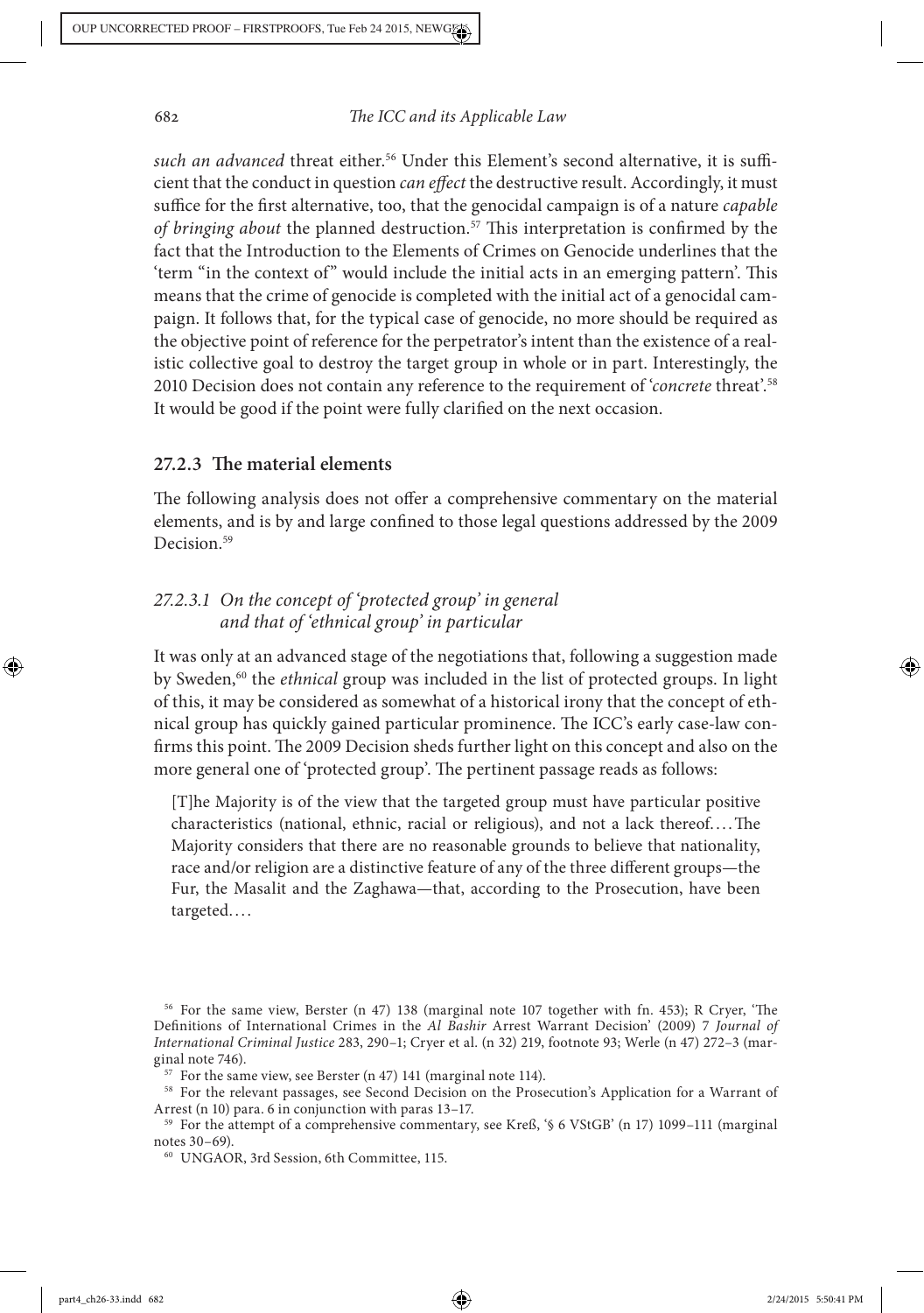As a result, the question arises as to whether any of the three groups is a distinct ethnic group. In this regard, the Majority finds that there are reasonable grounds to believe that this question must be answered in the affirmative as there are reasonable grounds to believe that each of the groups. . .has its own language, its own tribal customs and its own traditional links to its lands.<sup>61</sup>

These paragraphs contain four elements which partly consolidate and otherwise usefully complement the prior international case-law in point. First of all, the Chamber considers the list of protected groups to be *exhaustive*. Hereby, it implicitly rejects the idea of recognizing *other* protected groups than those explicitly listed, provided such groups are comparably *stable*. This idea had been considered by the ICTR in its  $Akayesu$  judgment, $62$  but without any positive echo in the subsequent case-law. The implicit rejection in the 2009 Decision of the suggestion made in *Akayesu* is all the more important, as both Chambers faced a not altogether dissimilar difficulty to bring the targeted human group(s) in question within the confines of the genocide definition. In light of the text of the definition and of its history, the position adopted in the  $2009$  Decision is correct<sup>63</sup> and, with this judicial pronouncement, the international case-law on the point in question appears to be settled.

Second, the 2009 Decision makes the attempt to *distinguish* between the *four* groups listed in the definition of the crime. This contrasts with the 'holistic' approach as developed by William A Schabas<sup>64</sup> and occasionally accepted by the ICTY.<sup>65</sup> Although the approach chosen in the 2009 Decision is more cumbersome, it must be commended because it is loyal to the text of the definition.66 It would seem premature, though, to treat the international case-law on this point as consolidated.

Third, the 2009 Decision explicitly rejects the idea that a protected group in general and an ethnical group in particular could be defined 'by negation'. Such an approach had been favourably considered by the ICTY Trial Chamber in *Jelisić*, 67 but was then rejected by this Tribunal's Appeals Chamber in *Stakić*. 68 In its 2007 Judgment in the 'Genocide Case', the ICJ<sup>69</sup> had endorsed the ICTY Appeals Chamber's view, and the 2009 Decision joins this line of international case-law in the following words:

[I]t is important to highlight that the drafters of the 1948 Genocide Convention gave 'close attention to the positive identification of groups with specific distinguishing

<sup>61</sup> Decision on the Prosecution's Application for a Warrant of Arrest against Omar Hassan Ahmad Al Bashir (n 6) paras 135–7.

<sup>65</sup> The most important judgment in point is *Krstić* Trial Judgment (n 42) para. 556.

<sup>66</sup> Concurring Berster (n 47) 102–3 (marginal note 36); Martin (n 63) 112, 122.

<sup>67</sup> *Jelisić* Trial Judgment (n 23) para. 71.

⊕

<sup>62</sup> *Akayesu* (n 12) para. 701.

<sup>&</sup>lt;sup>63</sup> A very broad majority of writers concurs; see, for example, F Martin, 'The Notion of "Protected Group" in the Genocide Convention and its Application' in P Gaeta (ed.), *The UN Genocide Convention* (Oxford: Oxford University Press 2009) 112, 119 *et seq*.; Schabas, *Genocide in International Law. The Crime of Crimes* (n 35) 152.

<sup>64</sup> Schabas, *Genocide in International Law. The Crime of Crimes* (n 35) 129 *et seq*.

<sup>68</sup> Judgment, *Stakić*, IT-97-24-A, AC, ICTY, 2 March 2006, paras 20–1.

<sup>69</sup> Judgment, *Application of the Convention on the Prevention and Punishment of the Crime of Genocide (Bosnia and Herzegovina v Serbia and Montenegro)* 26 February 2007, ICJ Reports 2007, 43 (paras 193–6).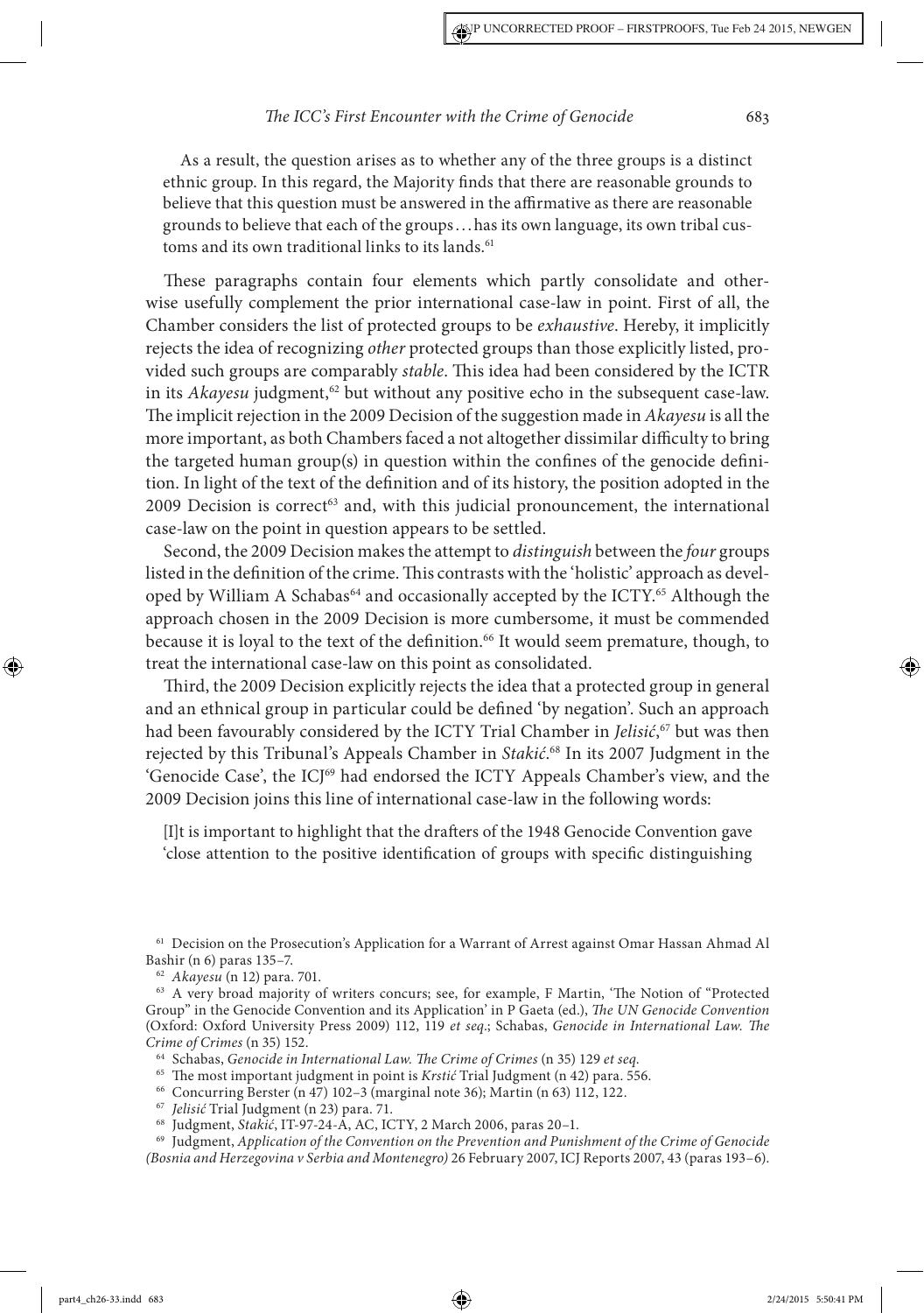well established, some said immutable, characteristics'. It is, therefore, a matter of who the targeted people are, not who they are not. (footnotes omitted)<sup>70</sup>

This is correct and may now also be considered as settled international case-law.

Fourth, and most importantly, the cited passage from the 2009 Decision, by highlighting each of the groups' 'own language', 'own tribal customs', and 'own traditional links to its lands', encapsulates an essentially *objective* starting point to the definition of the concepts 'protected group' and 'ethnical group'.71 This contrasts with a number of statements in the prior international case-law<sup>72</sup> and in the literature<sup>73</sup> which indicate a preference to define the concept of ethnical group *subjectively* and more specifically from the *perpetrator*'s perspective. Yet, as Rebecca Young has usefully demonstrated,<sup>74</sup> the international case-law prior to the 2009 Decision had never articulated an absolute departure from an objective approach and a good part of the international criminal law scholarship had, in varying nuances, moved towards a mixed 'subjective-objective' approach,<sup>75</sup> which seems broadly in line with the test favoured by the ICJ in its 2007 'Genocide Judgment'.76

While the *International Commission of Inquiry on Darfur* (Darfur Commission) went so far as to opine that some form of a subjective–objective approach had 'become part and parcel of international customary law'77, it must be welcomed that the 2009 Decision insists on the *objective* starting point to the definition of the concepts of 'protected group' and 'ethnical group'. This is so even though the subjective approach has 'a strong initial appeal, since it is ultimately the *genocidaire*'s view of the group's features which decides on whether an individual will be victimized as a group-member',78 a fact famously alluded to in Jean-Paul Sartre's

<sup>70</sup> Decision on the Prosecution's Application for a Warrant of Arrest against Omar Hassan Ahmad Al Bashir (n 6) para. 135.

<sup>71</sup> This is true albeit that the Chamber states in passing that it does not wish to express a view on the matter, ibid., para. 137 (fn. 152).

<sup>72</sup> Judgment, *Kayishema and Ruzindana*, ICTR-95-1-T, TC II, ICTR, 21 May 1999, para. 98; *Jelisić* Trial Judgment (n 23) para. 70; *Krstić* Trial Judgment (n 42) para. 557; on this tendency towards a *subjective* definition, see G Verdirame, 'The Genocide Definition in the Jurisprudence of the Ad Hoc Tribunals' (2000) 49 *International & Comparative Law Quarterly* 578, 589.

<sup>73</sup> For a particularly clear pronouncement to that effect, see R Maison, 'Le crime de génocide dans les premiers jugements du tribunal pénal international pour le Rwanda' (1999) 103 *Révue Générale de Droit International Public* 129, 137; for a more recent statement pointing in the same direction, see R Young, 'How Do We Know Them When We See Them? The Subjective Evolution in the Identification of Victim Groups for the Purposes of Genocide' (2010) 10 *International Criminal Law Review* 1, 21.

<sup>74</sup> Young (n 73) 10 *et seq*.

<sup>75</sup> For a few examples, see D Demko, 'Die von der Genozidkonvention geschützten "Gruppen" als Regelungsgegenstand des "Specific Intent" ' (2009) *Schweizerische Zeitschrift für internationales und europäisches Recht* 223, 232 *et seq*.; Martin (n 63) 112, 126; D Nersessian, *Genocide and Political Groups* (Oxford: Oxford University Press 2010) 31; Schabas, *Genocide in International Law. The Crime of Crimes* (n 35) 128; Werle (n 47) 260 (marginal note 715).

<sup>76</sup> *Application of the Convention on the Prevention and Punishment of the Crime of Genocide (Bosnia and Herzegovina v Serbia and Montenegro)* (n 69) para. 191; for a comment, see C Kreß, 'The International Court of Justice and the Elements of the Crime of Genocide' (2007) 18 *European Journal of International*  Law 619, 623–4.

<sup>77</sup> Report of the International Commission of Inquiry on Darfur to the Secretary-General. Pursuant to Security Council Resolution 1564 of 18 September 2004, UN Doc S/2005/60 (1 February 2005) para. 501.

<sup>78</sup> Berster (n 47) 104 (marginal note 40).

⊕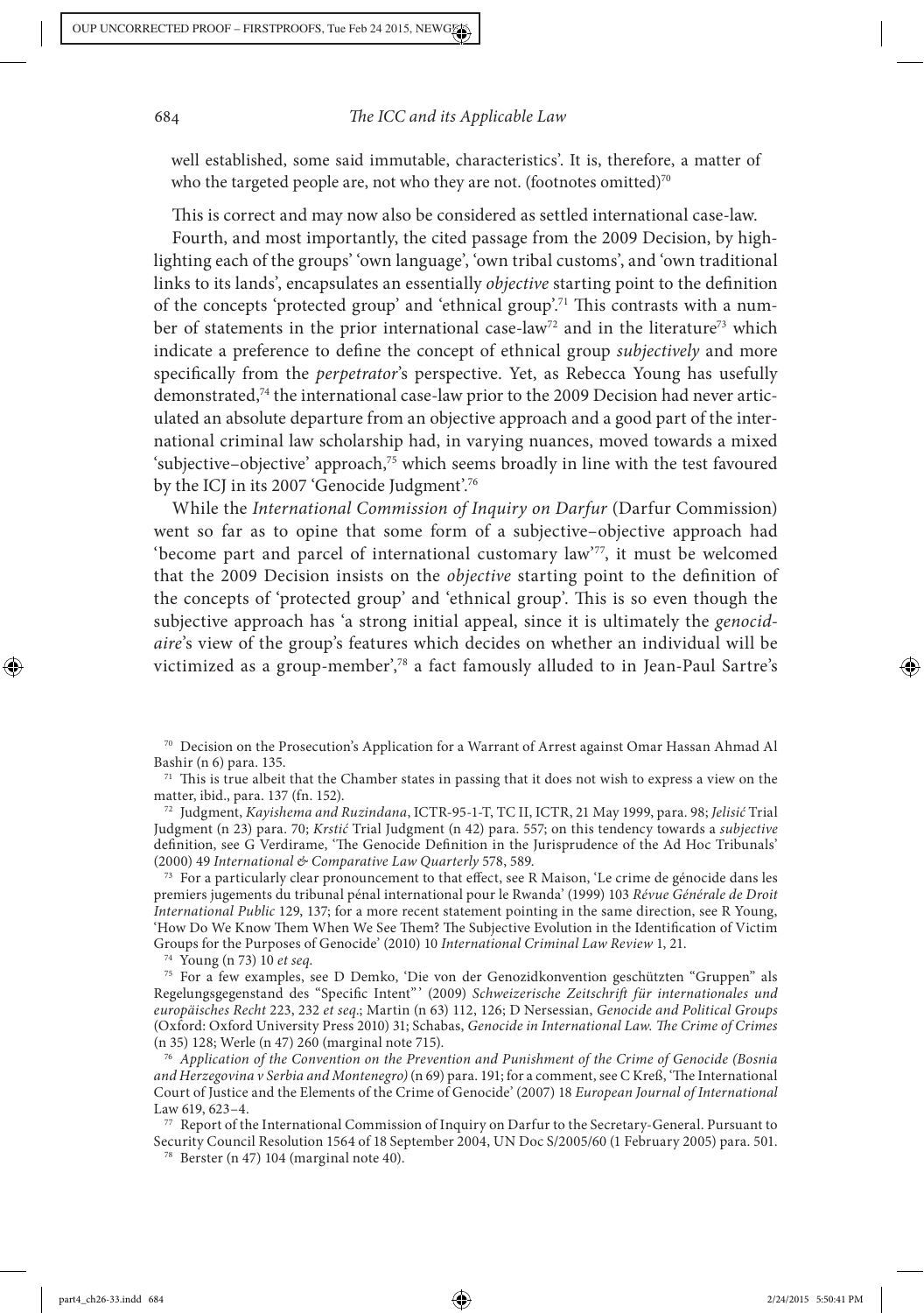aphorism: ' . . .*c'est l'antisémite, qui fait le juif* ' 79. On a closer inspection, though, a number of—ultimately prevailing—considerations in support of an *objective* starting point come to light. The three most important considerations are as follows.<sup>80</sup> First, the teleology behind the law against genocide (section 27.2.1), i.e. to prevent conduct that 'results in great losses to humanity in the form of cultural and other contributions represented by these human groups',<sup>81</sup> precludes the possibility that the existence of a protected group might result from a construction in the *perpetrator*'s mind. Allowing for such a possibility would, second, also be incompatible with the drafters' decision for an *exhaustive* list of protected groups. Third, only an objective starting point guards against the transformation of the crime of genocide into an unspecific crime of group destruction based on a discriminatory motive which could be distinguished from *persecution* as a crime against humanity only through the more limited list of *individual* rights at stake.<sup>82</sup> It should be stressed that an objective starting point to the definition of the concepts 'protected group' and 'ethnical group', as chosen in the 2009 Decision, leaves due room for considering (collective) perceptions in at least two respects. Elements such as a common culture, history, or language may give rise to a (collective) sense of group identity and this (collective) perception of *the members of the group concerned* is, of course, a relevant factor in establishing the existence of an ethnical group within the meaning of the genocide definition. Furthermore, the (collective) perception of *the perpetrators* may play a limited role when it comes to the delineation of the protected group's outer fringes.<sup>83</sup>

Despite these considerations and the fact that a number of commentators have recently expressed weighty words of caution against an essentially subjective approach under the *lex lata*, 84 the controversy is likely to receive further attention at the ICC. Judge Ušacka has challenged the 2009 Decision's objective starting point in her Separate and Partly Dissenting Opinion,<sup>85</sup> and the Majority itself has not really argued the point and has reserved its final view on the matter.<sup>86</sup>

<sup>86</sup> Decision on the Prosecution's Application for a Warrant of Arrest against Omar Hassan Ahmad Al Bashir (n 6) para. 137 (fn. 152).

⊕

<sup>79</sup> J-P Sartre, *Réflextions sur la question juive* (Paris: Paul Morihien 1946) 89.

<sup>80</sup> For a number of additional arguments to the same effect, see Berster (n 47) 105 *et seq*. (marginal notes 41–5).

<sup>81</sup> UNGA Res 96(I) (n 16).

<sup>82</sup> The arguments set out in the text here are submitted on the basis of the *lex lata*; whether or not such a transformation is desirable *de lege ferenda* is a different matter, which cannot be explored in this chapter (for an argument in favour of a subjective approach *de lege ferenda*, see A Paul, *Kritische Analyse und Reformvorschlag zu Art. II Genozidkonvention* (Berlin: Springer 2008) 160 *et seq*.

<sup>83</sup> For such a case, see Judgment and Sentence, *Ndindabahizi*, ICTR-07-71, TC I, ICTR, 15 July 2004, para. 68.

<sup>84</sup> P Akhavan, *Reducing Genocide to Law* (Cambridge: Cambridge University Press 2012) 150; Berster (n 47) 103–7 (paras 37–7); see also D Luban, 'Calling Genocide by its Rightful Name: Lemkin's Word, Darfur and the UN Report' (2006) 7 *Chicago Journal of International Law* 303, 318, who acknowledges that the subjective approach 'abandons a central idea behind Lemkin's definition of genocide' (for Luban's reform proposal, see ibid. 319).

<sup>85</sup> Decision on the Separate and Partly Dissenting Opinion of Judge Anita Ušacka, Decision on the Prosecution's Application for a Warrant of Arrest against Omar Hassan Ahmad Al Bashir (n 6) paras 25–6.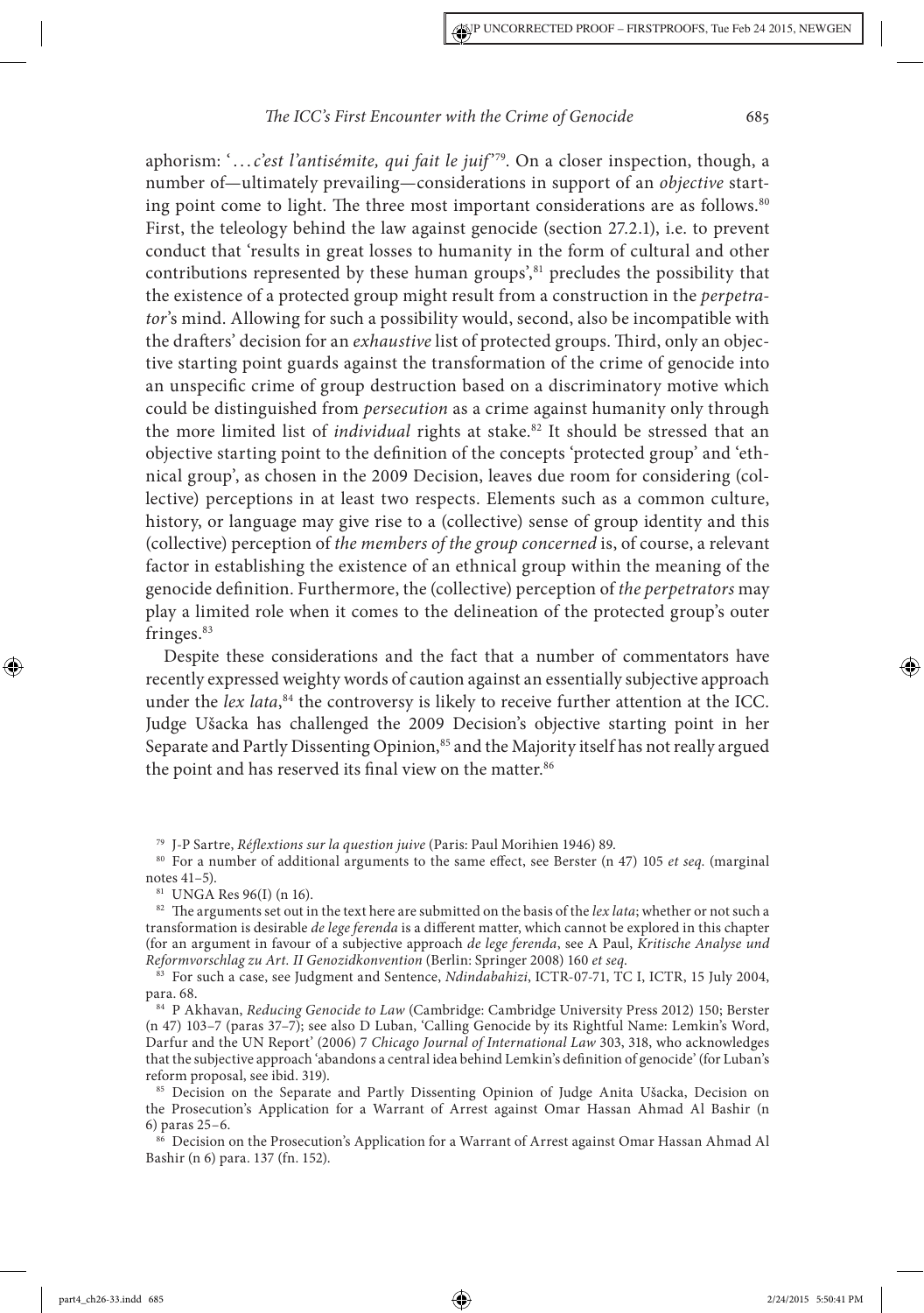#### *27.2.3.2 The genocidal acts*

In light of its rejection of reasonable grounds to believe that Al Bashir had acted with genocidal intent, the 2009 Decision does not deal with any of the five categories of genocidal acts. The 2010 Decision cannot avoid the matter, however, after having reached a different conclusion regarding the question of genocidal intent. This decision deals with those first three genocidal acts listed in the definition which have also played a dominant role in the prior international case-law.87

## **27.2.3.2.1 Killing**

The 2010 Decision holds as follows:

According to the Elements of Crimes, the specific material element of the crime of genocide by killing is that the perpetrator killed one or more persons. It is worth noting that the element is common to both the crime of genocide by killing under article  $6(a)$  and the crime against humanity of murder under article  $7(1)(a)$  of the Statute with the exception that the former provides that the acts of killings must be directed against members of a national, ethnical, racial or religious group, while the latter requires that the acts be directed against a civilian population.<sup>88</sup>

This statement confirms, in particular, that despite the plural 'members' in the text of the genocide definition, it suffices for the perpetrator to cause the death of *one member* of a protected group. Although this interpretation does not yet go entirely unchallenged in international criminal law scholarship,<sup>89</sup> it now appears too firmly accepted in practice to be reversed in the future. The same applies, *mutatis mutandis*, to the second, fourth, and fifth genocidal acts listed in the definition.

## **27.2.3.2.2 Causing serious bodily or mental harm**

The 2010 Decision holds as follows:

According to the Elements of Crime the specific material element of this count of genocide is that the perpetrator caused serious bodily or mental harm to one or more persons, which may include acts of torture, rape, sexual violence, or inhuman or degrading treatment....The underlying acts of genocide by inflicting bodily or mental harm. . . are identical to the underlying acts of the crimes against humanity included in the Prosecution's Application as Counts 6, 7 and 8 (forcible transfer of population, torture civilians, and rape of civilians.<sup>90</sup>

This is a surprisingly sweeping statement. While the footnote to the relevant Element of Crimes is worded carefully enough to say that acts of torture, rape, sexual violence, or inhuman or degrading treatment *may* amount to the causing of serious

<sup>89</sup> For a recent argument suggesting that the perpetrator must cause the death of at least two persons, see Berster (n 47) 116 (marginal note 61); the clearly predominant scholarly view is the one espoused in the 2010 Decision; see e.g. Schabas, *Genocide in International Law. The Crime of Crimes* (n 35) 179.

⊕

 $^{\mathrm{87}}$  For a reference to the potential relevance of the fourth genocidal act to explain the genocidal nature of the *Srebrenica* campaign, see Judgment, *Popović* et al., IT-05-88-T, TC II, ICTY, 10 June 2010, para. 866.

<sup>88</sup> Second Decision on the Prosecution's Application for a Warrant of Arrest (n 10) para. 20.

<sup>90</sup> Second Decision on the Prosecution's Application for a Warrant of Arrest (n 10) paras 26–7.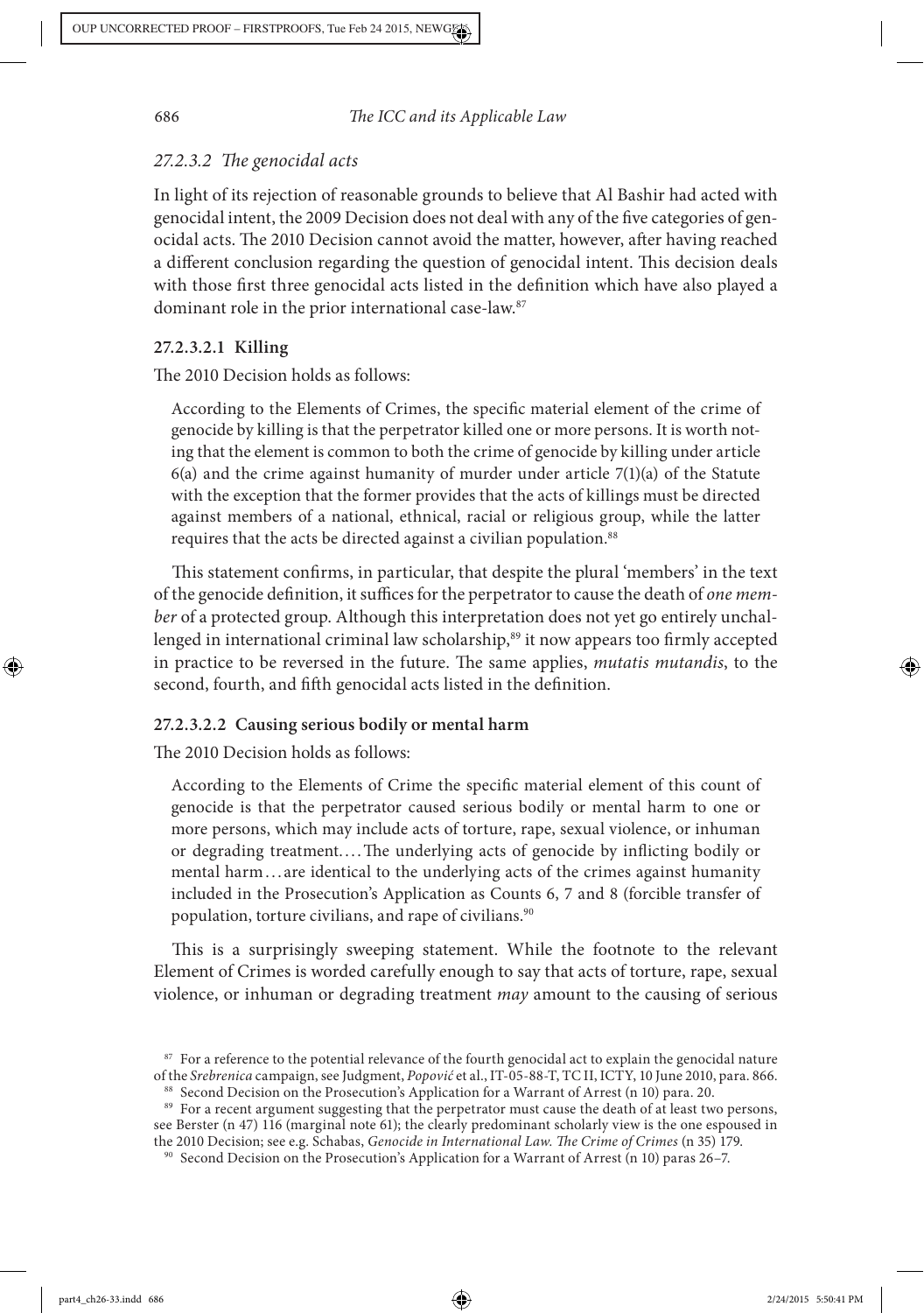bodily or mental harm, the cited passage appears to suggest that such acts *invariably* cause such harm. The latter is not the case. The prior international case-law has convincingly established that the genocidal act in question requires the causing of 'a grave and long-term disadvantage to a person's ability to lead a normal and constructive life'.<sup>91</sup> Whether or not, say, the inhuman or degrading treatment of another person has led to such a result can only be decided *in concreto*.

The sweeping approach chosen in the 2010 Decision is most astonishing with respect to the 'forcible transfer of population', which is *not* referred to in the relevant footnote to the Element of Crime. Here again it is *possible* that forcibly transferred members of the targeted group *may* suffer the required 'grave and long-term-disadvantage', but the 2010 Decision, contrary to the much more careful approach in the 2008 Application,<sup>92</sup> appears to take such a result for granted. It is to be doubted whether the Pre-Trial Chamber has given full consideration to the consequences of its sweeping statement. If the forcible transfer of a person amounted to causing serious bodily or mental harm to that person, a campaign of so-called ethnic cleansing would, contrary to the prior international case-law, invariably fulfil the *actus reus* of the crime of genocide.

## **27.2.3.2.3 Deliberately inflicting conditions of life calculated to bring about physical destruction**

According to its description in the definition of the crime, the third genocidal act requires the infliction of certain conditions of life 'on the group'. In light of the fact that the genocidal conduct in question must be calculated to bring about the group's physical destruction 'in whole or *in part*', the words 'on the group' should be read so as to include the case in which the relevant conditions have been inflicted '*on a part* of the group'.<sup>93</sup> The wording of the definition, however, excludes the idea that the infliction of certain conditions of life upon *one member* of the group suffices.94 For most practical purposes, the material genocidal act in question, therefore, and contrary to the four other cases, already implies action *within a genocidal context*. The first Element of Crime on 'Genocide by Deliberately Inflicting Conditions of Life Calculated to Bring About Physical Destruction' ignores this fact and instead redefines this genocidal act in structural conformity with the other four categories. The *Element of the Crime* 'translates' the 'infliction of certain conditions of life '*on (part of) the group*', as required in the crime's *definition*, into the 'infliction of certain conditions of life *upon one or more persons*'. In doing so the Element of Crimes oversteps the confines of interpretation. The 2010 Decision does not address this question directly and instead—somewhat opaquely—holds as follows:

Unlike for the previous counts of genocide—and similar to what is required for some of the acts underlying the crime against humanity of extermination—the Elements of

⊕

part4\_ch26-33.indd 687 2/24/2015 5:50:41 PM

<sup>91</sup> See e.g. *Krstić* Trial Judgment (n 42) paras 510 and 513; concurring F Jessberger, 'The Definition and the Elements of the Crime of Genocide' in P Gaeta (ed.), *The UN Genocide Convention* (Oxford: Oxford University Press 2009) 87, 99.

<sup>92</sup> Public Redacted Version of the Prosecutor's Application under Article 58 (n 2) paras 119–71.

<sup>&</sup>lt;sup>93</sup> Berster (n 47) 121–2 (marginal note 74); Jessberger (n 91) 101.

<sup>&</sup>lt;sup>94</sup> Concurring Jessberger, ibid., 100 (footnote 81).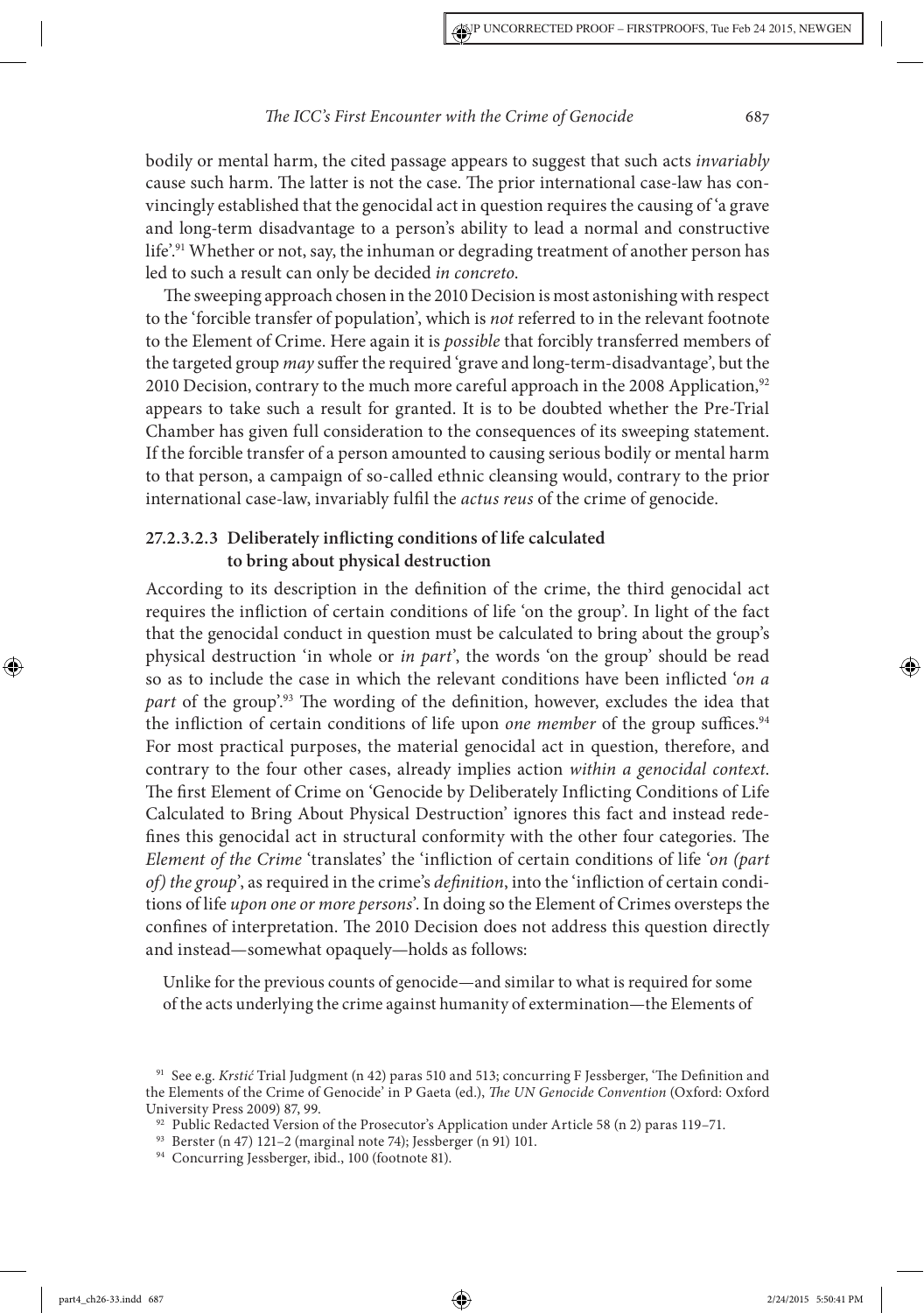Crimes include an additional element for this particular offense and require that the infliction of certain conditions of life upon one or more persons 'should be calculated to bring about the physical destruction of that group, in whole or in part'.<sup>95</sup>

Because of the definition's explicit reference to the *physical* destruction and the drafter's decision to exclude most forms of *cultural* genocide,96 it is not sufficient for the genocidal act in question to be calculated 'merely' to bring about the *dissolution* of the group. Instead, the infliction of the conditions of life must be capable of (slowly) causing either the death of or serious bodily or mental harm to a number of members of the group sufficient to form a significant part thereof.97 In line with this interpretation, the international case-law prior to the 2010 Decision had settled with the position that the forcible displacement of (a part of) a(n ethnical) group—the often so-called ethnic cleansing of a territory—cannot *as such* be considered to be 'calculated to bring about the physical destruction of the targeted group in whole or in part'.<sup>98</sup>

In accordance with this case-law, the prosecution, in its 2008 Application, refrained from relying on the ill-conceived reference to the 'systematic expulsion from homes' in the footnote to the fourth Element of Crime on 'Genocide by Deliberately Inflicting Conditions of Life Calculated to Bring about Physical Destruction' and instead recalled that '[d]eliberations preceding adoption of the Genocide Convention concluded that "[m]ass displacements of populations from one region to another  $[...]$  do not constitute genocide [. . .] unless the operation were attended by such circumstances as to lead to the death of the whole or part of the displaced population" '.99 Therefore, the 2008 Application is careful not to rest its genocide case on the forcible displacement of members of the three protected groups as such, but on the 'systematic displacement from their home *into inhospitable terrain where some died as a result of thirst,* 

<sup>98</sup> For the first determination to that effect, see Judgment, *Stakić*, IT-97-24-T, TC II, ICTY, 31 July 2003, para. 519 ('*Stakić* Trial Judgment'); this was confirmed by the ICTY Appeals Chamber in the *Krstić* Appeals Judgment (n 43) para. 33, and by the ICJ in *Application of the Convention on the Prevention and Punishment of the Crime of Genocide (Bosnia and Herzegovina v Serbia and Montenegro)* (n 69) para. 190; concurring, for example, Jessberger (n 91) 101; Schabas, *Genocide in International Law. The Crime of Crimes* (n 35) 221 *et seq*.

<sup>99</sup> Public Redacted Version of the Prosecutor's Application under Article 58 (n 2) para. 173; the passage quoted in this paragraph is UN Doc E/447, 24; on the ill-fated Syrian proposal to list the imposition of 'measures intended to oblige members of a group to abandon their homes in order to escape the threat of subsequent ill-treatment' (UN Doc A/C.6/234), see Schabas, *Genocide in International Law. The Crime of Crimes* (n 35) 228.

 $\bigoplus$ 

<sup>&</sup>lt;sup>95</sup> Second Decision on the Prosecution's Application for a Warrant of Arrest (n 10) para. 33.

<sup>96</sup> It is possible to regard the fifth genocidal act as an instance of cultural genocide; Kreß, '§ 6 VStGB' (n 17) 1110 (marginal note 65).

<sup>97</sup> This is now widely accepted in international criminal law scholarship; see e.g. Jessberger (n 91) 100; Werle (n 47) 267 (marginal note 730); contrary to what is suggested in the text, these three authors appear to confine 'physical destruction' to 'slow *death* measures'; this is also the starting point adopted by Berster (n 47) 124 (marginal note 78); this commentator then (ibid., marginal note 79) distinguishes between two scenarios; in the first case, so many members of the group are at risk of dying that 'the total number of remaining group members falls below the required minimum to make up a group as such'; in the second case, 'the physical elimination of members may so damage the social bonds between the remaining persons that the minimum social or cultural requirements of national, ethical, racial or religious groups can no longer be fulfilled'; the need for this distinction is not apparent, though, as in both cases 'slow death measures' are being inflicted on (a substantial) part of a group.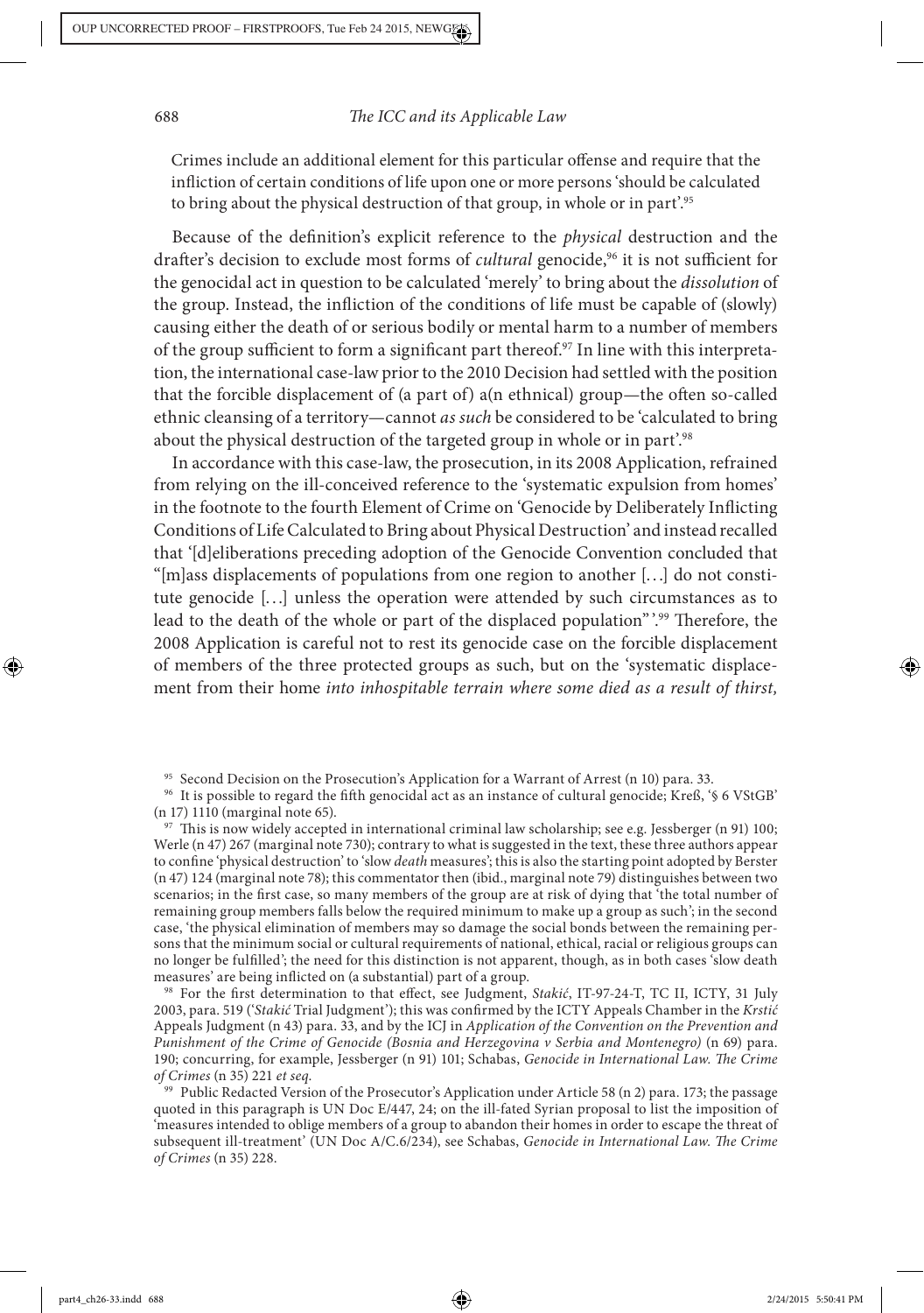*starvation and disease* (emphasis added)' and the 'denial and hindrance of medical and other humanitarian assistance needed to sustain life in IDP camps'.100

In the quoted passage, the 2010 Decision does not question the prosecution's interpretation and 'notes that acts similar to those referred to in the paragraph above are listed in the prosecution's Application under Count 5 (crimes against humanity of extermination)'.<sup>101</sup> The 2010 Decision goes on as follows:

The Chamber is of the view that the acts of contamination of the wells and water pumps and the forcible transfer of hundreds of thousands of civilians belonging primarily to the Fur, Masalit and Zaghawa groups coupled with the resettlement in those villages and lands they had left by members of other tribes allied with the GoS shall be analysed against the backdrop of the Chamber's previous findings that (i) thousands of civilians primarily to the Fur, Masalit and Zaghawa groups were subjected, throughout the Darfur region, to acts of murder by GoS forces, and over a thousand civilians, belonging primarily to the Fur, Masalit and Zaghawa groups were killed in connection with the attack on the town of Kailek on or around 9 March 2004 by GoS forces, and (ii) civilians belonging to the aforementioned groups were subjected to acts of torture by the GoS forces. For these reasons, even though the assessment of the Majority in the First Decision in relation to the conditions within the IDF Camps in Darfur differs in part from what was described by the Prosecution and alleged under Count 3, the Chamber considers that one of the reasonable conclusions that can be drawn is that the acts of contamination of water pumps and forcible transfer coupled with resettlement by members of other tribes, were committed in furtherance of a genocidal policy, and that the conditions inflicted on the Fur, Masalit and Zaghawa groups were calculated to bring about the physical destruction of a part of those ethnic groups.102

An important question mark must be placed behind the persuasiveness of the attempt, which is apparent from this passage, to play down the difference between the 2009 Decision and the 2008 Application in the assessment of the conditions within the IDP camps in Darfur. In the 2009 Decision these factual issues are being addressed within the different legal context of Al Bashir's possible *genocidal intent*. The Majority, after observing that 'the Prosecution relies heavily on what the Prosecution considers to be a key component of an alleged GoS genocidal campaign: the subjection of a substantial part of the Fur, Masalit and Zaghawa civilian population (up to 2.700.000 individuals) to unbearable conditions of life within IDF Camps',103 remained unconvinced by the materials submitted in the 2008 Application in support of that allegation.104 *If* the subjection of a substantial part of the Fur, Masalit, and Zaghawa civilian population to unbearable conditions of life within IDF Camps is indeed a key component of

⊕

<sup>&</sup>lt;sup>100</sup> Public Redacted Version of the Prosecutor's Application under Article 58 (n 2) para. 172.

<sup>&</sup>lt;sup>101</sup> Second Decision on the Prosecution's Application for a Warrant of Arrest (n 10) para. 35.

<sup>102</sup> Second Decision on the Prosecution's Application for a Warrant of Arrest (n 10) paras 37-8.

<sup>&</sup>lt;sup>103</sup> Decision on the Prosecution's Application for a Warrant of Arrest against Omar Hassan Ahmad Al Bashir (n 6) para. 178.

<sup>&</sup>lt;sup>104</sup> Decision on the Prosecution's Application for a Warrant of Arrest against Omar Hassan Ahmad Al Bashir (n 6) paras 179–89.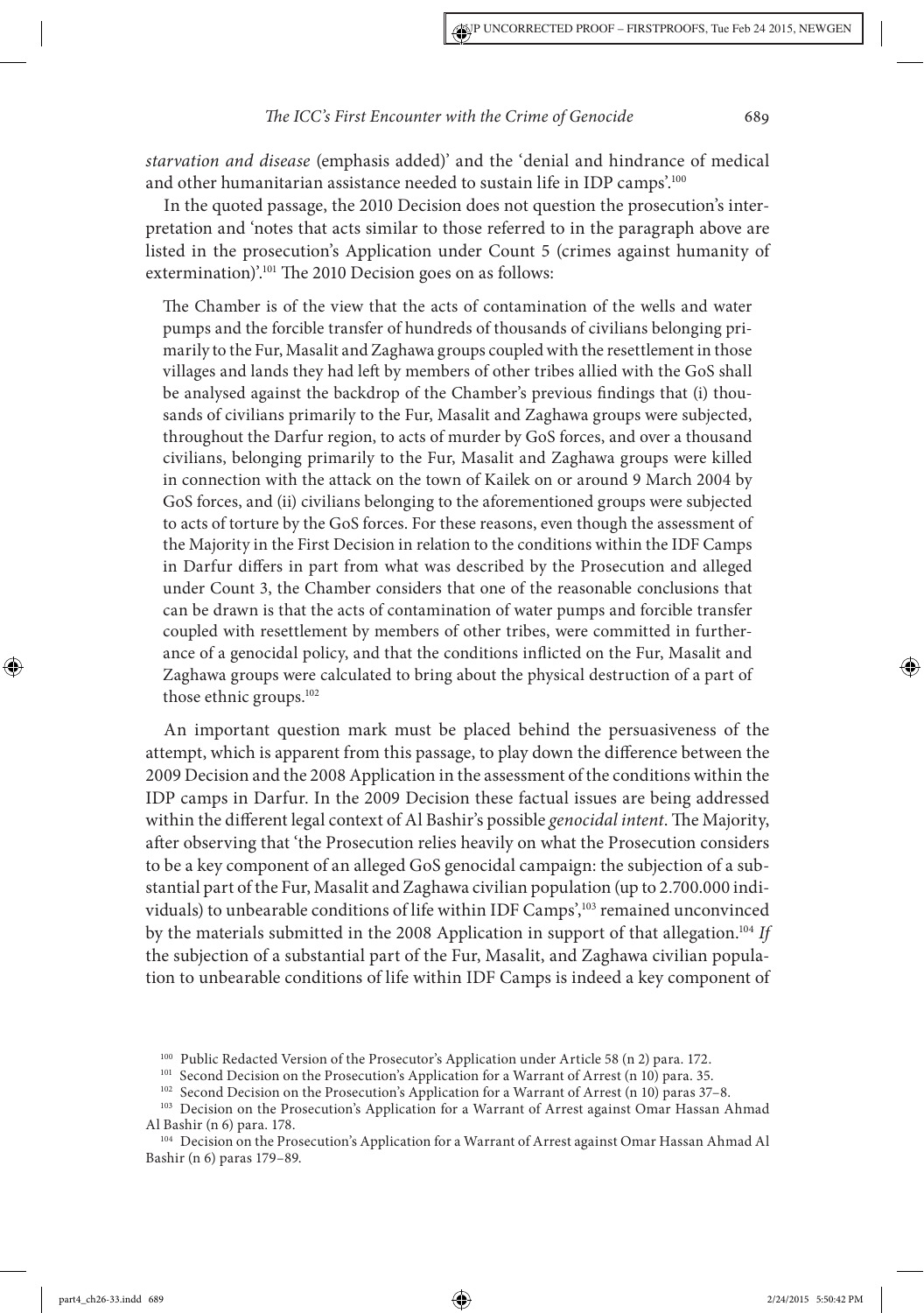the alleged campaign against the Fur, Masalit, and Zaghawa groups, the establishment of the infliction of conditions of life calculated to bring about the physical destruction of a substantial part of these groups *depends* on *this* conduct. Contrary to what is being suggested in the 2010 Decision, it will not be possible instead to 'analyse' the forcible transfer 'against the backdrop' of the killings and the acts of torture of other members of the protected groups.

## **27.2.4 The genocidal intent**

As Larry May has aptly observed '[t]he *mens rea* element of the crime of genocide is the key to this crime. No other international crime involves such a complex intent element'.105 The 2009 Decision approaches this key issue from the following, generally shared starting point, that the crime of genocide is comprised of two subjective elements:

- i. a general subjective element that must cover any genocidal act provided for in article 6(a) to (e) of the Statute, and which consists of article 30 intent and knowledge requirement; and
- ii. an additional subjective element, normally referred to as '*dolus specialis*' or specific intent, according to which any genocidal acts must be carried out with the 'intent to destroy in whole or in part' the targeted group. (footnote omitted)106

This chapter will only address the crucial second element and will deal with its three *sub*-elements in turn.

## *27.2.4.1 The intent to* destroy*, in whole or in part, a protected group as such*

While the narrow interpretation of 'physical destruction' within the context of the third genocidal act listed in the definition appears to be widely accepted,<sup>107</sup> the correct interpretation of the word 'destroy' within the context of genocidal intent remains a matter of scholarly debate. According to one view, the term includes the destruction of the group as a *social entity*. 108 The international case-law prior to the 2009 Decision, however, had favoured the more limited concept of *physical–biological* destruction. This position goes back to the 2001 ICTY's Trial Chamber's determination in *Prosecutor v Krstić*,

that. . . customary international law limits the definition of genocide to those acts seeking the physical and biological destruction of all or part of the group.<sup>109</sup>

<sup>109</sup> *Krstić* Trial Judgment (n 42) para. 580; concurring *Krstić* Appeals Judgment (n 43) para. 26; Judgment, *Seromba*, ICTR-2001-66-I, TC, ICTY, 13 December 2006, para. 319; Report of the

⊕

<sup>105</sup> May (n 13) 130.

<sup>&</sup>lt;sup>106</sup> Decision on the Prosecution's Application for a Warrant of Arrest against Omar Hassan Ahmad Al Bashir (n 6) para. 139.

<sup>&</sup>lt;sup>107</sup> Cf. section 27.2.3.2.3.

<sup>108</sup> A Ahmed and I Tralmaka, 'Prosecuting Genocide at the Khmer Rouge Tribunal' (2009) 1 *City University of Hong Kong Law Review* 105, 111; Berster (n 47) 81 *et seq*. (marginal note 2, 3); Safferling (n 47) 175–6; M Sirkin, 'Expanding the Crime of Genocide to Include Ethnic Cleansing: A Return to Established Principles in Light of Contemporary Interpretations' (2010) 33 *Seattle University Law Review* 489, 512, 525–6; Werle (n 47) 278–9 (marginal note 760).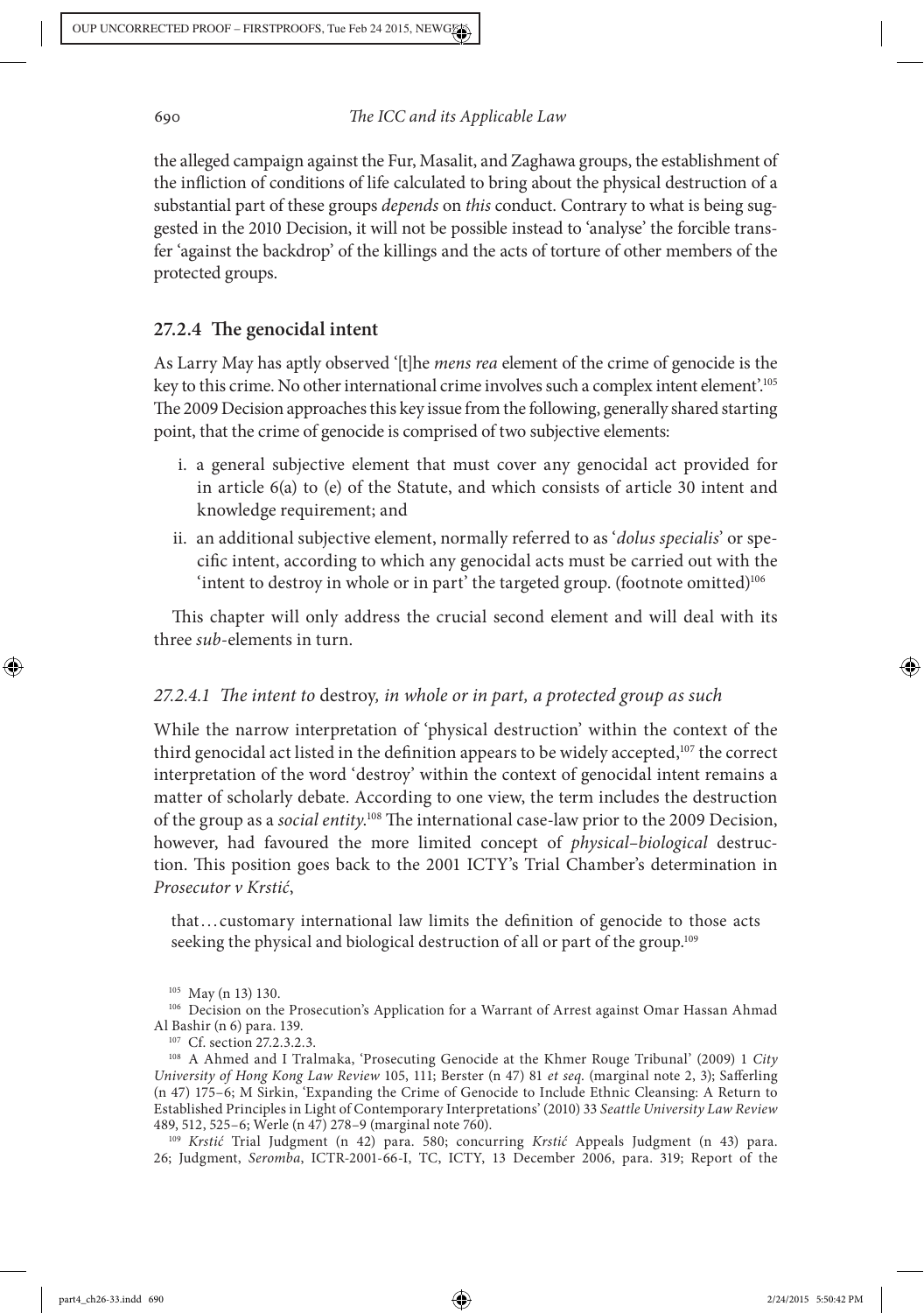This position enjoys strong support in international criminal law scholarship.110 The predominant view is essentially correct.<sup>111</sup> The starting point of the more liberal construction of the word 'destroy' is, however, readily understandable. If it is—as we have seen<sup>112</sup>—the primary goal of the law against genocide to protect the existence of certain groups in light of their contributions to world civilization, a campaign leading to the *dissolution of the group as a social entity* is directly relevant to that goal. The social concept of the term 'destroy' is thus more in line with the most basic object of the rule against genocide. It may also be wondered whether the social concept of group destruction may be supported by an argument *e contrario* based on the explicit use of the word '*physical*' as an attribute of destruction *only* within the *actus reus* context of *one* of the prohibited acts. Finally, the words 'as such' could be read so as to support the social concept.<sup>113</sup>

However, the *social* concept of destruction conflicts with the deliberate decision made by the drafters of the Genocide Convention (for better or worse) *not* to protect the existence of the specified groups *comprehensively* but *only against* an *exhaustive list* of *prohibited acts*. Importantly, most forms of *cultural* genocide were deliberately not included in the definition. But if a person kills one member of a protected group or causes serious bodily or mental harm to him or her, thereby furthering an *overall* campaign which, as our perpetrator knows, is directed to the dissolution of the group as such 'merely' through the systematic destruction of the cultural heritage, the perpetrator would have to be convicted of genocide on the basis of the social concept of destruction. This would be contrary to the more modest aspiration which lies at the origin of the international rule against genocide and which has not been superseded by subsequent developments.<sup>114</sup>

However, the predominant view needs to be clarified in one respect. The meaning of the word 'destroy' cannot be reduced to the physical elimination of the members of the group as they exist at the time of the overall genocidal campaign, but it must extend to all forms of damage to the group which may result from an *overall* campaign which takes the form of a *pattern* of one or more of the prohibited genocidal

<sup>113</sup> All these arguments are eloquently set out in Berster (n 47) 81–2 (marginal notes 2 and 3).

⊕

International Commission of Inquiry on Darfur to the Secretary-General (n 77) paras 515, 517, 518, and 520; *Application of the Convention on the Prevention and Punishment of the Crime of Genocide (Bosnia and Herzegovina v Serbia and Montenegro)* (n 69) para. 190.

<sup>110</sup> 1996 *Yearbook of the International Law Commission* (n 18) 46 (para. 12); Behrens (n 47) 70, 82 *et seq*.; Jessberger (n 91) 107–8; Kreß, 'The Crime of Genocide under International Law' (n 31) 486 *et seq*.; Schabas, *Genocide in International Law. The Crime of Crimes* (n 35) 221 *et seq*., 234.

<sup>111</sup> The following considerations update Kreß, 'The Crime of Genocide under International Law' (n 31) 486 *et seq*.

<sup>112</sup> Section 27.2.3.1.

<sup>114</sup> Berster (n 47) 81 *et seq*. (marginal notes 2 and 3) recognizes this consideration as a 'stronger argument', but nevertheless opines as follows: '(T)he penalization of the perpetrator in this scenario appears well justified if viewed in the context of Article III lit. (c)—direct and public incitement to commit genocide, and Article III lit. (d)—attempt to commit genocide. These modes of liability especially highlight the Convention's effort to prevent genocide at a timely stage by averting potential trigger incidents. It stands to reason that, in light of a large scale campaign of "cultural genocide" and collateral hate propaganda, the first physical attacks on members of the group, if they go unpunished, would likely open the floodgates to random atrocities.' This, however, is unconvincing because it broadens the scope of the crime's definition by reference to broad considerations of prevention.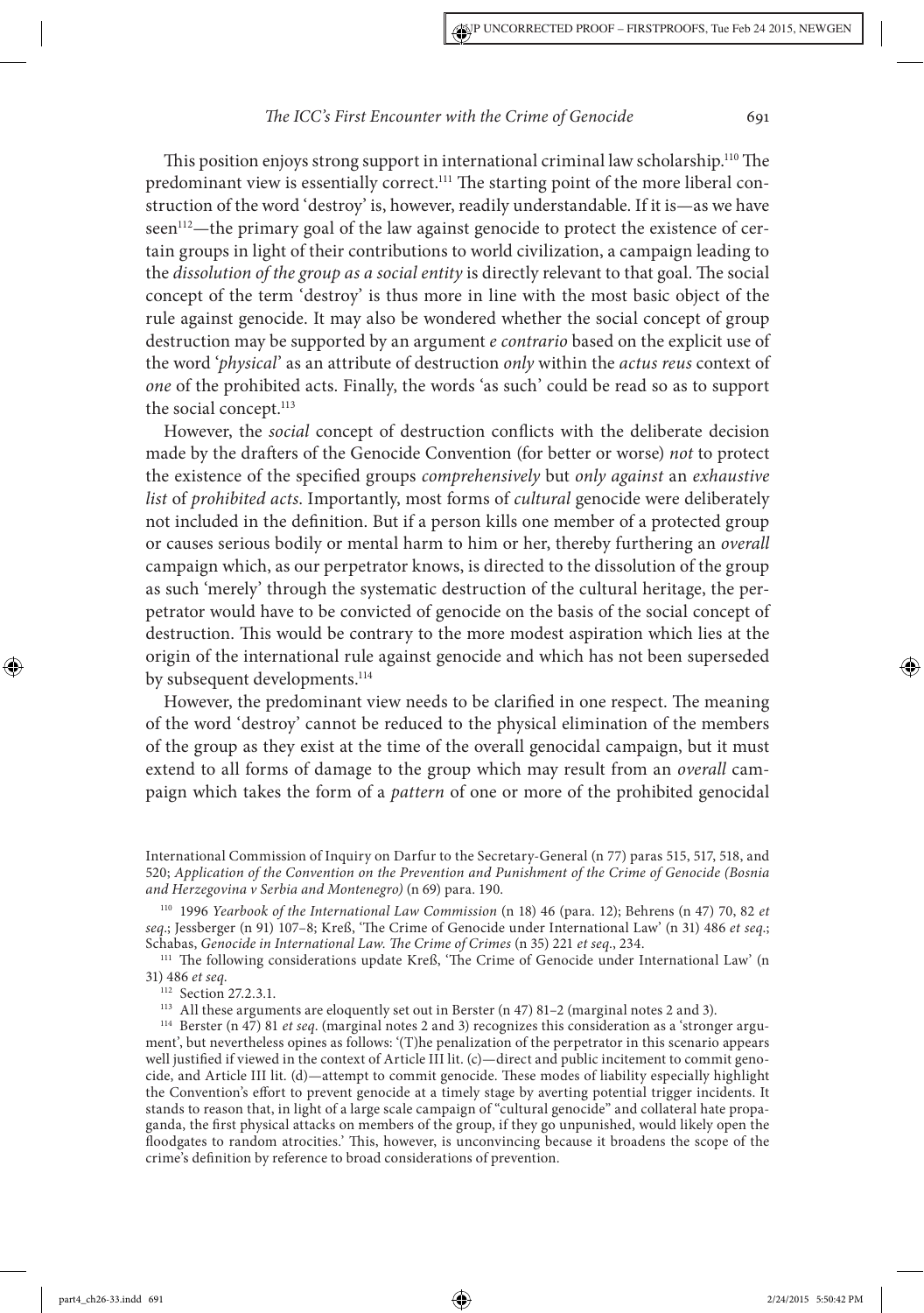acts. This idea is expressed by the Trial Chamber in *Krstić* by referring to *physical or biological* destruction and the latter term must then be construed so as to also include the *forcible transfer of children* on a mass scale. This careful broadening of the concept of 'destroy' beyond physical destruction also allows us to attribute a different meaning to the word 'destroy' within the context of genocidal *intent* in comparison with the meaning of 'physical destruction' within the context of the third genocidal act. Hence the argument *e contrario* in support of the social concept of the word 'destroy' can also be refuted.

The 2009 Decision, without explicitly using the terms 'physical or biological destruction', follows the prior international case-law and applies it to a campaign of forcible displacement. It endorses, in particular, the statement made by an ICTY Trial Chamber and confirmed by the ICJ that 'a clear distinction must be drawn between physical destruction and mere dissolution of a group. The expulsion of a group or part of a group does not in itself suffice for genocide'.115 The 2010 Decision does not challenge this legal standard.<sup>116</sup>

While the early practice of the Pre-Trial Chamber has therefore made a contribution to the consolidation of the prevailing position, it would seem premature to consider the latter as fully settled. Following a statement made by Judge Shahabuddeen in *Prosecutor v Krstić*, 117 the ICTY Trial Chamber in *Prosecutor v Blagojević* challenged the predominant approach.<sup>118</sup> Judge Ušacka adopted this Chamber's 'more expansive approach in order to preserve the choice for a later (ICC) Trial Chamber'.119 It is therefore to be expected that the interpretation of the word 'destroy' within the context of genocidal intent will be fully debated at the ICC on an appropriate future occasion.

## *27.2.4.2 The intent to destroy, in whole or* in part*, a protected group as such*

The 2009 Decision does not deal at great length with the meaning of 'part of a group'. Instead, it refers with approval to the relevant paragraph in the ICJ's judgment in the Genocide case<sup>120</sup> in which an attempt is made to summarize the ICTY and ICTR case-law in point. The Pre-Trial Chamber hereby lends its support to the by now generally accepted requirement that the relevant part must be *substantive* and joins its voice to the understanding that such 'substantiality' may be determined in a *quantitative* or *qualitative* way.121

<sup>115</sup> Decision on the Prosecution's Application for a Warrant of Arrest against Omar Hassan Ahmad Al Bashir (n 6) para. 144.

<sup>116</sup> Cf. Second Decision on the Prosecution's Application for a Warrant of Arrest (n 10) para. 4.

⊕

<sup>117</sup> Partial Dissenting Opinion of Judge Shahabuddeen, *Krstić* Appeals Judgment (n 43) para. 48 in conjunction with 55.

<sup>&</sup>lt;sup>118</sup> Judgment *Blagojević and Jokić*, IT-02-60-T, TC I, ICTY, 17 January 2005, para. 666; for a critical commentary, see Kreß, 'The Crime of Genocide under International Law' (n 31) 488–9.

<sup>&</sup>lt;sup>119</sup> Separate and Partly Dissenting Opinion of Judge Anita Ušacka, Decision on the Prosecution's Application for a Warrant of Arrest against Omar Hassan Ahmad Al Bashir (n 6) para. 62.

<sup>&</sup>lt;sup>20</sup> Decision on the Prosecution's Application for a Warrant of Arrest against Omar Hassan Ahmad Al Bashir (n 6) para. 146.

<sup>&</sup>lt;sup>121</sup> For a detailed explanation, see Kreß, '§ 6 VStGB' (n 17) 1111–16 (marginal notes 73–7).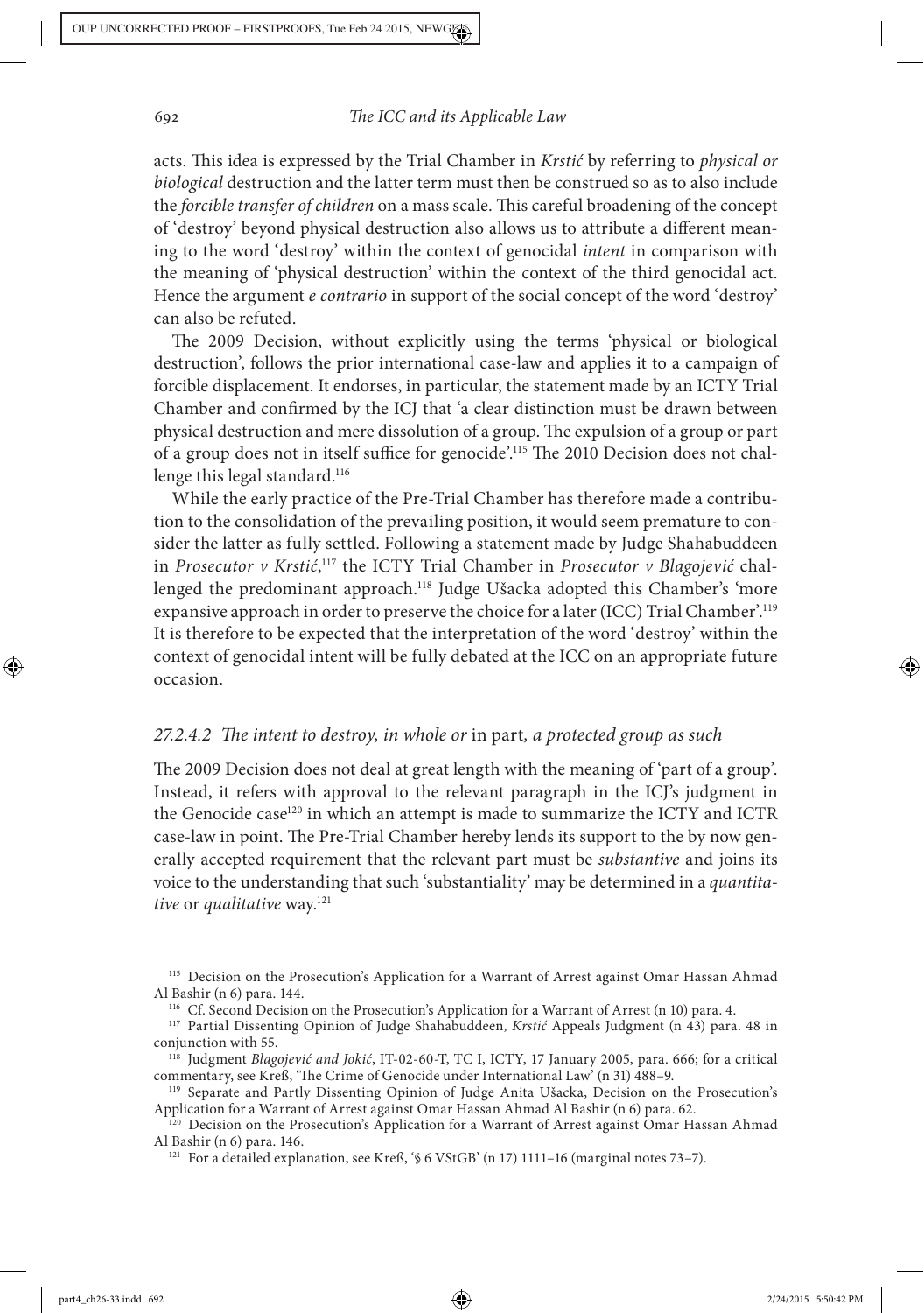The 2009 Decision's reference to the ICJ judgment includes the passage in which that Court observed that the ICTY Trial Chamber in *Prosecutor v Stakić* indicated the need for caution not to distort the definition of genocide by too generously accepting *geographically* defined parts of the protected group in accordance with the *opportunity available to the alleged perpetrator*. 122 While this call for caution is to be commended,<sup>123</sup> it is suggested to go one step further and to completely abandon the criterion of the *individual* perpetrator's *destructive opportunities*. This criterion lends itself to a dilution of genocide if applied to lower-level perpetrators and it is at odds with that crime's typical form of participation in *collective* action.

It is interesting to note that neither the 2009 Decision nor the 2010 Decision considers the 'at least 35.000 civilians' allegedly (directly) killed by 'Al Bashir's forces and agents'124 as constituting per se substantial parts of the three protected groups in question. Instead, both decisions appear to (implicitly) accept the approach chosen in the 2008 Application to recognize only those individuals as forming substantial parts of the groups concerned 'upon whom conditions of life calculated to bring about their physical destruction' were allegedly imposed in the wake of their forcible displacement.<sup>125</sup> David Luban has drawn an enlightening comparison between the corresponding approach followed in the 2005 Darfur Commission Report, on the one hand, and the ICTY case-law starting with *Prosecutor v Krstić* to consider the approximately 40,000 Bosnian Muslims in Srebrenica to constitute a substantial part of the group of the Bosnian Muslims. Luban questions the possibility to convincingly explain the different treatment and suggests that the more restrictive application of the concept of 'part of the protected group' in the Darfur case is 'more faithful to Lemkin's uncompromised conception of genocide'.126 While the latter suggestion is certainly correct, it is possible to defend the seemingly more liberal approach in the case of Srebrenica in light of the strategic importance of this safe area under the circumstances prevailing at the relevant time.<sup>127</sup>

## *27.2.4.3 The* intent *to destroy, in whole or in part, a protected group* as such

The proper interpretation of the word 'intent' is often seen as the most important legal question regarding the definition of the crime of genocide. In light of the far-reaching practical consequences of the meaning given to the words 'destroy' and 'part', as discussed, this is a questionable assessment. Yet, the fact remains that the concept of genocidal 'intent' continues to be surrounded by an important controversy, and it is to this controversy that we shall now turn our attention.

⊕

<sup>122</sup> *Stakić* Trial Judgment (n 98) para. 523.

<sup>&</sup>lt;sup>123</sup> Concurring Schabas, 'Darfur and the "Odious Scourge": The Commission of Inquiry's Findings on Genocide' (n 33) 874.

<sup>&</sup>lt;sup>124</sup> Public Redacted Version of the Prosecutor's Application under Article 58 (n 2) para. 36.

<sup>&</sup>lt;sup>125</sup> Public Redacted Version of the Prosecutor's Application under Article 58 (n 2) para. 46.

<sup>126</sup> Luban (n 84) 312 *et seq*., 316. <sup>127</sup> *Krstić* Appeals Judgment (n 43) para. 23.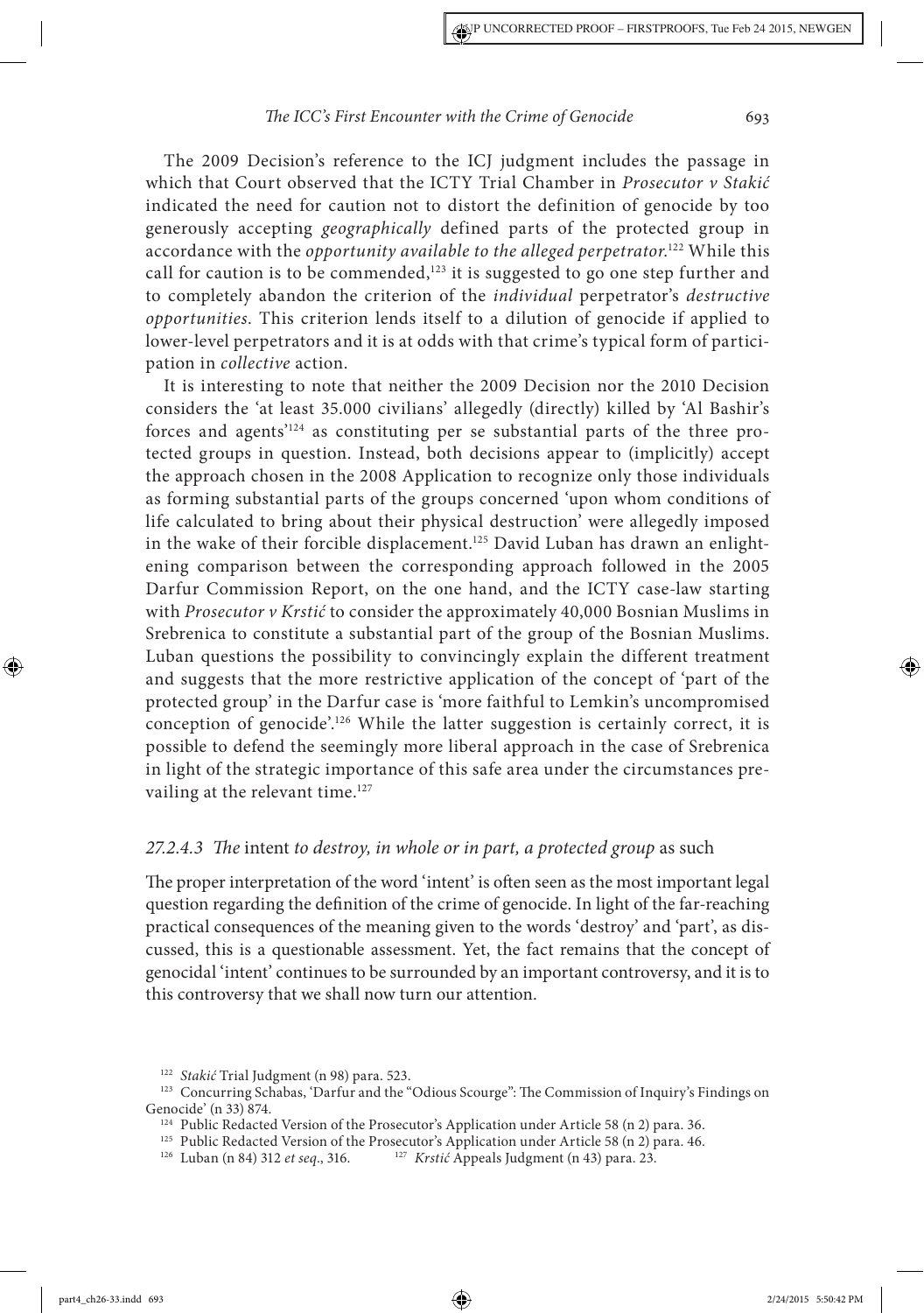#### **27.2.4.3.1 The predominant view: the** *purpose***-based approach**

As early as in its seminal judgment in *Prosecutor v Akayesu*, the ICTR decided to interpret the concept of genocidal *intent* in line with what has come to be referred to as the *purpose*-based approach. According to this approach, the *individual* perpetrator of the crime must act with the *goal* or *desire* to contribute to the (partial) destruction of the targeted group. The pertinent passage reads as follows:

Genocide is distinct from other crimes inasmuch as it embodies a special intent or *dolus specialis*. Special intent of a crime is the specific intention, required as a constitutive element of the crime, which demands that the perpetrator *clearly seeks* to produce the act charged. Thus, the special intent in the crime of genocide lies in 'the intent to destroy, in whole or in part', a national, ethnical, racial or religious group, as such.128

The Chamber adduces one single consideration in support of this interpretation:

'Special intent is a well-known criminal law concept in the Roman-continental legal systems. It is required as a constituent element of certain offences and demands that the perpetrator have the clear intent to cause the offence charged. According to this meaning, special intent is the key element of an intentional offence, which offence is characterized by a psychological relationship between the physical result and the mental state of the perpetrator.<sup>129</sup>

When the ICTY addressed the matter for the first time in *Prosecutor v Krstić*, it embraced the *purpose*-based approach, but with a different reasoning and with a brief reference to the possibility of a different construction of the term:

The preparatory work of the Genocide Convention clearly shows that the drafters envisaged genocide as an enterprise whose goal, or objective, was to destroy a human group, in whole or in part....Some legal commentators further contend that genocide embraces those acts whose foreseeable or probable consequence is the total destruction or partial destruction of the group without any necessity of showing that the destruction was the goal of the act. Whether this interpretation can be viewed as reflecting the status of customary international law at the time of the acts involved is not clear. For the purpose of this case, the Chamber will therefore adhere to the characterisation of genocide which encompasses only acts committed with the *goal* of destroying all or part of the group. (footnote omitted)<sup>130</sup>

To the best of this writer's knowledge, at no time in the subsequent case-law has the purpose-based approach received closer attention or been debated in full consideration of the arguments advanced against it. Nevertheless, at least *in the abstract*131 the

⊕

<sup>&</sup>lt;sup>128</sup> *Akayesu* (n 12) para. 498; cf., however, the different formulation in para. 520 of the same judgment.<br><sup>129</sup> *Akayesu* (n 12) para. 518. <sup>130</sup> *Krstić* Trial Judgment (n 42) para. 571.

<sup>&</sup>lt;sup>130</sup> *Krstić* Trial Judgment (n 42) para. 571.

<sup>131</sup> Whether the latter standard has been *consistently applied to the facts* is far less clear, however; A Greenawalt, 'Rethinking Genocidal Intent: The Case for a Knowledge-Based Interpretation' (1999) 99 *Columbia Law Review* 2259, 2281; Greenawalt had soon identified the judicial temptation to 'squeeze ambiguous fact patterns into the specific intent paradigm'.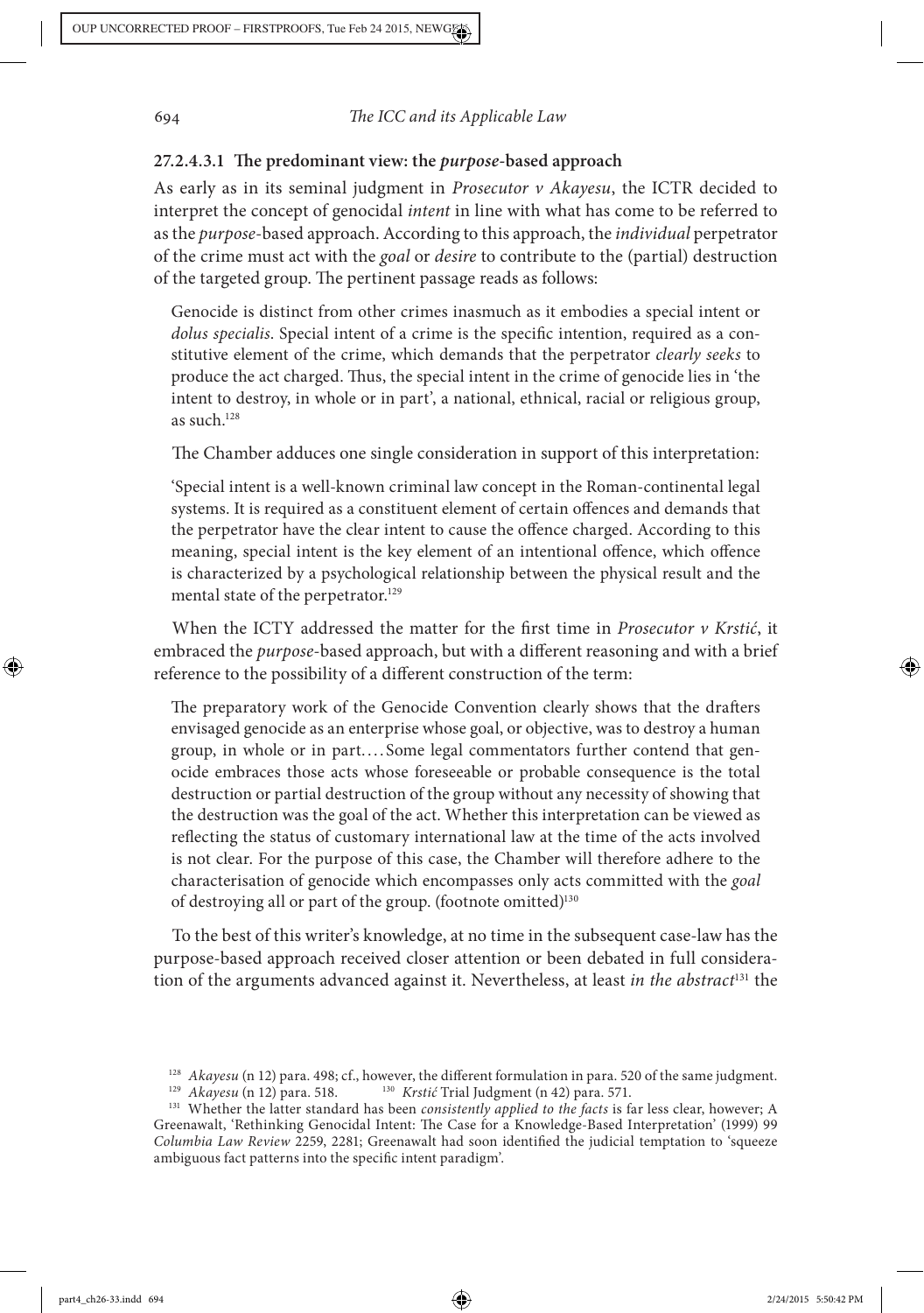international case-law has ever since adhered to this legal standard. The latter is also shared by many commentators.<sup>132</sup>

The *purpose*-based approach has also been followed in the 2005 Darfur Commission Report, but with a noteworthy addition:

. . .the intent to destroy, in whole or in part, the group as such. This. . . element is an aggravated criminal intent, or *dolus specialis*; it implies that the perpetrator consciously desired the prohibited acts he committed to result in the destruction, in whole or in part, of the group as such, *and knew that his acts would destroy, in whole or in part, the group as such* (emphasis added).<sup>133</sup>

The highlighted last part of this passage adds an element of *foresight* to the *purpose*-requirement which, as we shall see, paves the way to the recognition of a concept of *realistic* intent as suggested in this chapter. This addition has been welcomed in recent international criminal law scholarship.134

#### **27.2.4.3.2 The** *knowledge***-based approach**

Only one year after the ICTR's judgment in the *Akayesu* case, the predominant position was challenged in Alexander K A Greenawalt's voluminous and thorough article 'Rethinking Genocidal Intent: The Case for a Knowledge-Based Interpretation'.135 Greenawalt summarized his approach as follows:

In cases where a perpetrator is otherwise liable for a genocidal act, the requirement of genocidal intent should be satisfied if the perpetrator acted in furtherance of a campaign targeting members of a protected group and knew that the goal or manifest effect of the campaign was the destruction of the group in whole or in part.<sup>136</sup>

In the same year, the Spanish author Alicia Gil Gil came up with a very similar solution<sup>137</sup> which made it clear that the controversy between the purpose- and knowledge-based approach is not a 'legal family affair'. In the years thereafter quite a considerable number of commentators endorsed the knowledge-based approach,138 and since William A Schabas' adoption of this interpretation in the second edition

<sup>132</sup> Akhavan (n 84) 44; D Amann, 'Group Mentality, Expressivism, and Genocide' (2002) 2 *International Criminal Law Review* 93, 132; Cryer et al. (n 32) 227–8; Jessberger (n 91) 106; B Lüders, *Die Strafbarkeit von Völkermord nach dem Römischen Statut für den Internationalen Strafgerichtshof* (Berlin: Berliner Wissenschaftsverlag 2004) 125; Mysliwiec (n 39) 401–2; D Nersession, 'The Contours of Genocidal Intent: Troubling Jurisprudence from the International Criminal Tribunals' (2002) 37 *Texas International Law Journal* 231, 265; Safferling (n 47) 172; Werle (n 47) 274–6 (marginal notes 754–5).

133 Report of the International Commission of Inquiry on Darfur to the Secretary-General (n 77) para. 491.

<sup>134</sup> Berster (n 47) 137 *et seq*. (marginal notes 106 *et seq.*). <sup>135</sup> Greenawalt (n 131).

<sup>136</sup> Greenawalt (n 131) 2288.

<sup>137</sup> A Gil Gil, *Derecho Penal Internacional: Especial Consideración del delito de genocidio* (Editorial Tecnos 1999) 259 *et seq*.

<sup>138</sup> Ambos (n 47) 842 *et seq*.; C Bassiouni and P Manikas, *The Law of the International Criminal Tribunal for the former Yugoslavia* (Ardsley: Transnational Publishers 1996) 527; Goldsmith (n 47) 245 *et seq*.; Jones (n 45) 478 *et seq*.; H van der Wilt, 'Genocide, Complicity in Genocide and *International v. Domestic Jurisdiction*' (2006) 4 *Journal of International Criminal Justice* 239, 241 *et seq*.; H Vest, *Genozid durch organisatorische Machtapprate* (Baden-Baden: Nomos Verlagsgesellschaft 2002) 107 *et seq*.; in a similar direction May (n 13) 115 *et seq*.

⊕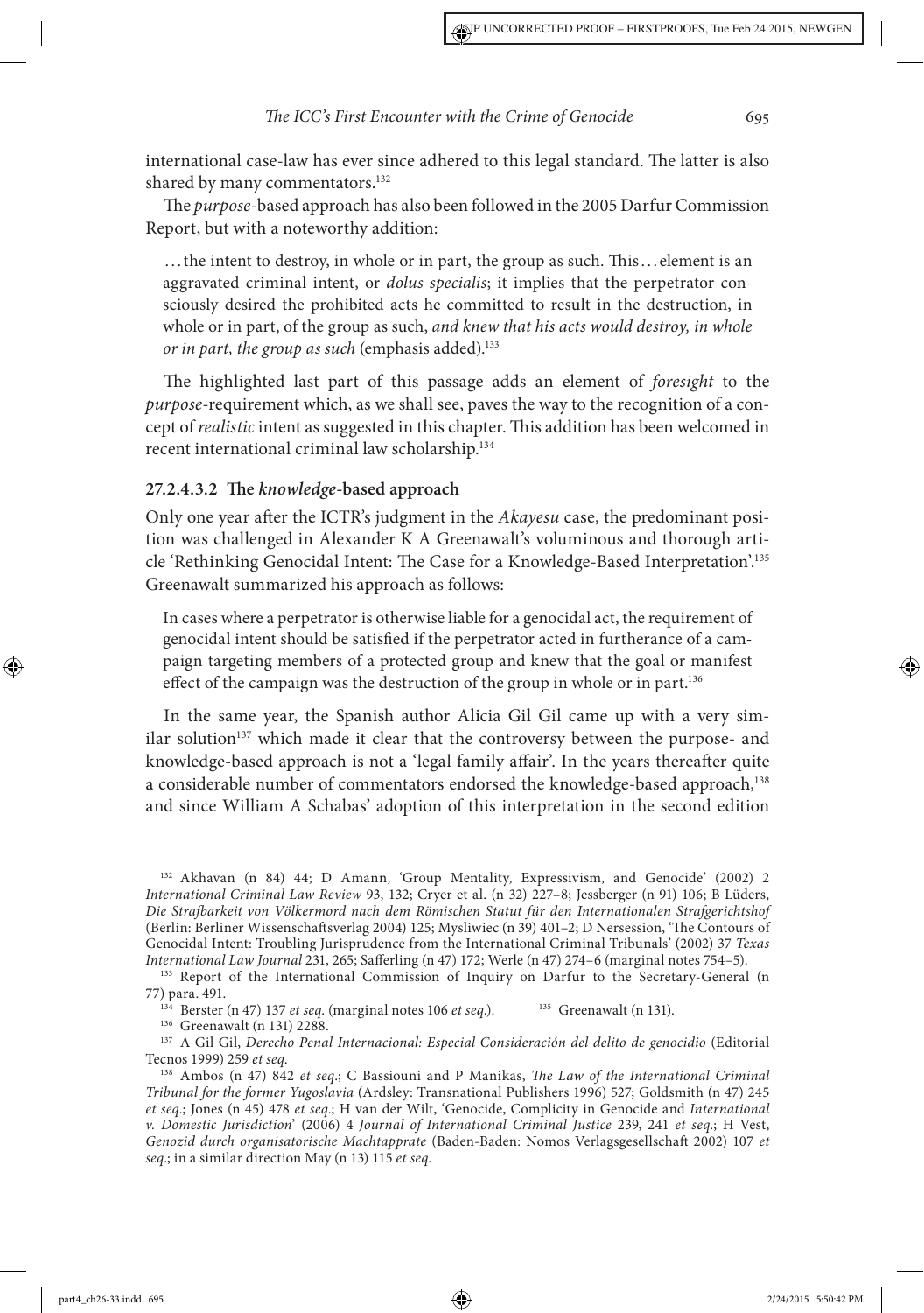of his leading monograph<sup>139</sup> it has become doubtful to characterize this position as a *minority* position in international criminal law *scholarship*.

The scholarly articulations of the knowledge-based approach differ in three respects. In its original version, as formulated by Greenawalt, there need not even be a destructive goal at the *collective* level, but just the knowledge of a campaign whose *manifest effect* is the (partial) destruction of the group.<sup>140</sup> Most adherents of the knowledge-based approach, however, require the existence of a *collective* destructive *goal*. Among the latter group some argue that those *at the leadership level* must *individually share* this collective *goal*, 141 while others are of the view that it is sufficient that a *collective goal effectively exists*. 142 Finally, some commentators require *dolus eventualis*<sup>143</sup> or *foresight as a practical certainty*<sup>144</sup> in respect of the occurrence of the (partial) destruction, while others<sup>145</sup> hold that no such additional requirement is needed if the point of reference of the perpetrator's knowledge is a *realistic* collective genocidal goal.

## **27.2.4.3.3 The 2009 Decision**

This was the rather complex picture of the debate when the Pre-Trial Chamber had its first encounter with the crime of genocide. The 2009 Decision's attempt to reflect the state of the discussion reads as follows:

A number of authors have put forward in the recent years an innovative approach to the subjective elements of the crime, known as the 'knowledge-based approach'. See also Kress, C., '*The Darfur Report and Genocidal Intent*', J Int Criminal Justice, pp. 562–578, Oxford University Press, March 2005, see in particular pp. 562–572. See also Schabas, W.A., Genocide in International Law The Crime of Crimes, 2nd edition, Galway, Cambridge University Press. 2009, pp. 241–264. According to this approach, direct perpetrators and mid-level commanders can be held responsible as principals to the crime of genocide even if they act without the *dolus specialis*/ specific intent to destroy in whole or in part the targeted group. According to these authors, as long as those senior political and/or military leaders who planned and set into motion a genocidal campaign act with the requisite *dolus specialis*/ulterior intent, those others below them, who pass on instructions and/or physically implement such a genocidal campaign, will commit genocide as long as they are aware that the ultimate purpose of such a campaign is to destroy in whole or in part the targeted group. The 'knowledge-based approach' does not differ from the traditional approach in relation to those senior political/military leaders who planned and set into motion a genocidal campaign: they must act with the intent to destroy in whole or in part the targeted group because, otherwise, it would be possible to qualify a campaign of violence against the members of a given group as a genocidal campaign. Moreover, when, as in the present case, those who allegedly planned and

<sup>145</sup> Jones (n 45) 479.

⊕

<sup>&</sup>lt;sup>139</sup> Schabas, *Genocide in International Law. The Crime of Crimes* (n 35) 242–3.<br><sup>140</sup> Greenawalt (n 131) 2288. <sup>141</sup> Ambos (n 47) 848–9; Van der Wilt (n 1

<sup>&</sup>lt;sup>141</sup> Ambos (n 47) 848-9; Van der Wilt (n 138) 243-4.

<sup>142</sup> H Vest, 'Humanitätsverbrechen—Herausforderung für das Individualstrafrecht? (2001) 113 *Zeitschrift für die gesamte Strafrechtswissenschaft* 457, 486.

<sup>143</sup> Gil Gil (n 137) 259 *et seq*.

<sup>144</sup> Vest, *Genozid durch organisatorische Machtapprate* (n 138) 107 *et seq*.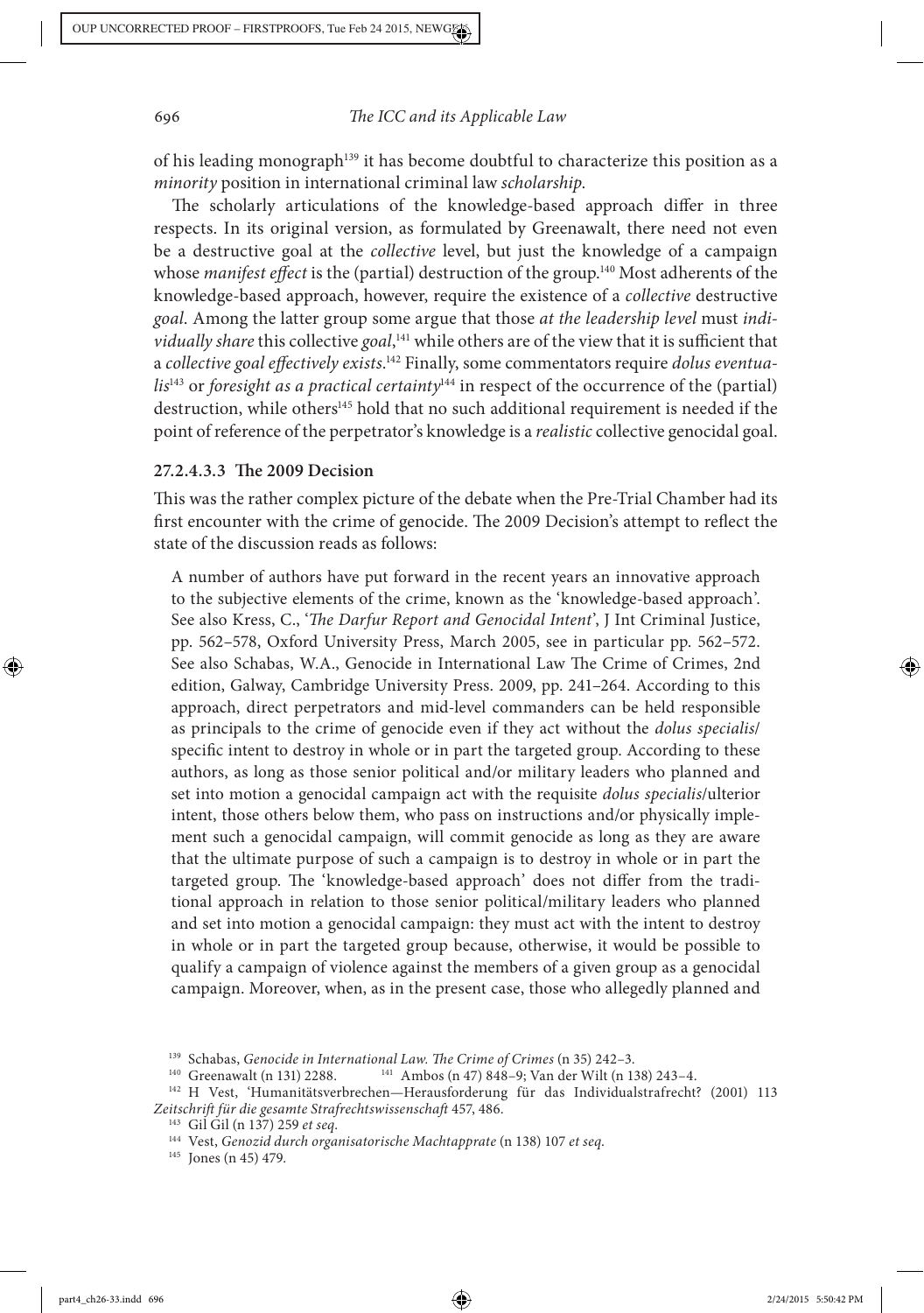set into motion a genocidal campaign are prosecuted pursuant to article 25(3)(a) of the Statute as indirect (co) perpetrators, the mental element of the direct perpetrators becomes irrelevant. As explained in the Decision on the Confirmation of the Charges in the case of *The Prosecutor v Germain Katanga and Mathieu Ngudjolo Chui*, the reason being that, according to article 25(3)(a) of the Statute, such senior political and military leaders can be held liable as principals of the crime of genocide regardless of whether the persons through which the genocidal campaign is carried out are criminally liable (ICC-01/04-01/07-717, paras. 571–572, 573–576, 579–580). As a result, the 'knowledge-based approach' would only differ from the traditional approach to the subjective elements of the crime of genocide in those cases in which mid-level superiors and low-level perpetrators are subject to prosecution before this Court. In this regard, the literal interpretation of the definition of the crime of genocide in article 6 of the Statute and in the Elements of Crimes makes it clear that only those who act with the requisite genocidal intent can be principals to such a crime pursuant to article 25(3)(a) of the Statute. Those others, who are only aware of the genocidal nature of the campaign, but do not share the genocidal intent, can only be held liable as accessories pursuant to articles 25(3)(b) and (d) and 28 of the Statute.<sup>146</sup>

This is a problematic judicial pronouncement in two respects. First (and of lesser importance), the passage falls short of an accurate and comprehensive presentation of the 'knowledge-based approach'. Only one articulation of this approach is set out, $147$ and it is slightly misleading to portray an approach, which, as we have seen, has existed almost as long as the *Akayesu* judgment, as 'innovative' in comparison with a 'traditional' approach, as espoused by the international case-law. Second (and of crucial importance), the knowledge-based approach, which has been explained in the form of detailed legal arguments since Greenawalt's groundbreaking 1999 study,<sup>148</sup> which, over the past 15 years has been gaining a steadily growing number of adherents and which has never been fully debated in the international case-law, is discarded in one single sentence and by way of an unexplained reference to 'the literal interpretation'.

## **27.2.4.3.4 The argument in support of a** *knowledge***-based approach embodying the concept of** *realistic* **genocidal intent**

The approach chosen in the 2009 Decision is regrettable and it is to be hoped that Trial Chambers and, most importantly, the Appeals Chamber will not treat the Pre-Trial Chamber's superficial footnote as the ICC's last word on the difficult controversy between the *purpose*- and *knowledge*-based approaches. The following argument is made in support of a knowledge-based approach which embodies the concept of *realistic* genocidal intent.<sup>149</sup> It is respectfully submitted with a view to help in preparing

⊕

<sup>146</sup> Decision on the Prosecution's Application for a Warrant of Arrest against Omar Hassan Ahmad Al Bashir (n 6) para. 139 (fn. 154).

<sup>&</sup>lt;sup>147</sup> It follows from the information given in section 27.2.4.3.2 that other authors than the two cited in the 2009 Decision should have been mentioned as representatives of this articulation.

<sup>&</sup>lt;sup>148</sup> Greenawalt (n 131).

<sup>&</sup>lt;sup>149</sup> The argument builds on and updates C Kreß, 'The Darfur Report and Genocidal Intent' (2005) 3 *Journal of International Criminal Justice* 562, 565–77; and Kreß, 'The Crime of Genocide under International Law' (n 31) 492–8; for a somewhat more detailed exposition of the same argument, see Kreß, '§ 6 VStGB' (n 17) 1116–120 (marginal notes 78–88).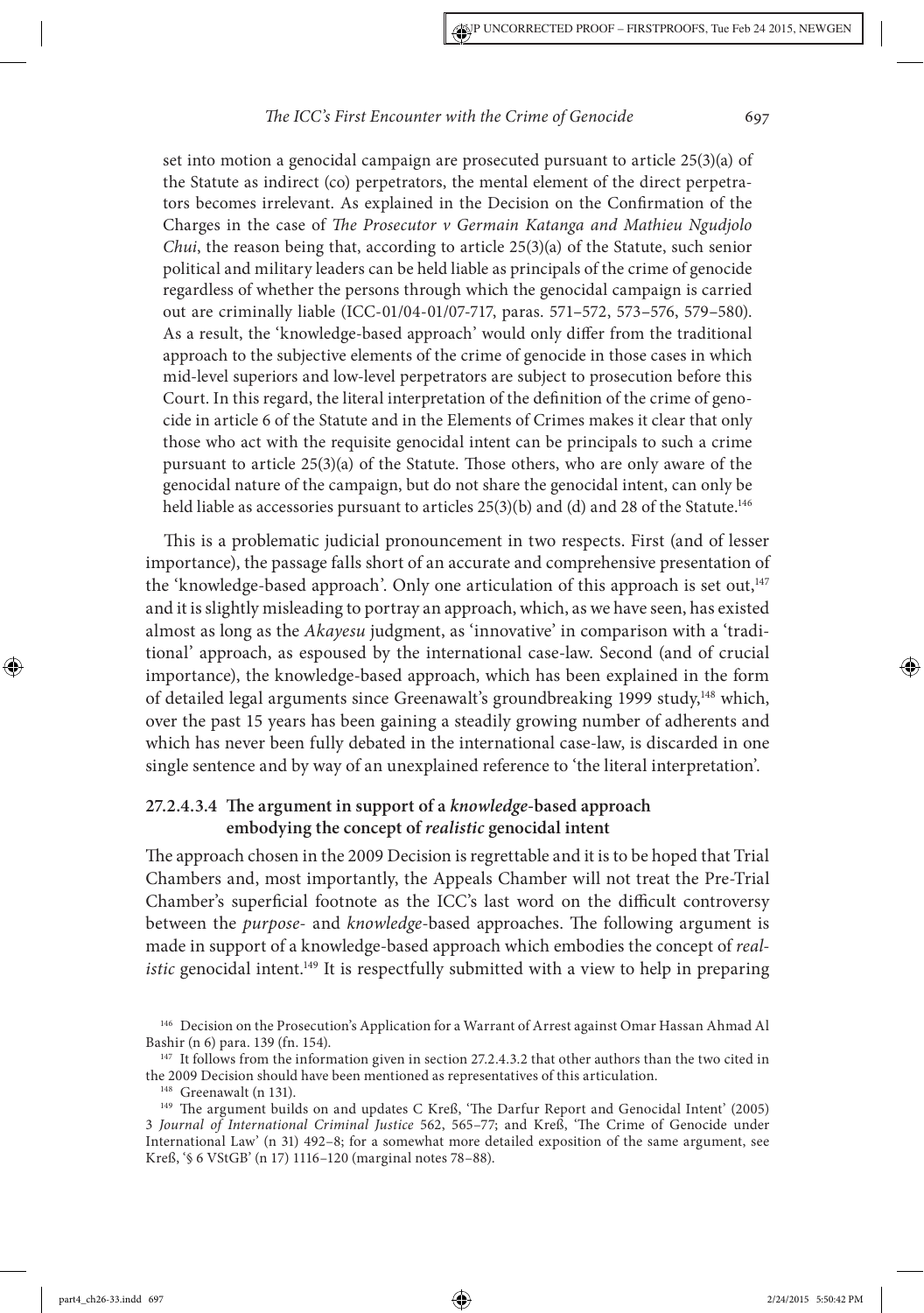a fully informed judicial consideration of the proper construction of the concept of genocidal intent on an appropriate future occasion.

The argument is exclusively concerned with the genocide scenario that matters for all practical purposes, i.e. the commission of the crime *as part of collective action*. It is argued that, in such a context, a perpetrator—whatever his or her hierarchical level—acts with genocidal *intent* if he or she is *aware* that his or her conduct forms part of a *realistic collective campaign directed* towards the destruction of a protected group, in whole or in part. This complex legal standard requires some commentary.

As was explained earlier<sup>150</sup> in some detail, the existence of a *realistic* collective campaign as the necessary *point of reference* for the *individual* genocidal *intent* incorporates the 'genocidal context' and avoids the need to introduce an unwritten contextual element as part of the crime's *actus reus*. As was also seen earlier, the 2009 Decision makes an implicit step towards the recognition of such a requirement by acknowledging the need to determine the intent of 'the Government of Sudan' in case the latter was not, at the material time, simply identical to the individual intent of Al Bashir.

It is not sufficient for the collective campaign to have the (partial) destruction of the protected group as its *manifest effect*. The campaign must rather *target* the members of the group *as such*, i.e. because of this membership, and it must pursue the *goal* to (partially) destroy the group concerned. This collective goal does *not* have to take the form of a *highly sophisticated plan*, but a genocidal campaign may also receive its *collective direction from an effective public incitement* to that effect.<sup>151</sup>

With the *awareness* of such a genocidal campaign, the perpetrator knows of the *real possibility that the (partial) destruction of the protected group may occur* as a result of the collective action to which he or she chooses to contribute. This is sufficient. A *probability* standard would be impracticable, and to require that the perpetrator *foresee* the (partial) destruction of the group *as a practical certainty* would render the definition of the crime virtually inapplicable in practice.152

In the following, the considerations in support of this construction will be set out. Along the way, special regard will be given to the recent commentary by Lars Berster because this study presents the rare example of a sophisticated argument in support of the *purpose*-based approach.

#### *(i) The 'ordinary' meaning of the term 'intent'*

Contrary to what the *Akayesu* judgment and the 2009 Decision suggest, the 'literal interpretation' does not yield an unambiguous result. The genocidal intent to destroy complements the general intent and goes beyond the material elements of the crime. While often referred to as a *specific* intent requirement, it is more helpful to speak of an *ulterior* intent.153 A study of comparative criminal law, as it has been conducted most thoroughly by *Kai Ambos*, reveals that the words 'intent', 'intention', and 'intención', particularly if used to denote an 'ulterior intent', are not invariably understood

<sup>150</sup> Cf. section 27.2.2.3.2. <sup>151</sup> May (n 13) 121 *et seq*.; 209 *et seq*.

<sup>152</sup> For the same 'cognitive standard' (though according to him on top of a purpose-requirement) Berster (n 47) 140–1 (marginal notes 113–14).

<sup>153</sup> Ambos (n 47) 835.

⊕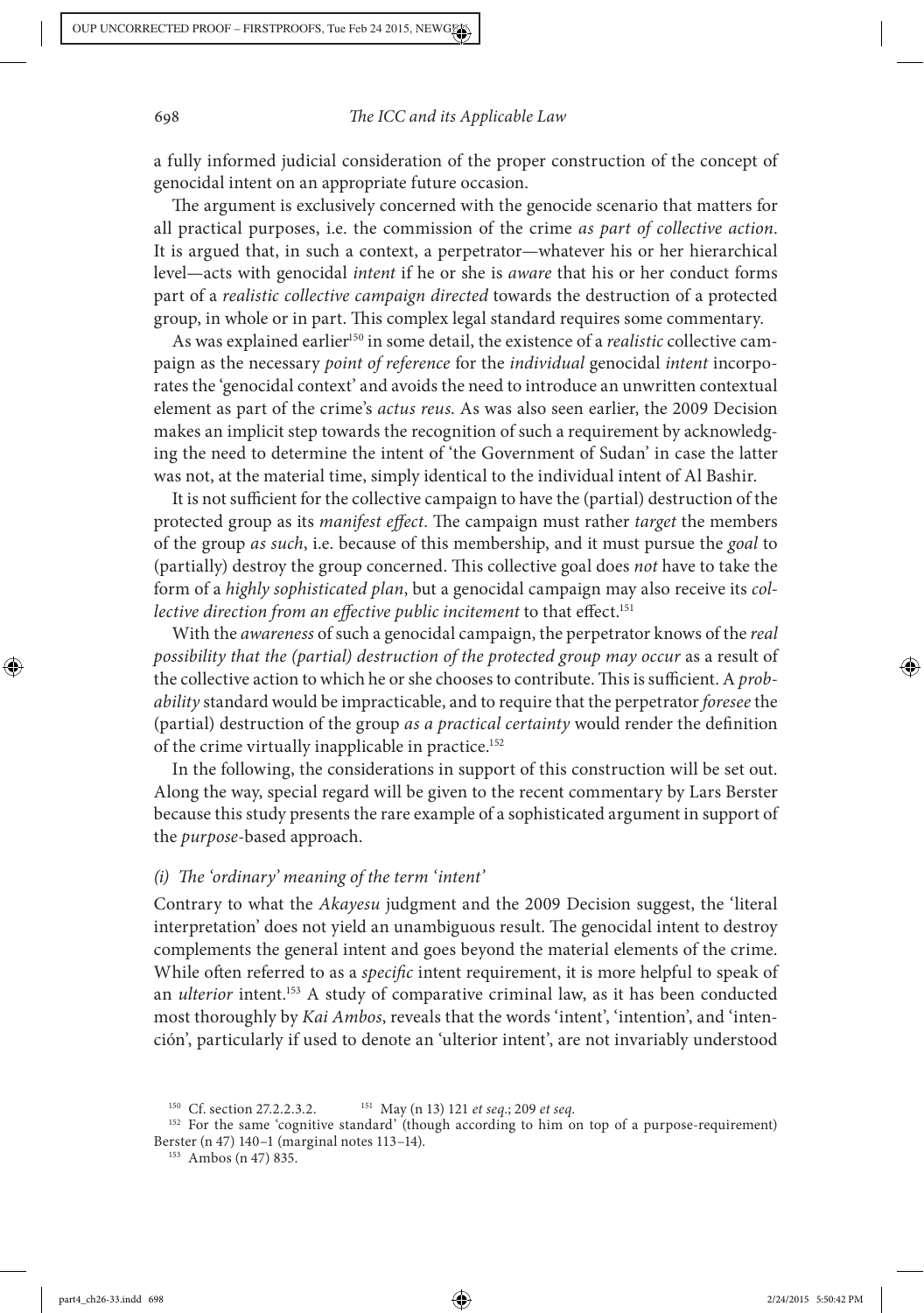exclusively to mean 'purposely', but may take a more cognitive meaning according to their specific legal context.154 As far as the French concept of '*dol spécial*' is concerned, to which the *Akayesu* judgment referred, it does also not unambiguously refer to the *intensity*, but rather to the *object* of the intent.155 Recently, Lars Berster has introduced a new element to the debate by suggesting that the Russian and the Chinese versions of the definition support the exclusive interpretation as 'purpose'. But also Berster accepts that this 'discovery' does not lead to a *conclusive* result of the literal interpretation in light of the discrepancies between the different language versions.156 It has accordingly been acknowledged also by adherents of the *purpose*-based approach that the latter is not required as a matter of *literal* interpretation.157

It must be conceded, though, that if one reads the word 'intent' in the definition of genocide together with the words 'as such', which imply the need for a *targeting of group members because of their membership*, 158 more points in the direction of the requirement of a *goal* or *purpose* to destroy. Yet, the scope of possible meanings of the word 'intent' allows for an interpretation that locates such *goal* or *purpose* at the *collective* level and *connects* the *individual* perpetrator's mental state with this goal through his or her *knowledge* of the latter's existence. Such an interpretation recognizes the fact that the definition must, for all practical purposes, capture *individual conduct within a context of collective action*.

#### *(ii) The* travaux préparatoires *and the customary law argument*

Lars Berster suggests that the *travaux* clearly support the interpretation of the word 'intent' as 'purpose'. He points out that the 1947 Secretariat Draft used the words 'with the *purpose* of destroying' (emphasis added)<sup>159</sup> and that the subsequent replacement of these words by 'intent to destroy' was not accompanied by a wish to alter the meaning, as numerous statements of delegates both in the Ad Hoc Committee and in the Sixth Committee confirm.160

While Berster's analysis is a careful one, his firm conclusion is to be doubted for three reasons. First, Greenawalt's similarly thorough perusal of the same materials 15 years ago led this author to draw the opposite conclusion that 'an investigation of the origins and drafting of the Genocide Convention only reinforces the ambiguity of the treaty's intent provision'.161 This contradictory reading of the same materials by two learned observers in itself suggests applying a degree of caution with a view to the interpretation of the statements made by delegates in the course of the historic deliberations.

<sup>158</sup> Kreß, '§ 6 VStGB' (n 17) 1120–21 (marginal notes 89–90).

159 Secretariat Draft. First Draft of the Genocide Convention, Prepared by the UN Secretariat (May 1947) UN Doc E/447, 26.6; reprinted in Abtahi and Webb (n 16) 209, 214.

⊕

part4\_ch26-33.indd 699 2/24/2015 5:50:42 PM

<sup>154</sup> Ambos (n 47) 842–5; the same is true for the concept of '*dol special*', see Kreß, 'The Darfur Report and Genocidal Intent' (n 149) 567–8.

<sup>155</sup> Kreß, 'The Darfur Report and Genocidal Intent' (n 149) 567–8 (with reference to French scholarship in fns 24–5).

<sup>&</sup>lt;sup>156</sup> Berster (n 47) 142-143 (marginal notes 119-121). <sup>157</sup> Jessberger (n 91) 106.

<sup>160</sup> Berster (n 47) 93–6 (marginal notes 20–3).

<sup>&</sup>lt;sup>161</sup> Greenawalt (n 131) 2270; it is difficult, for example, to disagree with Greenawalt that the statements, which he cites ibid. 2277, are ambiguous at best; see also Goldsmith (n 47) 249–50.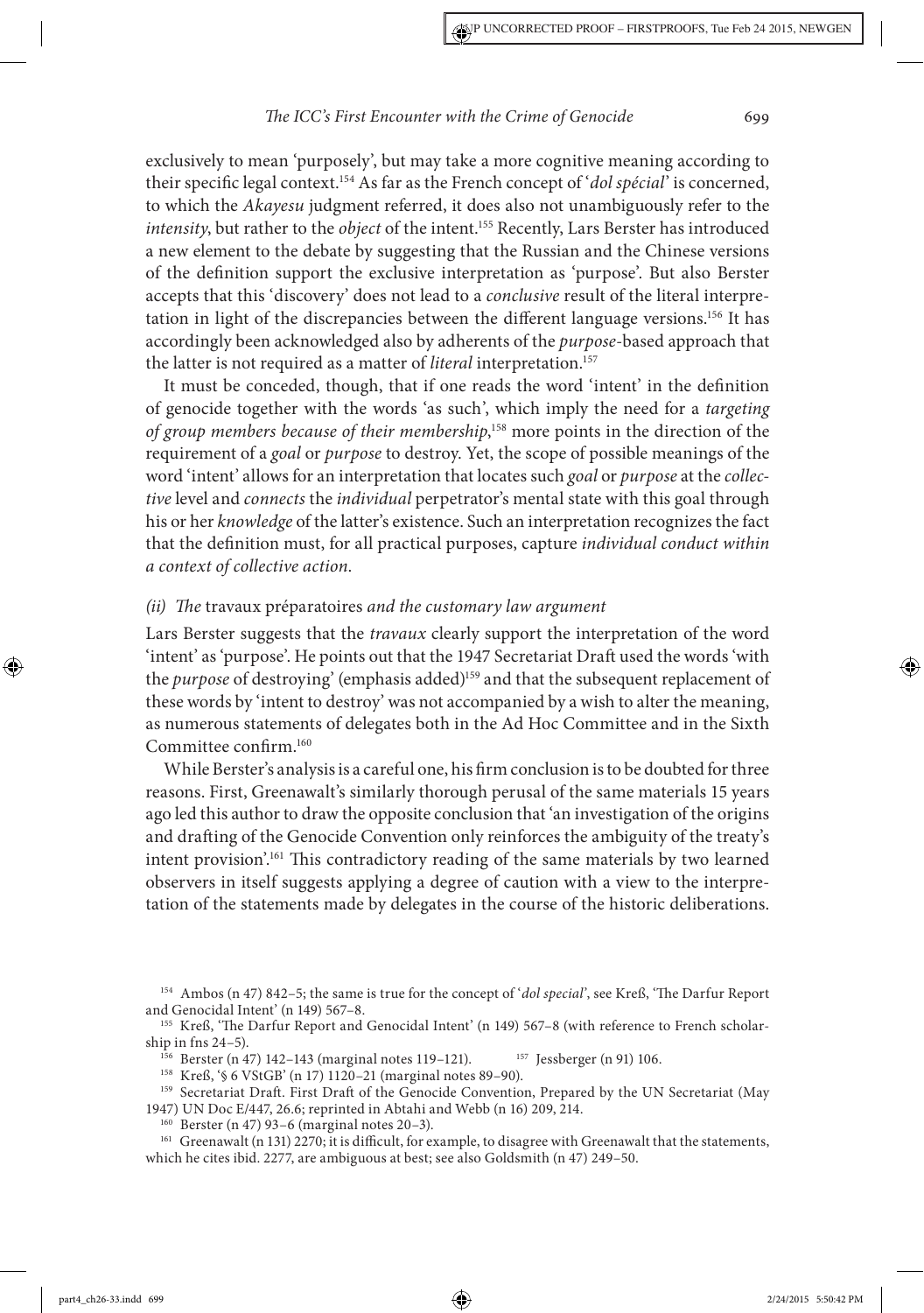This impression is re-enforced by the fact that the debate about the intent-requirement was at times confusingly entangled with that about a motive-requirement.

Second, Lemkin had already proposed to cover not only those persons as *génocidaires* who *order* genocide practices, but also those who *execute* such orders.162 Those belonging to the latter category, however, will often not be imbued with the personal desire that the group be (partially) destroyed. The *travaux préparatoires* do not reveal a clear drafter's decision to depart from Lemkin's idea. To the contrary, the debate in the Sixth Committee on how to treat those persons who act upon superior orders must be considered as inconclusive.<sup>163</sup>

This uncertainty confirms, third, the important general observation made by John R W D Jones, that

[u]nlike the circumstances surrounding the adoption of the Rome Statute for an International Criminal Court, where criminal lawyers of all shades were at hand to draft precise definitions of the offences, accompanied subsequently by even more detailed 'Elements of the offences', the Genocide Convention was adopted in many ways as a political manifesto against a certain form of massive criminality and was not intended as a criminal code.164

While this may be a slight exaggeration in both directions, a close reading of the historic deliberations gives the reader a clear sense of the fact that the delegates in the Sixth Committee did not fully appreciate the complexity of translating a macro-criminal phenomenon with its interplay between individual and collective action into easily applicable criminal law terms. It is therefore perfectly possible—and perhaps even likely—that many of the drafters ultimately had the collective level in mind when they used words such as 'aim', 'goal', or 'purpose'. Therefore, even if the ICTY Trial Chamber's assessment in *Prosecutor v Krstić* is taken for granted, that '[t]he preparatory work of the Genocide Convention clearly shows that the drafters envisaged genocide as an *enterprise* whose goal, or objective, was to destroy a human group, in whole or in part' (emphasis added), $165$  this would not be conclusive with respect to the requisite mental state of the *individual* perpetrator, as the genocidal 'enterprise' might have always been understood as the collective genocidal campaign.<sup>166</sup>

This analysis of the *travaux préparatoires* casts a heavy shadow of doubt about the customary law argument advanced by the ICTY Trial Chamber in *Prosecutor v Krstić*<sup>167</sup> and it should be recalled that this argument was formulated in a strikingly tentative manner. There are also serious methodological problems with this argument. It is impossible to pinpoint a consistent state practice, beginning with the Genocide Convention's entry into force, reflecting a corresponding *opinio iuris* in support of the

⊕

<sup>162</sup> Lemkin (n 14) 93; this is rightly recalled by Goldsmith (n 47) 250–1.

<sup>&</sup>lt;sup>163</sup> Cf. the statements by the delegates of the Soviet Union, France, Greece, and the USA in UNGAOR, 3rd session, 6th Committee, 96, 97, 306, 307, and 310.

<sup>&</sup>lt;sup>165</sup> *Krstić* Trial Judgment (n 42) para. 571.

<sup>166</sup> Interestingly, the pertinent paragraph in the commentary of the ILC (1996 *Yearbook of the International Law Commission* (n 18) 45, para. 10) clearly points in that direction so that it is incorrect to list the ILC among the adherents of the purpose-based approach (as was done in the *Krstić* Trial Judgment (n 42) para. 571); for a more accurate reading of the ILC's position, see Goldsmith (n 47) 251–2.

<sup>167</sup> *Krstić* Trial Judgment (n 42) para. 571.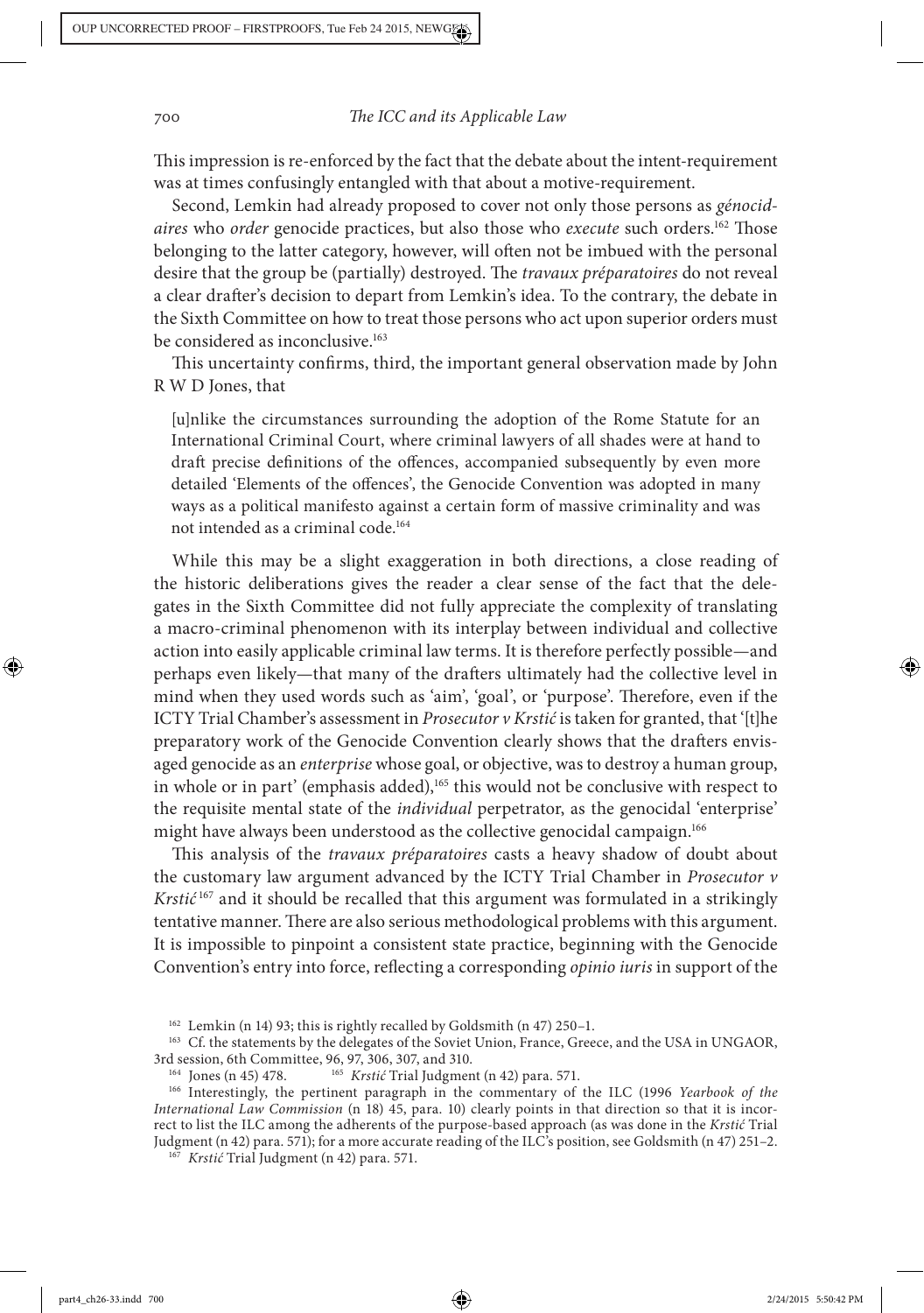*purpose*-based approach. This is unsurprising given that the controversy between this and the *knowledge*-based approach concerns a rather *fine* point of the crime's construction which primarily concerns the *internal* delineation between *primary* and *secondary* individual criminal responsibility, rather than the *external* delineation of the international criminal responsibility for genocide as such.

## *(iii) The particular seriousness of genocide*

Robert Cryer, Håkan Friman, Darryl Robinson, and Elisabeth Wilmshurst argue that the *purpose*-based approach 'may be seen as correctly reflecting the need to reserve genocide convictions only for those who have the highest degree of criminal intent'.168 This is an important consideration, but it is to be questioned whether it is indeed the *desire, goal*, or *purpose* of the *individual* perpetrator that characterizes the particular seriousness of the crime of genocide. In the typical genocide case, it is the formation of the *realistic collective goal* to (partially) destroy a protected group which poses the *danger* to the latter's survival. A person who *knowingly* contributes to the realization of such a destructive goal makes himself or herself a part of this dangerous enterprise, the occurrence of which the law against genocide is intended to prevent. Against this background, it is of secondary importance at best whether or not the person concerned *desires* the group's (partial) destruction.

The historic *Eichmann* case is a paradigm example used to illustrate this point. Eichmann's conduct was so seriously dangerous because he knowingly contributed to the realization of the Nazis' horrible destructive goal. Therefore, the answer to the question asked by the District Court of Jerusalem whether Eichmann 'was personally imbued with this (collective) intention' does not affect the seriousness of Eichmann's<sup>169</sup> conduct at its core. Here lies the reason for the temptation that is almost inherent in the purpose-based approach to apply the knowledge-based approach through the 'evidentiary backdoor', by inferring the individual perpetrator's purpose from the 'fact patterns' surrounding his conduct. To conclude, Cryer's, Friman's, Robinson's, and Wilmshurst's concern not to see the definition of the crime of genocide becoming diluted is more safely and convincingly served by the requirement of a *realistic* genocidal campaign and by an appropriately narrow interpretation of the words 'destroy' and 'in part'.

## *(iv) Genocide and crimes against humanity*

The interpretation of genocidal intent as suggested in this text brings the crime of genocide in structural conformity with crimes against humanity. This congruity makes sense historically, as genocide is rooted in the older concept of crimes against humanity,<sup>170</sup> and systematically, as both crimes capture the individual participation in collective action.171 At the same time, the specificity of the crime of genocide vis-à vis crimes

⊕

<sup>168</sup> Cryer et al. (n 32) 227.

<sup>169</sup> Judgment of 12 December 1961, *Attorney-General of the Government of Israel v Eichmann* (1968) 36 *International Law Reports* 18, 134 (para. 194).

<sup>170</sup> Kreß, '§ 6 VStGB' (n 17) 1096 (marginal note 22).

<sup>&</sup>lt;sup>171</sup> For the same view, see Jones (n 45) 479.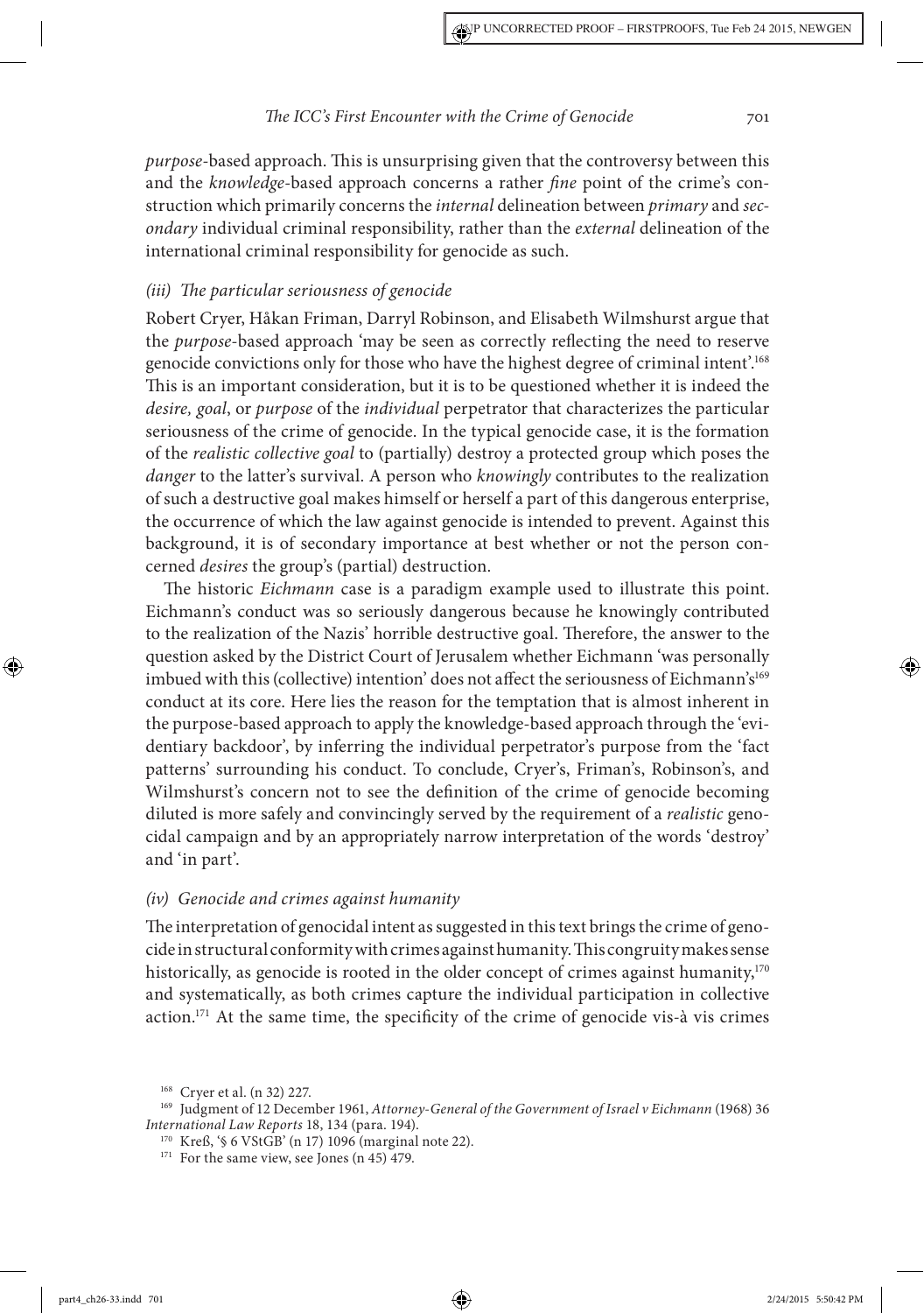against humanity remains completely safeguarded. The latter does not lie in a requirement that the individual perpetrator must act purposely, but in the nature of the campaign in which this individual takes part. While an attack against any civilian population, which may take different forms of violent action, suffices in the case of crimes against humanity, the genocidal campaign must be directed towards the destruction of a specifically protected group.

## *(v) Questions of consistency*

As in the case of crimes against humanity, the *actus reus* of the crime of genocide is formulated from the perspective of the subordinate actor rather than from the leadership level.172 The purpose-based approach combines this *actus reus* with what typically is a leadership *mens rea* standard. This in itself is not a very plausible construction; in addition, it gives rise to technical problems in a number of cases. Imagine that perpetrator A physically exterminates a pre-selected member of the targeted group with knowledge of thereby contributing to a genocidal campaign, but without any desire to help bring about the targeted group's (partial) destruction. Under the purpose-based approach, A has not committed the crime of genocide as a perpetrator for lack of genocidal intent. It is also difficult to see how A could have *otherwise* participated in the crime of genocide through his conduct. While A has certainly *aided and abetted* the *collective genocidal campaign*, this campaign *as such* does not constitute the crime's *actus reus*. 173 Lars Berster, who is to be commended for having turned his mind to this and similar problems $174$  as a supporter of the purpose-based approach, opines that 'such *lacunae* should not be feared' as 'on-site executors' such as A 'would still be punishable for crimes against humanity'.<sup>175</sup> Quite apart from the fact that domestic criminal codes do not invariably include crimes against humanity, the resort to crimes against humanity cannot dispel the strong feeling that a convincingly construed definition of the crime should allow to hold somebody like A responsible for participation in the crime of *genocide* in one form or the other. The solution put forward in this text offers such a construction.

## *27.2.4.4 The destiny of the genocide charge in the case against Al Bashir*

Whatever decision the ICC will eventually make as regards the controversy between the purpose- and knowledge-based approaches, the prospects for success of the genocide charge against Al Bashir at the trial stage must be considered as fragile at best if the Court maintains the 2009 Decision's strict line to the interpretation of the other two sub-elements of genocidal intent, 'destroy' and 'in part'. It is of course true that the 2010 Decision has found reasonable grounds to believe that Al Bashir acted with genocidal intent. However, it has not adduced any reasoning which would make it appear

⊕

<sup>&</sup>lt;sup>172</sup> For the same point, see Goldsmith (n 47) 252.

<sup>&</sup>lt;sup>173</sup> With the exception of the third genocidal act, on the latter's particular structure see section 27.2.3.2.3.

<sup>174</sup> See Kreß, 'The Darfur Report and Genocidal Intent' (n 149) 574–5.

<sup>175</sup> Berster (n 47) 146 (marginal note 127).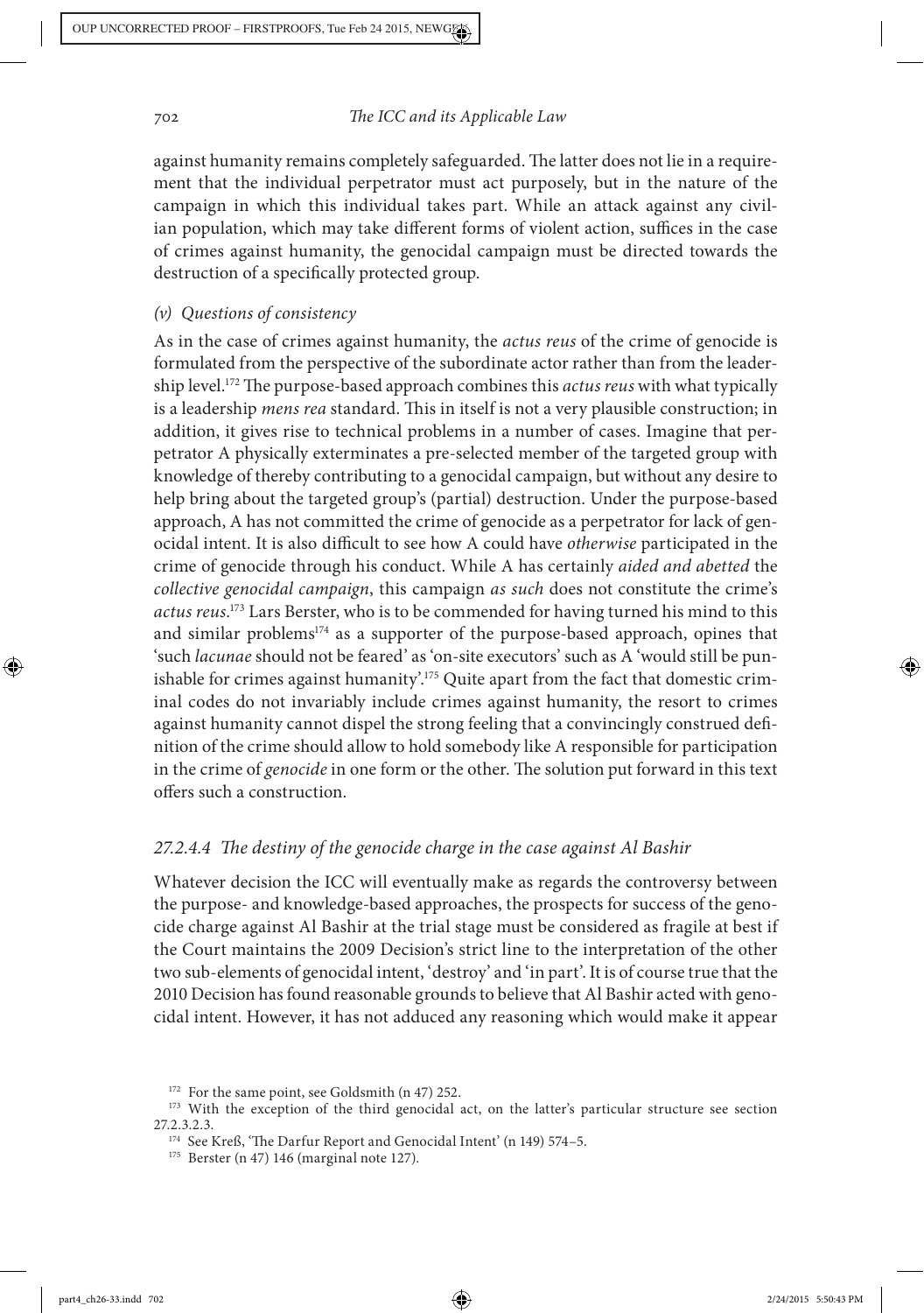likely that, despite the doubts voiced in the 2009 Decision, it could be proven beyond reasonable doubt that the Government of Sudan (be it through Al Bashir's will alone or in the form of concerted decision-making) had formed the goal not only to forcibly displace substantial parts of the three targeted groups, but to ultimately eliminate the human beings concerned or at least to cause them serious bodily or mental harm. The two brief passages in the 2010 Decision, which directly deal with Al Bashir's possible genocidal intent, are completely devoid of substance, $176$  and, as we have seen, $177$ the related considerations on the third genocidal act are not particularly impressive in their effort to play down the difference between the 2009 Decision and the 2008 Application in the assessment of the conditions within the IDP camps in Darfur.

## **27.3 An Acquittal** *in re* **Genocide—A Failure? On the Rhetorics of Genocide**

If Al Bashir eventually stands trial, the genocide charge against him is rather unlikely to succeed. Would that mean that the case against Al Bashir has failed? Unhesitatingly, the answer must be negative.<sup>178</sup>

At this point in the development of international law, the characterization of conduct as *genocidal* retains considerable practical importance at the inter-*state* level, as the case of *Bosnia and Herzegovina v Serbia and Montenegro* has brought to light.<sup>179</sup> Within the realm of international *criminal* law, however, the crime of genocide has lost much of its earlier importance because of the consolidation of crimes against humanity as a distinct crime under international law in times of armed conflict and peace. As the early years of the ICC make abundantly clear, crimes against humanity and not genocide dominate the practice of international criminal justice.180

The firm establishment of the law against crimes against humanity has led Alexander R J Murray to argue that 'the crime of genocide is now a redundant crime'.181 This is not the position of states, which have until now treated the historical definition of genocide almost as a sacred text and have, to the best of this writer's knowledge, never seriously considered not to include the crime of genocide in a list of crimes under international law as the basis for international criminal jurisdiction. As of yet,

⊕

<sup>&</sup>lt;sup>176</sup> Cf. Second Decision on the Prosecution's Application for a Warrant of Arrest (n 10) paras 4 and 5. 177 Section 27.2.3.2.3.

<sup>&</sup>lt;sup>178</sup> For a similar statement with respect to the case of 'Cambodia and the Khmer Rouge', see R Park, 'Proving Genocidal Intent: International Precedent and ECCC Case 002' (2010) 63 *Rutgers Law Review* 129, 187–8.

<sup>179</sup> J Quigley, 'International Court of Justice as a Forum for Genocide Cases' (2007) 40 *Case Western Reserve Journal of International Law* 243, 257; fortunately, however, the characterization of a campaign as *genocidal* is not decisive for the application of Chapter VII of the UN Charter or for the Responsibility to Protect; see, in particular, 2005 World Summit Outcome (15 September 2005) UN Doc A/60/L.1, paras 138–9; and W Schabas, 'Genocide in International Law and International Relations Prior to 1948' in C Safferling and E Conze (eds), *The Genocide Convention Sixty Years after its Adoption* (The Hague: TMC Asser Press 2010) 19, 33–4.

<sup>180</sup> L Sadat, 'Crimes against Humanity in the Modern Age' (2013) 107 *American Journal of International Law* 334.

<sup>181</sup> A Murray, 'Does International Criminal Law Still Require a "Crime of Crimes"? A Comparative Review of Genocide and Crimes against Humanity' (2011) 3 *Göttingen Journal of International Law* 590.